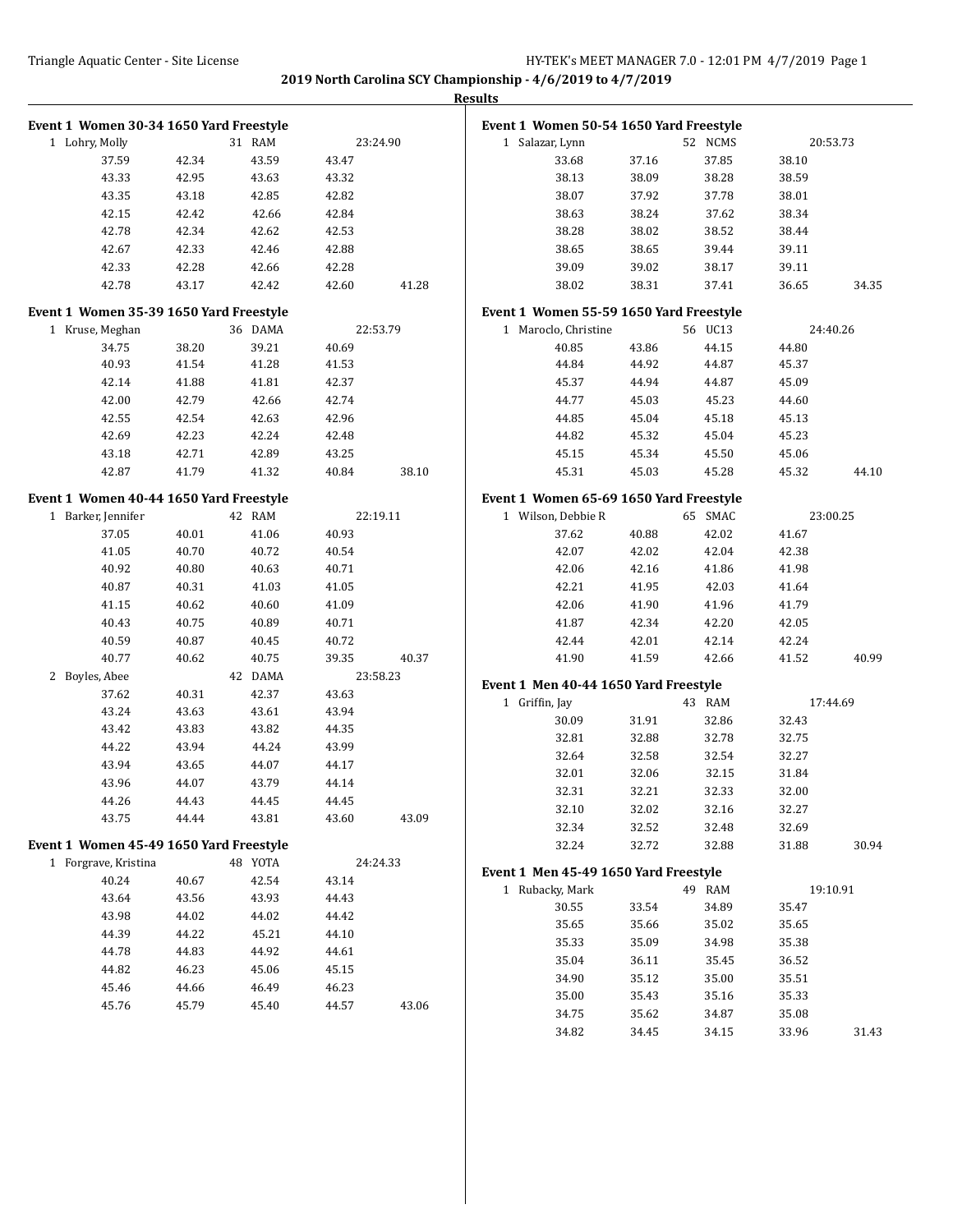| (Event 1 Men 45-49 1650 Yard Freestyle) |       |          |       |          | Event 1 Men 75-79 1650 Yard Freestyle   |       |         |          |       |
|-----------------------------------------|-------|----------|-------|----------|-----------------------------------------|-------|---------|----------|-------|
| 2 Pardo, Robert                         |       | 45 MAC   |       | 19:17.27 |                                         |       |         | 30:02.56 |       |
| 32.01                                   | 33.77 | 34.23    | 34.63 |          | 1 Fletcher, Doug                        |       | 76 RAM  |          |       |
| 34.83                                   | 34.61 | 34.43    | 35.07 |          | 47.80                                   | 52.57 | 53.80   | 54.65    |       |
| 35.19                                   | 35.32 | 34.99    | 35.23 |          | 54.44                                   | 53.47 | 54.59   | 53.74    |       |
| 35.30                                   | 35.68 | 35.10    | 35.48 |          | 53.73                                   | 54.68 | 54.27   | 54.94    |       |
| 34.92                                   | 35.33 | 35.34    | 35.16 |          | 54.62                                   | 54.57 | 54.94   | 55.33    |       |
| 35.63                                   | 35.54 | 35.37    | 35.83 |          | 55.75                                   | 55.00 | 54.72   | 55.37    |       |
| 35.19                                   | 35.35 | 35.71    | 35.62 |          | 56.39                                   | 55.31 | 55.33   | 55.02    |       |
| 35.74                                   | 35.66 | 35.62    | 35.43 | 33.96    | 55.84                                   | 55.21 | 55.55   | 55.42    |       |
| 3 Erickson, Stephen W                   |       | 49 DAMA  |       | 21:20.66 | 54.92                                   | 56.31 | 55.95   | 55.44    | 52.89 |
| 34.33                                   | 38.13 | 38.98    | 38.78 |          | Event 1Z Men 45-49 1000 Yard Freestyle  |       |         |          |       |
| 39.31                                   | 39.03 | 39.56    | 40.27 |          | 1 Rubacky, Mark                         |       | 49 RAM  | 11:40.86 |       |
|                                         |       |          |       |          |                                         |       |         |          |       |
| 39.28                                   | 39.60 | 39.62    | 39.53 |          | 30.55                                   | 33.54 | 34.89   | 35.47    |       |
| 39.99                                   | 39.70 | 39.47    | 39.86 |          | 35.65                                   | 35.66 | 35.02   | 35.65    |       |
| 39.19                                   | 39.25 | 39.38    | 38.88 |          | 35.33                                   | 35.09 | 34.98   | 35.38    |       |
| 38.48                                   | 38.64 | 38.67    | 38.61 |          | 35.04                                   | 36.11 | 35.45   | 36.52    |       |
| 38.57                                   | 38.76 | 38.60    | 39.03 |          | 34.90                                   | 35.12 | 35.00   | 35.51    |       |
| 38.53                                   | 38.43 | 37.91    | 37.72 | 36.57    | Event 2 Women 25-29 1000 Yard Freestyle |       |         |          |       |
| Event 1 Men 50-54 1650 Yard Freestyle   |       |          |       |          | 1 Like-Mathews, Courtney                |       | 25 RAM  | 12:24.47 |       |
| 1 Davis, William                        |       | 51 MAC   |       | 18:55.10 | 33.01                                   | 35.80 | 36.48   | 37.02    |       |
| 31.18                                   | 33.40 | 34.04    | 34.59 |          | 37.20                                   | 36.98 | 36.98   | 37.56    |       |
| 34.89                                   | 34.61 | 34.65    | 34.38 |          | 37.21                                   | 37.51 | 37.57   | 37.90    |       |
|                                         |       |          |       |          | 37.48                                   | 38.17 | 38.00   | 37.95    |       |
| 34.64                                   | 35.07 | 34.65    | 34.65 |          |                                         |       |         |          |       |
| 34.44                                   | 34.43 | 34.33    | 34.43 |          | 38.81                                   | 38.50 | 37.89   | 36.45    |       |
| 34.47                                   | 34.39 | 34.73    | 34.34 |          | Event 2 Women 35-39 1000 Yard Freestyle |       |         |          |       |
| 34.67                                   | 34.41 | 34.55    | 34.49 |          | 1 Holland, Irish                        |       | 38 CSM  | 11:15.33 |       |
| 34.59                                   | 34.29 | 34.77    | 34.75 |          | 29.91                                   | 32.46 | 33.49   | 33.80    |       |
| 34.65                                   | 34.78 | 34.61    | 34.59 | 33.64    | 34.10                                   | 34.30 | 34.27   | 34.45    |       |
| Event 1 Men 60-64 1650 Yard Freestyle   |       |          |       |          | 34.29                                   | 34.04 | 34.09   | 33.95    |       |
| 1 Miller, Richard                       |       | 64 NCMS  |       | 23:40.08 | 34.12                                   | 34.14 | 34.25   | 34.24    |       |
| 36.60                                   | 41.32 | 42.79    | 42.78 |          | 34.38                                   | 34.30 | 33.90   | 32.85    |       |
| 42.83                                   | 43.71 | 43.13    | 43.34 |          | 2 Kruse, Meghan                         |       | 36 DAMA | 13:49.26 |       |
| 43.90                                   | 43.54 | 43.44    | 43.49 |          | 34.61                                   | 40.13 | 41.40   | 42.23    |       |
|                                         |       |          | 43.58 |          | 42.09                                   | 41.86 | 42.42   | 42.17    |       |
| 44.13                                   | 44.05 | 43.88    |       |          | 41.79                                   | 41.91 | 42.46   | 42.33    |       |
| 43.74                                   | 43.74 | 43.43    | 42.78 |          | 42.47                                   | 42.31 | 42.35   | 42.54    |       |
| 43.65                                   | 43.44 | 43.46    | 43.10 |          |                                         |       |         |          |       |
| 43.62                                   | 43.77 | 42.80    | 43.07 |          | 42.66                                   | 42.19 | 41.55   | 37.79    |       |
| 43.07                                   | 42.94 | 42.73    | 42.66 | 41.57    | Event 2 Women 40-44 1000 Yard Freestyle |       |         |          |       |
| 2 Sears, Kirk                           |       | 62 SHARK |       | 28:23.54 | 1 Boyles, Abee                          |       | 42 DAMA | 14:28.35 |       |
| 45.23                                   | 48.35 | 50.13    | 51.58 |          | 39.04                                   | 41.93 | 43.10   | 43.58    |       |
| 51.03                                   | 51.42 | 51.86    | 51.64 |          | 43.92                                   | 44.31 | 44.25   | 44.01    |       |
| 51.86                                   | 52.12 | 52.83    | 52.29 |          | 44.52                                   | 44.17 | 44.33   | 44.23    |       |
| 52.51                                   | 52.39 | 53.62    | 51.62 |          | 43.95                                   | 44.49 | 44.11   | 43.76    |       |
| 52.49                                   | 51.91 | 52.10    | 53.22 |          | 43.73                                   | 42.95 | 43.18   | 40.79    |       |
| 51.88                                   | 52.46 | 51.49    | 52.13 |          |                                         |       |         |          |       |
| 52.81                                   | 52.62 | 52.61    | 51.63 |          | Event 2 Women 45-49 1000 Yard Freestyle |       |         |          |       |
| 51.86                                   | 52.30 | 52.22    | 51.01 | 48.32    | 1 Oversmith, Amy                        |       | 47 RAM  | 12:43.08 |       |
|                                         |       |          |       |          | 35.43                                   | 38.73 | 38.49   | 38.57    |       |
|                                         |       |          |       |          | 38.61                                   | 38.32 | 38.77   | 38.82    |       |
|                                         |       |          |       |          | 38.60                                   | 38.66 | 38.48   | 38.40    |       |
|                                         |       |          |       |          | 38.69                                   | 38.16 | 38.36   | 38.00    |       |
|                                         |       |          |       |          | 37.93                                   | 38.74 | 37.56   | 35.76    |       |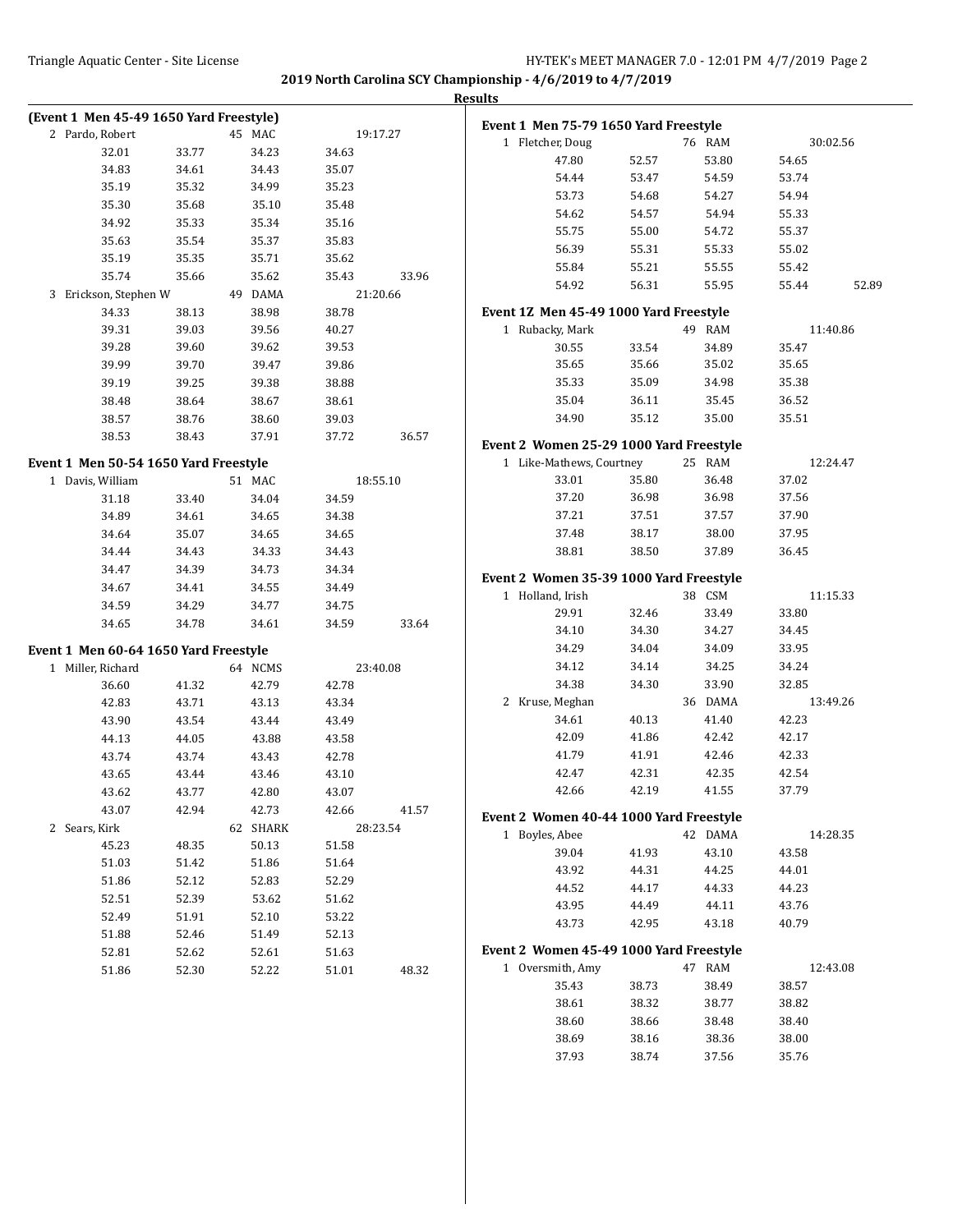| <b>Results</b> |  |
|----------------|--|
|                |  |

| Event 2 Women 50-54 1000 Yard Freestyle |       |         |          | Event 2 Men 40-44 1000 Yard Freestyle |       |         |          |
|-----------------------------------------|-------|---------|----------|---------------------------------------|-------|---------|----------|
| 1 Salazar, Lynn                         |       | 52 NCMS | 12:43.31 | 1 Griffin, Jay                        |       | 43 RAM  | 10:36.81 |
| 35.62                                   | 39.50 | 39.72   | 40.75    | 29.24                                 | 31.74 | 31.98   | 32.46    |
| 39.47                                   | 39.45 | 39.04   | 38.91    | 32.19                                 | 32.47 | 32.60   | 32.75    |
| 38.64                                   | 37.96 | 38.15   | 38.05    | 32.23                                 | 32.54 | 32.36   | 31.97    |
| 37.66                                   | 38.21 | 38.04   | 38.28    | 31.95                                 | 31.84 | 31.48   | 31.80    |
| 37.14                                   | 37.88 | 36.65   | 34.19    | 31.59                                 | 31.90 | 31.39   | 30.33    |
| Event 2 Women 55-59 1000 Yard Freestyle |       |         |          | Event 2 Men 45-49 1000 Yard Freestyle |       |         |          |
| 1 Whelchel, Nancy                       |       | 59 RAM  | 12:38.12 | 1 Rubacky, Mark                       |       | 49 RAM  | 11:26.08 |
| 33.56                                   | 36.06 | 37.01   | 37.47    | 30.61                                 | 33.05 | 34.02   | 34.27    |
| 37.68                                   | 37.88 | 38.20   | 38.36    | 34.58                                 | 34.79 | 35.24   | 34.40    |
| 38.37                                   | 38.39 | 38.42   | 38.92    | 34.28                                 | 34.45 | 34.38   | 35.36    |
| 38.76                                   | 38.46 | 38.85   | 38.62    | 35.02                                 | 35.10 | 34.77   | 34.78    |
| 38.77                                   | 38.99 | 38.60   | 36.75    | 34.63                                 | 34.97 | 34.58   | 32.80    |
|                                         |       |         |          |                                       |       |         |          |
| Event 2 Women 60-64 1000 Yard Freestyle |       |         |          | Event 2 Men 50-54 1000 Yard Freestyle |       |         |          |
| 1 Wainwright, Joanne                    |       | 63 GCYM | 14:30.20 | 1 Davis, William                      |       | 51 MAC  | 11:32.25 |
| 38.82                                   | 43.45 | 44.42   | 44.06    | 31.72                                 | 33.85 | 34.48   | 34.92    |
| 43.35                                   | 43.59 | 43.70   | 43.81    | 34.82                                 | 34.74 | 34.85   | 35.12    |
| 43.84                                   | 44.70 | 44.69   | 44.23    | 34.96                                 | 34.94 | 34.93   | 34.63    |
| 44.23                                   | 43.92 | 44.13   | 44.01    | 34.62                                 | 34.75 | 35.23   | 34.75    |
| 43.84                                   | 43.63 | 43.12   | 40.66    | 35.17                                 | 35.54 | 34.87   | 33.36    |
| Event 2 Women 65-69 1000 Yard Freestyle |       |         |          | Event 2 Men 55-59 1000 Yard Freestyle |       |         |          |
| 1 Sims, Ann                             |       | 67 AMS  | 14:00.71 | 1 Moore, John                         |       | 57 HAWK | 11:49.56 |
| 38.14                                   | 41.07 | 41.53   | 41.65    | 31.32                                 | 34.00 | 35.06   | 35.24    |
| 41.78                                   | 42.19 | 42.34   | 42.50    | 35.21                                 | 35.44 | 35.39   | 35.09    |
| 43.10                                   | 42.89 | 42.74   | 42.72    | 35.51                                 | 35.34 | 35.47   | 35.38    |
| 43.12                                   | 42.77 | 42.44   | 42.16    | 35.42                                 | 36.14 | 36.27   | 36.74    |
| 42.19                                   | 42.07 | 42.13   | 41.18    | 37.06                                 | 36.90 | 36.56   | 36.02    |
| Event 2 Men 30-34 1000 Yard Freestyle   |       |         |          | 2 Malsbury, David B                   |       | 57 VMST | 13:07.99 |
| 1 Dellanoce, Michael                    |       | 34 RAM  | 10:15.15 | 35.14                                 | 37.86 | 38.19   | 39.30    |
| 27.84                                   | 29.44 | 30.16   | 30.65    | 39.80                                 | 39.84 | 39.78   | 39.85    |
| 30.77                                   | 30.84 | 30.88   | 30.92    | 40.71                                 | 40.04 | 39.75   | 40.43    |
| 31.09                                   | 31.02 | 31.03   | 31.01    | 40.38                                 | 40.59 | 40.12   | 39.98    |
| 31.18                                   | 31.61 | 31.47   | 31.26    | 40.51                                 | 40.41 | 39.03   | 36.28    |
| 31.42                                   | 31.11 | 31.15   | 30.30    | 3 Sharrar, Robert H                   |       | 57 YOTA | 14:04.70 |
| 2 Ashby, Corey                          |       | 33 YOTA | 15:49.34 | 32.93                                 | 37.67 | 39.50   |          |
| 38.82                                   | 43.09 | 44.84   | 46.69    |                                       | 42.55 | 42.81   | 44.04    |
| 47.08                                   | 47.88 | 47.99   | 49.06    | 43.00                                 | 43.56 | 44.57   | 41.85    |
| 48.70                                   | 48.95 | 48.91   | 48.25    | 43.34                                 | 43.18 | 43.42   | 44.80    |
| 49.11                                   | 50.00 | 49.45   | 48.64    | 44.04                                 | 43.60 | 43.16   | 41.50    |
| 48.81                                   | 48.85 | 47.79   | 46.43    | 4 Parnelle, Tom                       |       | 57 GG   | 14:32.88 |
|                                         |       |         |          | 39.69                                 | 42.58 | 43.69   | 43.84    |
| Event 2 Men 35-39 1000 Yard Freestyle   |       |         |          | 44.40                                 | 44.19 | 44.18   | 44.16    |
| 1 Nguyen, Sonny                         |       | 39 LO   | 15:13.53 | 44.02                                 | 44.16 | 43.95   | 44.18    |
| 36.97                                   | 40.86 | 42.13   | 42.30    | 44.03                                 | 44.21 | 44.52   | 44.05    |
| 44.15                                   | 44.66 | 46.22   | 46.38    | 44.46                                 | 43.83 | 43.33   | 41.41    |
| 46.45                                   | 47.57 | 48.80   | 47.53    | 5 Miranda, Carlos                     |       | 57 UC13 | 15:18.17 |
| 48.26                                   | 48.06 | 48.90   | 48.64    | 40.75                                 | 42.94 | 46.10   | 46.21    |
| 47.95                                   | 46.70 | 47.45   | 43.55    | 45.56                                 | 46.22 | 47.13   | 48.11    |
|                                         |       |         |          | 47.74                                 | 47.08 | 47.21   | 46.64    |
|                                         |       |         |          | 46.69                                 |       |         |          |
|                                         |       |         |          |                                       | 45.99 | 45.37   | 42.69    |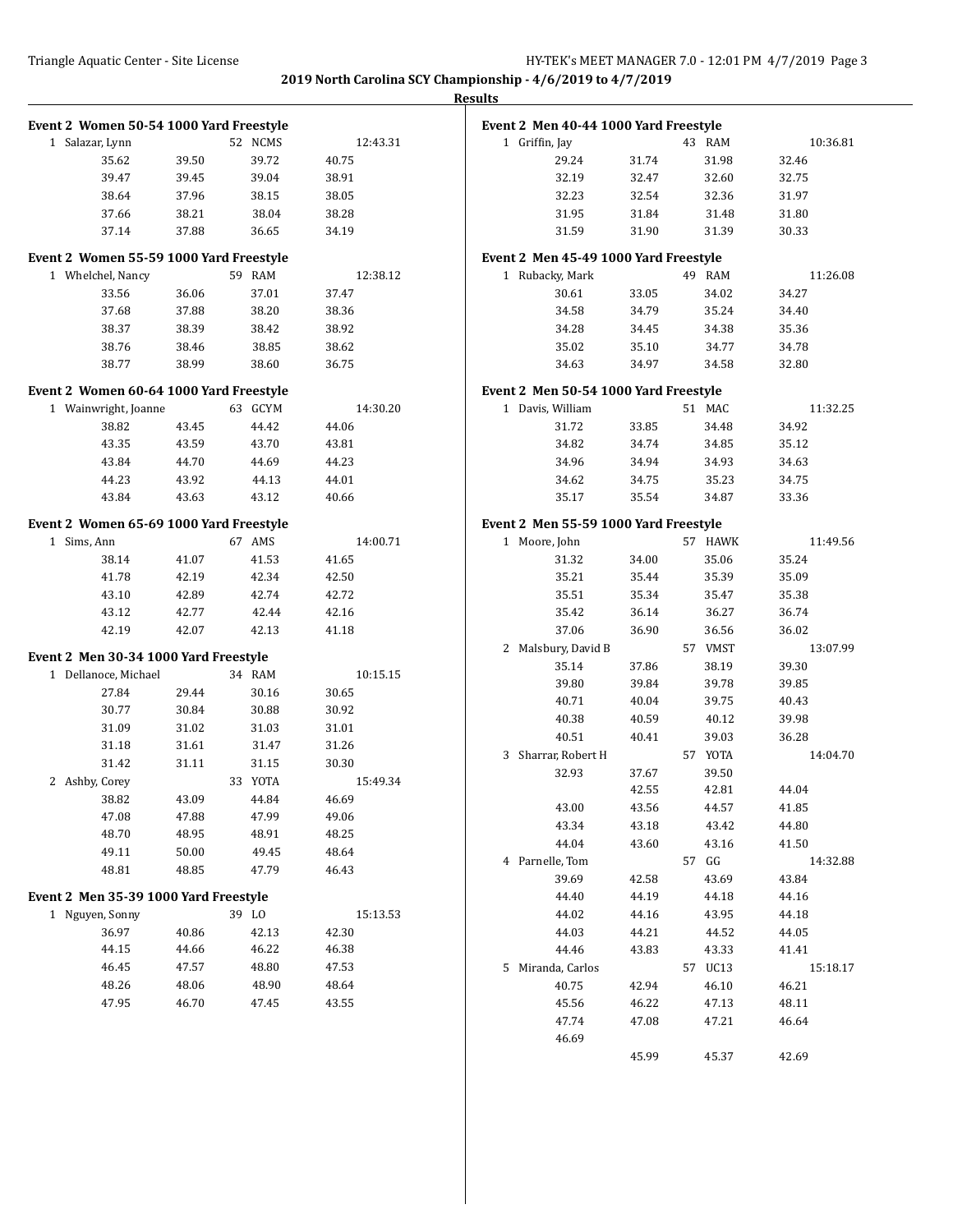**Results**

| 1 Miller, Richard<br>64 NCMS<br>13:55.55<br>37.14<br>41.67<br>43.54<br>43.15<br>42.73<br>42.46<br>42.42<br>42.15<br>42.13<br>42.65<br>41.66<br>41.19<br>41.45<br>41.35<br>41.76<br>41.96<br>41.58<br>41.52<br>41.59<br>41.45<br>Sasser, Jon<br>63 RAM<br>19:31.32<br>2<br>47.90<br>54.17<br>57.89<br>1:00.41<br>1:00.88<br>1:00.79<br>1:00.08<br>1:00.44<br>59.87<br>59.61<br>59.42<br>59.31<br>59.87<br>59.58<br>59.93<br>58.63<br>59.25<br>58.11<br>56.61<br>58.57<br>Event 2 Men 65-69 1000 Yard Freestyle<br>1 Forrester, Daniel<br>66 HAWK<br>14:24.78<br>40.26<br>43.66<br>42.87<br>43.81<br>43.68<br>43.80<br>43.78<br>43.98<br>43.80<br>43.80<br>43.90<br>43.43<br>43.31<br>42.99<br>43.68<br>43.78<br>43.50<br>43.60<br>41.86<br>41.29<br>Event 3 Mixed 18+400 Yard Medley Relay<br>1 NCMS<br>B<br>4:30.87<br>1) Like-Mathews, Courtney W25<br>2) Wayand, Paul M24<br>3) Oversmith, Amy W47<br>4) Owens, Tyler M26<br>33.27<br>31.24<br>1:06.89<br>1:08.75<br>36.45<br>1:19.22<br>25.44<br>56.01<br>Event 3 Mixed 25+400 Yard Medley Relay<br>$1$ GG<br>A<br>4:35.78<br>1) Hauser, Whitney W27<br>2) Major, David M48<br>3) Lindquist, Carrie W43<br>4) Lindquist, Michael M43<br>33.45<br>1:08.38<br>35.33<br>1:16.12<br>15.66<br>1:11.60<br>27.62<br>59.68<br>2 YOTA<br>A<br>4:41.78<br>1) Dunstan, Steph W34<br>2) Chandler, Carolyn W27<br>3) Rowe, Edward M40<br>4) Sharrar, Robert H M57<br>29.80<br>37.23<br>1:25.14<br>1:11.86<br>27.42<br>1:00.53<br>29.86<br>1:04.25<br>Event 3 Mixed 35+400 Yard Medley Relay<br><b>NCMS</b><br>A<br>$\mathbf{1}$<br>3:52.89<br>1) Lindauer, Kerry W44<br>2) Dunson, David M46<br>3) Dallamura, Scott M40<br>4) Braun, Erika L W47<br>29.05<br>1:02.27<br>30.43<br>1:05.78<br>52.48<br>24.03<br>52.36<br>24.64<br>Event 3Z Women 40-44 100 Yard Backstroke<br>1 Lindauer, Kerry<br>44 MAC<br>1:02.27<br>29.05<br>33.22<br>Event 4 Women 18-24 100 Yard Butterfly<br>24 RAM<br>1 Himebaugh, Nicole<br>1:09.82<br>32.31<br>37.51<br>Event 4 Women 25-29 100 Yard Butterfly<br>Hobbs, Kelsi G<br>28 TMS<br>$\mathbf{1}$<br>1:02.38<br>28.89<br>33.49<br>Fieni, Sadie<br>2<br>29<br>PALM<br>1:03.31<br>29.56<br>33.75 | Event 2 Men 60-64 1000 Yard Freestyle |  |  |  |
|-----------------------------------------------------------------------------------------------------------------------------------------------------------------------------------------------------------------------------------------------------------------------------------------------------------------------------------------------------------------------------------------------------------------------------------------------------------------------------------------------------------------------------------------------------------------------------------------------------------------------------------------------------------------------------------------------------------------------------------------------------------------------------------------------------------------------------------------------------------------------------------------------------------------------------------------------------------------------------------------------------------------------------------------------------------------------------------------------------------------------------------------------------------------------------------------------------------------------------------------------------------------------------------------------------------------------------------------------------------------------------------------------------------------------------------------------------------------------------------------------------------------------------------------------------------------------------------------------------------------------------------------------------------------------------------------------------------------------------------------------------------------------------------------------------------------------------------------------------------------------------------------------------------------------------------------------------------------------------------------------------------------------------------------------------------------------------------------------------------------------------------------------------------------------|---------------------------------------|--|--|--|
|                                                                                                                                                                                                                                                                                                                                                                                                                                                                                                                                                                                                                                                                                                                                                                                                                                                                                                                                                                                                                                                                                                                                                                                                                                                                                                                                                                                                                                                                                                                                                                                                                                                                                                                                                                                                                                                                                                                                                                                                                                                                                                                                                                       |                                       |  |  |  |
|                                                                                                                                                                                                                                                                                                                                                                                                                                                                                                                                                                                                                                                                                                                                                                                                                                                                                                                                                                                                                                                                                                                                                                                                                                                                                                                                                                                                                                                                                                                                                                                                                                                                                                                                                                                                                                                                                                                                                                                                                                                                                                                                                                       |                                       |  |  |  |
|                                                                                                                                                                                                                                                                                                                                                                                                                                                                                                                                                                                                                                                                                                                                                                                                                                                                                                                                                                                                                                                                                                                                                                                                                                                                                                                                                                                                                                                                                                                                                                                                                                                                                                                                                                                                                                                                                                                                                                                                                                                                                                                                                                       |                                       |  |  |  |
|                                                                                                                                                                                                                                                                                                                                                                                                                                                                                                                                                                                                                                                                                                                                                                                                                                                                                                                                                                                                                                                                                                                                                                                                                                                                                                                                                                                                                                                                                                                                                                                                                                                                                                                                                                                                                                                                                                                                                                                                                                                                                                                                                                       |                                       |  |  |  |
|                                                                                                                                                                                                                                                                                                                                                                                                                                                                                                                                                                                                                                                                                                                                                                                                                                                                                                                                                                                                                                                                                                                                                                                                                                                                                                                                                                                                                                                                                                                                                                                                                                                                                                                                                                                                                                                                                                                                                                                                                                                                                                                                                                       |                                       |  |  |  |
|                                                                                                                                                                                                                                                                                                                                                                                                                                                                                                                                                                                                                                                                                                                                                                                                                                                                                                                                                                                                                                                                                                                                                                                                                                                                                                                                                                                                                                                                                                                                                                                                                                                                                                                                                                                                                                                                                                                                                                                                                                                                                                                                                                       |                                       |  |  |  |
|                                                                                                                                                                                                                                                                                                                                                                                                                                                                                                                                                                                                                                                                                                                                                                                                                                                                                                                                                                                                                                                                                                                                                                                                                                                                                                                                                                                                                                                                                                                                                                                                                                                                                                                                                                                                                                                                                                                                                                                                                                                                                                                                                                       |                                       |  |  |  |
|                                                                                                                                                                                                                                                                                                                                                                                                                                                                                                                                                                                                                                                                                                                                                                                                                                                                                                                                                                                                                                                                                                                                                                                                                                                                                                                                                                                                                                                                                                                                                                                                                                                                                                                                                                                                                                                                                                                                                                                                                                                                                                                                                                       |                                       |  |  |  |
|                                                                                                                                                                                                                                                                                                                                                                                                                                                                                                                                                                                                                                                                                                                                                                                                                                                                                                                                                                                                                                                                                                                                                                                                                                                                                                                                                                                                                                                                                                                                                                                                                                                                                                                                                                                                                                                                                                                                                                                                                                                                                                                                                                       |                                       |  |  |  |
|                                                                                                                                                                                                                                                                                                                                                                                                                                                                                                                                                                                                                                                                                                                                                                                                                                                                                                                                                                                                                                                                                                                                                                                                                                                                                                                                                                                                                                                                                                                                                                                                                                                                                                                                                                                                                                                                                                                                                                                                                                                                                                                                                                       |                                       |  |  |  |
|                                                                                                                                                                                                                                                                                                                                                                                                                                                                                                                                                                                                                                                                                                                                                                                                                                                                                                                                                                                                                                                                                                                                                                                                                                                                                                                                                                                                                                                                                                                                                                                                                                                                                                                                                                                                                                                                                                                                                                                                                                                                                                                                                                       |                                       |  |  |  |
|                                                                                                                                                                                                                                                                                                                                                                                                                                                                                                                                                                                                                                                                                                                                                                                                                                                                                                                                                                                                                                                                                                                                                                                                                                                                                                                                                                                                                                                                                                                                                                                                                                                                                                                                                                                                                                                                                                                                                                                                                                                                                                                                                                       |                                       |  |  |  |
|                                                                                                                                                                                                                                                                                                                                                                                                                                                                                                                                                                                                                                                                                                                                                                                                                                                                                                                                                                                                                                                                                                                                                                                                                                                                                                                                                                                                                                                                                                                                                                                                                                                                                                                                                                                                                                                                                                                                                                                                                                                                                                                                                                       |                                       |  |  |  |
|                                                                                                                                                                                                                                                                                                                                                                                                                                                                                                                                                                                                                                                                                                                                                                                                                                                                                                                                                                                                                                                                                                                                                                                                                                                                                                                                                                                                                                                                                                                                                                                                                                                                                                                                                                                                                                                                                                                                                                                                                                                                                                                                                                       |                                       |  |  |  |
|                                                                                                                                                                                                                                                                                                                                                                                                                                                                                                                                                                                                                                                                                                                                                                                                                                                                                                                                                                                                                                                                                                                                                                                                                                                                                                                                                                                                                                                                                                                                                                                                                                                                                                                                                                                                                                                                                                                                                                                                                                                                                                                                                                       |                                       |  |  |  |
|                                                                                                                                                                                                                                                                                                                                                                                                                                                                                                                                                                                                                                                                                                                                                                                                                                                                                                                                                                                                                                                                                                                                                                                                                                                                                                                                                                                                                                                                                                                                                                                                                                                                                                                                                                                                                                                                                                                                                                                                                                                                                                                                                                       |                                       |  |  |  |
|                                                                                                                                                                                                                                                                                                                                                                                                                                                                                                                                                                                                                                                                                                                                                                                                                                                                                                                                                                                                                                                                                                                                                                                                                                                                                                                                                                                                                                                                                                                                                                                                                                                                                                                                                                                                                                                                                                                                                                                                                                                                                                                                                                       |                                       |  |  |  |
|                                                                                                                                                                                                                                                                                                                                                                                                                                                                                                                                                                                                                                                                                                                                                                                                                                                                                                                                                                                                                                                                                                                                                                                                                                                                                                                                                                                                                                                                                                                                                                                                                                                                                                                                                                                                                                                                                                                                                                                                                                                                                                                                                                       |                                       |  |  |  |
|                                                                                                                                                                                                                                                                                                                                                                                                                                                                                                                                                                                                                                                                                                                                                                                                                                                                                                                                                                                                                                                                                                                                                                                                                                                                                                                                                                                                                                                                                                                                                                                                                                                                                                                                                                                                                                                                                                                                                                                                                                                                                                                                                                       |                                       |  |  |  |
|                                                                                                                                                                                                                                                                                                                                                                                                                                                                                                                                                                                                                                                                                                                                                                                                                                                                                                                                                                                                                                                                                                                                                                                                                                                                                                                                                                                                                                                                                                                                                                                                                                                                                                                                                                                                                                                                                                                                                                                                                                                                                                                                                                       |                                       |  |  |  |
|                                                                                                                                                                                                                                                                                                                                                                                                                                                                                                                                                                                                                                                                                                                                                                                                                                                                                                                                                                                                                                                                                                                                                                                                                                                                                                                                                                                                                                                                                                                                                                                                                                                                                                                                                                                                                                                                                                                                                                                                                                                                                                                                                                       |                                       |  |  |  |
|                                                                                                                                                                                                                                                                                                                                                                                                                                                                                                                                                                                                                                                                                                                                                                                                                                                                                                                                                                                                                                                                                                                                                                                                                                                                                                                                                                                                                                                                                                                                                                                                                                                                                                                                                                                                                                                                                                                                                                                                                                                                                                                                                                       |                                       |  |  |  |
|                                                                                                                                                                                                                                                                                                                                                                                                                                                                                                                                                                                                                                                                                                                                                                                                                                                                                                                                                                                                                                                                                                                                                                                                                                                                                                                                                                                                                                                                                                                                                                                                                                                                                                                                                                                                                                                                                                                                                                                                                                                                                                                                                                       |                                       |  |  |  |
|                                                                                                                                                                                                                                                                                                                                                                                                                                                                                                                                                                                                                                                                                                                                                                                                                                                                                                                                                                                                                                                                                                                                                                                                                                                                                                                                                                                                                                                                                                                                                                                                                                                                                                                                                                                                                                                                                                                                                                                                                                                                                                                                                                       |                                       |  |  |  |
|                                                                                                                                                                                                                                                                                                                                                                                                                                                                                                                                                                                                                                                                                                                                                                                                                                                                                                                                                                                                                                                                                                                                                                                                                                                                                                                                                                                                                                                                                                                                                                                                                                                                                                                                                                                                                                                                                                                                                                                                                                                                                                                                                                       |                                       |  |  |  |
|                                                                                                                                                                                                                                                                                                                                                                                                                                                                                                                                                                                                                                                                                                                                                                                                                                                                                                                                                                                                                                                                                                                                                                                                                                                                                                                                                                                                                                                                                                                                                                                                                                                                                                                                                                                                                                                                                                                                                                                                                                                                                                                                                                       |                                       |  |  |  |
|                                                                                                                                                                                                                                                                                                                                                                                                                                                                                                                                                                                                                                                                                                                                                                                                                                                                                                                                                                                                                                                                                                                                                                                                                                                                                                                                                                                                                                                                                                                                                                                                                                                                                                                                                                                                                                                                                                                                                                                                                                                                                                                                                                       |                                       |  |  |  |
|                                                                                                                                                                                                                                                                                                                                                                                                                                                                                                                                                                                                                                                                                                                                                                                                                                                                                                                                                                                                                                                                                                                                                                                                                                                                                                                                                                                                                                                                                                                                                                                                                                                                                                                                                                                                                                                                                                                                                                                                                                                                                                                                                                       |                                       |  |  |  |
|                                                                                                                                                                                                                                                                                                                                                                                                                                                                                                                                                                                                                                                                                                                                                                                                                                                                                                                                                                                                                                                                                                                                                                                                                                                                                                                                                                                                                                                                                                                                                                                                                                                                                                                                                                                                                                                                                                                                                                                                                                                                                                                                                                       |                                       |  |  |  |
|                                                                                                                                                                                                                                                                                                                                                                                                                                                                                                                                                                                                                                                                                                                                                                                                                                                                                                                                                                                                                                                                                                                                                                                                                                                                                                                                                                                                                                                                                                                                                                                                                                                                                                                                                                                                                                                                                                                                                                                                                                                                                                                                                                       |                                       |  |  |  |
|                                                                                                                                                                                                                                                                                                                                                                                                                                                                                                                                                                                                                                                                                                                                                                                                                                                                                                                                                                                                                                                                                                                                                                                                                                                                                                                                                                                                                                                                                                                                                                                                                                                                                                                                                                                                                                                                                                                                                                                                                                                                                                                                                                       |                                       |  |  |  |
|                                                                                                                                                                                                                                                                                                                                                                                                                                                                                                                                                                                                                                                                                                                                                                                                                                                                                                                                                                                                                                                                                                                                                                                                                                                                                                                                                                                                                                                                                                                                                                                                                                                                                                                                                                                                                                                                                                                                                                                                                                                                                                                                                                       |                                       |  |  |  |
|                                                                                                                                                                                                                                                                                                                                                                                                                                                                                                                                                                                                                                                                                                                                                                                                                                                                                                                                                                                                                                                                                                                                                                                                                                                                                                                                                                                                                                                                                                                                                                                                                                                                                                                                                                                                                                                                                                                                                                                                                                                                                                                                                                       |                                       |  |  |  |
|                                                                                                                                                                                                                                                                                                                                                                                                                                                                                                                                                                                                                                                                                                                                                                                                                                                                                                                                                                                                                                                                                                                                                                                                                                                                                                                                                                                                                                                                                                                                                                                                                                                                                                                                                                                                                                                                                                                                                                                                                                                                                                                                                                       |                                       |  |  |  |
|                                                                                                                                                                                                                                                                                                                                                                                                                                                                                                                                                                                                                                                                                                                                                                                                                                                                                                                                                                                                                                                                                                                                                                                                                                                                                                                                                                                                                                                                                                                                                                                                                                                                                                                                                                                                                                                                                                                                                                                                                                                                                                                                                                       |                                       |  |  |  |
|                                                                                                                                                                                                                                                                                                                                                                                                                                                                                                                                                                                                                                                                                                                                                                                                                                                                                                                                                                                                                                                                                                                                                                                                                                                                                                                                                                                                                                                                                                                                                                                                                                                                                                                                                                                                                                                                                                                                                                                                                                                                                                                                                                       |                                       |  |  |  |
|                                                                                                                                                                                                                                                                                                                                                                                                                                                                                                                                                                                                                                                                                                                                                                                                                                                                                                                                                                                                                                                                                                                                                                                                                                                                                                                                                                                                                                                                                                                                                                                                                                                                                                                                                                                                                                                                                                                                                                                                                                                                                                                                                                       |                                       |  |  |  |
|                                                                                                                                                                                                                                                                                                                                                                                                                                                                                                                                                                                                                                                                                                                                                                                                                                                                                                                                                                                                                                                                                                                                                                                                                                                                                                                                                                                                                                                                                                                                                                                                                                                                                                                                                                                                                                                                                                                                                                                                                                                                                                                                                                       |                                       |  |  |  |
|                                                                                                                                                                                                                                                                                                                                                                                                                                                                                                                                                                                                                                                                                                                                                                                                                                                                                                                                                                                                                                                                                                                                                                                                                                                                                                                                                                                                                                                                                                                                                                                                                                                                                                                                                                                                                                                                                                                                                                                                                                                                                                                                                                       |                                       |  |  |  |
|                                                                                                                                                                                                                                                                                                                                                                                                                                                                                                                                                                                                                                                                                                                                                                                                                                                                                                                                                                                                                                                                                                                                                                                                                                                                                                                                                                                                                                                                                                                                                                                                                                                                                                                                                                                                                                                                                                                                                                                                                                                                                                                                                                       |                                       |  |  |  |
|                                                                                                                                                                                                                                                                                                                                                                                                                                                                                                                                                                                                                                                                                                                                                                                                                                                                                                                                                                                                                                                                                                                                                                                                                                                                                                                                                                                                                                                                                                                                                                                                                                                                                                                                                                                                                                                                                                                                                                                                                                                                                                                                                                       |                                       |  |  |  |
|                                                                                                                                                                                                                                                                                                                                                                                                                                                                                                                                                                                                                                                                                                                                                                                                                                                                                                                                                                                                                                                                                                                                                                                                                                                                                                                                                                                                                                                                                                                                                                                                                                                                                                                                                                                                                                                                                                                                                                                                                                                                                                                                                                       |                                       |  |  |  |
|                                                                                                                                                                                                                                                                                                                                                                                                                                                                                                                                                                                                                                                                                                                                                                                                                                                                                                                                                                                                                                                                                                                                                                                                                                                                                                                                                                                                                                                                                                                                                                                                                                                                                                                                                                                                                                                                                                                                                                                                                                                                                                                                                                       |                                       |  |  |  |
|                                                                                                                                                                                                                                                                                                                                                                                                                                                                                                                                                                                                                                                                                                                                                                                                                                                                                                                                                                                                                                                                                                                                                                                                                                                                                                                                                                                                                                                                                                                                                                                                                                                                                                                                                                                                                                                                                                                                                                                                                                                                                                                                                                       |                                       |  |  |  |
|                                                                                                                                                                                                                                                                                                                                                                                                                                                                                                                                                                                                                                                                                                                                                                                                                                                                                                                                                                                                                                                                                                                                                                                                                                                                                                                                                                                                                                                                                                                                                                                                                                                                                                                                                                                                                                                                                                                                                                                                                                                                                                                                                                       |                                       |  |  |  |
|                                                                                                                                                                                                                                                                                                                                                                                                                                                                                                                                                                                                                                                                                                                                                                                                                                                                                                                                                                                                                                                                                                                                                                                                                                                                                                                                                                                                                                                                                                                                                                                                                                                                                                                                                                                                                                                                                                                                                                                                                                                                                                                                                                       |                                       |  |  |  |
|                                                                                                                                                                                                                                                                                                                                                                                                                                                                                                                                                                                                                                                                                                                                                                                                                                                                                                                                                                                                                                                                                                                                                                                                                                                                                                                                                                                                                                                                                                                                                                                                                                                                                                                                                                                                                                                                                                                                                                                                                                                                                                                                                                       |                                       |  |  |  |
|                                                                                                                                                                                                                                                                                                                                                                                                                                                                                                                                                                                                                                                                                                                                                                                                                                                                                                                                                                                                                                                                                                                                                                                                                                                                                                                                                                                                                                                                                                                                                                                                                                                                                                                                                                                                                                                                                                                                                                                                                                                                                                                                                                       |                                       |  |  |  |
|                                                                                                                                                                                                                                                                                                                                                                                                                                                                                                                                                                                                                                                                                                                                                                                                                                                                                                                                                                                                                                                                                                                                                                                                                                                                                                                                                                                                                                                                                                                                                                                                                                                                                                                                                                                                                                                                                                                                                                                                                                                                                                                                                                       |                                       |  |  |  |
|                                                                                                                                                                                                                                                                                                                                                                                                                                                                                                                                                                                                                                                                                                                                                                                                                                                                                                                                                                                                                                                                                                                                                                                                                                                                                                                                                                                                                                                                                                                                                                                                                                                                                                                                                                                                                                                                                                                                                                                                                                                                                                                                                                       |                                       |  |  |  |
|                                                                                                                                                                                                                                                                                                                                                                                                                                                                                                                                                                                                                                                                                                                                                                                                                                                                                                                                                                                                                                                                                                                                                                                                                                                                                                                                                                                                                                                                                                                                                                                                                                                                                                                                                                                                                                                                                                                                                                                                                                                                                                                                                                       |                                       |  |  |  |
|                                                                                                                                                                                                                                                                                                                                                                                                                                                                                                                                                                                                                                                                                                                                                                                                                                                                                                                                                                                                                                                                                                                                                                                                                                                                                                                                                                                                                                                                                                                                                                                                                                                                                                                                                                                                                                                                                                                                                                                                                                                                                                                                                                       |                                       |  |  |  |
|                                                                                                                                                                                                                                                                                                                                                                                                                                                                                                                                                                                                                                                                                                                                                                                                                                                                                                                                                                                                                                                                                                                                                                                                                                                                                                                                                                                                                                                                                                                                                                                                                                                                                                                                                                                                                                                                                                                                                                                                                                                                                                                                                                       |                                       |  |  |  |
|                                                                                                                                                                                                                                                                                                                                                                                                                                                                                                                                                                                                                                                                                                                                                                                                                                                                                                                                                                                                                                                                                                                                                                                                                                                                                                                                                                                                                                                                                                                                                                                                                                                                                                                                                                                                                                                                                                                                                                                                                                                                                                                                                                       |                                       |  |  |  |
|                                                                                                                                                                                                                                                                                                                                                                                                                                                                                                                                                                                                                                                                                                                                                                                                                                                                                                                                                                                                                                                                                                                                                                                                                                                                                                                                                                                                                                                                                                                                                                                                                                                                                                                                                                                                                                                                                                                                                                                                                                                                                                                                                                       |                                       |  |  |  |

|              | Event 4 Women 30-34 100 Yard Butterfly                      |       |    |         |         |  |
|--------------|-------------------------------------------------------------|-------|----|---------|---------|--|
|              | 1 McFadden, Katie                                           |       |    | 31 YOTA | 1:15.99 |  |
|              | 35.45                                                       | 40.54 |    |         |         |  |
|              | Event 4 Women 35-39 100 Yard Butterfly                      |       |    |         |         |  |
|              | 1 Selema, Frances                                           |       |    | 37 YOTA | 1:01.81 |  |
|              | 28.51                                                       | 33.30 |    |         |         |  |
| 2            | Holloway, Mary                                              |       |    | 39 MRSA | 1:04.13 |  |
|              | 30.03                                                       | 34.10 |    |         |         |  |
| 3            | Kruse, Meghan                                               |       |    | 36 DAMA | 1:14.82 |  |
|              | 34.24                                                       | 40.58 |    |         |         |  |
|              |                                                             |       |    |         |         |  |
|              | Event 4 Women 40-44 100 Yard Butterfly<br>1 Carson, Emily C |       |    | 40 RAM  | 1:00.44 |  |
|              | 28.62                                                       | 31.82 |    |         |         |  |
| 2            | McLaughlin, Kelly                                           |       |    | 40 PSCM | 1:01.89 |  |
|              | 29.11                                                       | 32.78 |    |         |         |  |
| 3            | Uhl, Alicia                                                 |       |    | 42 HAWK | 1:04.92 |  |
|              | 30.32                                                       | 34.60 |    |         |         |  |
| 4            | Lindquist, Carrie                                           |       |    | 43 GG   | 1:15.32 |  |
|              | 34.05                                                       | 41.27 |    |         |         |  |
| ---          | Knapp, Jammie                                               |       |    | 41 USAM | NS      |  |
|              |                                                             |       |    |         |         |  |
|              | Event 4 Women 45-49 100 Yard Butterfly                      |       |    | 47 RAM  |         |  |
|              | --- Braun, Erika L                                          |       |    |         | NS      |  |
|              | Event 4 Women 50-54 100 Yard Butterfly                      |       |    |         |         |  |
|              | 1 Hallman-Kenner, Cathy                                     |       |    | 53 PALM | 1:17.59 |  |
|              | 34.11                                                       | 43.48 |    |         |         |  |
|              | Event 4 Women 60-64 100 Yard Butterfly                      |       |    |         |         |  |
|              | --- Wainwright, Joanne                                      |       |    | 63 GCYM | NS      |  |
|              |                                                             |       |    |         |         |  |
|              | Event 5 Men 18-24 100 Yard Butterfly                        |       |    |         |         |  |
|              |                                                             |       |    |         |         |  |
|              | 1 Wayand, Paul                                              |       |    | 24 RAM  | 55.58   |  |
|              | 26.38                                                       | 29.20 |    |         |         |  |
|              | Event 5 Men 30-34 100 Yard Butterfly                        |       |    |         |         |  |
|              | 1 Rossi, Dave                                               |       |    | 31 MAC  | 59.17   |  |
|              | 27.33                                                       | 31.84 |    |         |         |  |
|              |                                                             |       |    |         |         |  |
|              | Event 5 Men 35-39 100 Yard Butterfly<br>1 Hayn, Jed         |       |    | 37 ECAM | 57.45   |  |
|              | 26.78                                                       | 30.67 |    |         |         |  |
| 2            | Mittendorf, Doug                                            |       | 37 | NCMS    | 1:02.36 |  |
|              | 28.96                                                       | 33.40 |    |         |         |  |
| 3            | Hall, Seth                                                  |       | 38 | GCYM    | 1:05.98 |  |
|              | 31.10                                                       | 34.88 |    |         |         |  |
| 4            | Nguyen, Sonny                                               |       |    | 39 LO   | 1:16.18 |  |
|              | 36.06                                                       | 40.12 |    |         |         |  |
| 5            | Foster, Jason                                               |       | 39 | RAM     | 1:18.63 |  |
|              | 34.57                                                       | 44.06 |    |         |         |  |
|              | Event 5 Men 40-44 100 Yard Butterfly                        |       |    |         |         |  |
| $\mathbf{1}$ | Seigler, Robert                                             |       |    | 40 GS   | 57.47   |  |
|              | 26.67                                                       | 30.80 |    |         |         |  |
| 2            | Rowe, Edward                                                |       | 40 | YOTA    | 1:03.33 |  |
|              | 29.18                                                       | 34.15 |    |         |         |  |
| ---          | Dallamura, Scott                                            |       | 40 | TAC     | NS      |  |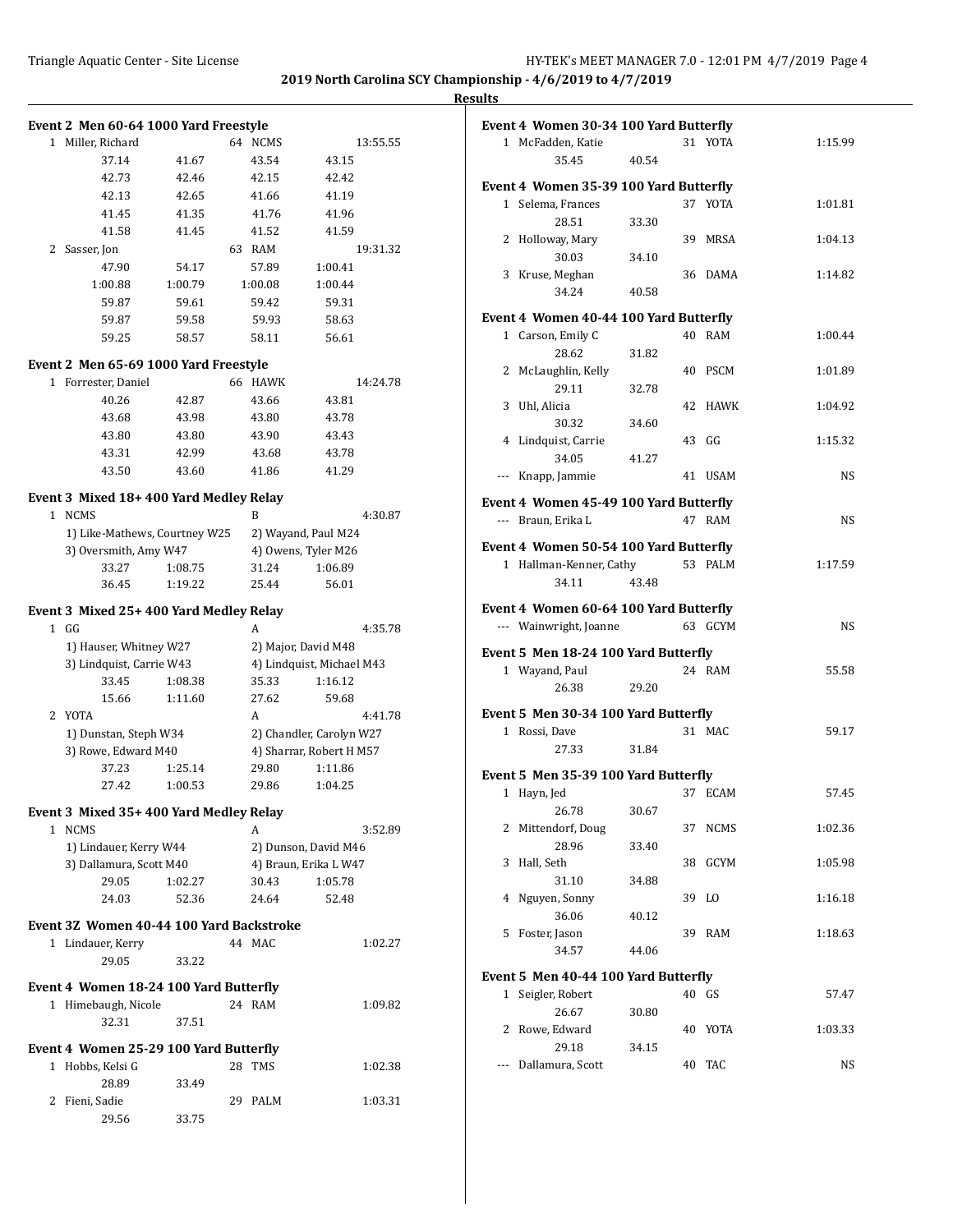|                | Event 5 Men 45-49 100 Yard Butterfly                          |       |    |                  |           |
|----------------|---------------------------------------------------------------|-------|----|------------------|-----------|
|                | 1 Torres, Mark                                                |       |    | 49 CMS           | 55.99     |
|                | 26.30                                                         | 29.69 |    |                  |           |
|                |                                                               |       |    |                  |           |
|                | Event 5 Men 50-54 100 Yard Butterfly                          |       |    | 50 CSM           |           |
|                | 1 Lee, Lawrence B<br>26.56                                    | 29.87 |    |                  | 56.43     |
|                | 2 Bitzenhofer, Mike                                           |       |    | 54 RAM           | 58.02     |
|                | 27.32                                                         | 30.70 |    |                  |           |
|                | 3 Hutcheson, Burke                                            |       |    | 51 PSCM          | 1:09.47   |
|                | 31.71                                                         | 37.76 |    |                  |           |
|                | Event 5 Men 55-59 100 Yard Butterfly                          |       |    |                  |           |
|                | 1 Arnholt, Alan T                                             |       |    | 55 NCMS          | 1:04.16   |
|                | 29.97                                                         | 34.19 |    |                  |           |
|                | 2 Moore, John                                                 |       |    | 57 HAWK          | 1:07.34   |
|                | 31.01                                                         | 36.33 |    |                  |           |
|                | Event 5 Men 60-64 100 Yard Butterfly                          |       |    |                  |           |
|                | 1 Denison, Paul W                                             |       |    | 61 HAWK          | 59.75     |
|                | 27.49                                                         | 32.26 |    |                  |           |
|                | 2 Dyer, Andy                                                  |       |    | 60 PALM          | 1:01.08   |
|                | 28.94                                                         | 32.14 |    |                  |           |
|                | --- Cox, Stan                                                 |       |    | 63 YOTA          | NS        |
| $\cdots$       | Sanchez, Greg                                                 |       |    | 61 RAM           | <b>NS</b> |
|                | Event 5 Men 80-84 100 Yard Butterfly                          |       |    |                  |           |
|                | 1 Lauer, William J                                            |       |    | 84 TNAO          | 1:48.12   |
|                |                                                               |       |    |                  |           |
|                | Event 6 Women 25-29 50 Yard Breaststroke<br>1 Esplin, Kirsten |       |    | 28 TAC           | 31.07     |
|                | 2 Chandler, Carolyn                                           |       |    | 27 YOTA          | 35.64     |
|                |                                                               |       |    |                  |           |
|                | Event 6 Women 40-44 50 Yard Breaststroke                      |       |    |                  |           |
|                | 1 Uhl, Alicia                                                 |       |    | 42 HAWK          | 35.08     |
|                | --- Lindauer, Kerry                                           |       |    | 44 MAC           | NS        |
|                | Event 6 Women 45-49 50 Yard Breaststroke                      |       |    |                  |           |
|                | 1 Dunn, Sara                                                  |       |    | 46 MAC           | 32.21     |
|                | 2 Taylor, Donna                                               |       |    | $46$ GG          | 43.36     |
|                | 3 Hefner, Kara                                                |       |    | 48 NCMS          | 46.01     |
|                | 4 Gratsou-Zodl, Violetta                                      |       | 48 | TAC              | 48.20     |
| 5              | Terrill, Kimber                                               |       |    | 48 UC13          | 58.24     |
|                | Event 6 Women 50-54 50 Yard Breaststroke                      |       |    |                  |           |
|                | 1 Wilson, Jamie                                               |       | 52 | <b>PALM</b>      | 35.36     |
| $\overline{2}$ | Paschall, Katie                                               |       | 50 | GG               | 49.49     |
|                | --- Greene, Dana                                              |       | 50 | TAC              | NS        |
|                | --- Fraher, Erin P                                            |       | 53 | <b>NCMS</b>      | NS        |
|                | Event 6 Women 55-59 50 Yard Breaststroke                      |       |    |                  |           |
| 1              | Campagna, Janice                                              |       | 58 | EAC              | 37.46     |
|                | 2 Whelchel, Nancy                                             |       | 59 | RAM              | 39.25     |
|                | 3 Quillen, Diane                                              |       | 55 | EAC              | 39.78     |
|                | 4 Brown, Kelley                                               |       | 57 | UC13             | 42.20     |
|                | Event 6 Women 60-64 50 Yard Breaststroke                      |       |    |                  |           |
|                | 1 Alton, Dale                                                 |       |    | 61 TAC           | 37.89     |
| 2              | Cahill, Debbie                                                |       | 62 | UC <sub>13</sub> | 1:13.40   |
|                | Event 6 Women 75-79 50 Yard Breaststroke                      |       |    |                  |           |
| 1              | Brooks, SAM                                                   |       | 75 | CAT              | 1:20.05   |
|                |                                                               |       |    |                  |           |

|              | Event 7 Men 18-24 50 Yard Breaststroke |    |                         |         |
|--------------|----------------------------------------|----|-------------------------|---------|
|              | 1 Madill, Alex                         |    | 24 UC13                 | 31.16   |
|              |                                        |    |                         |         |
|              | Event 7 Men 25-29 50 Yard Breaststroke |    |                         |         |
|              | 1 Chickene, Michael                    |    | 28 CSM                  | 29.24   |
|              | 2 Tipling, Nicholas                    |    | 26 RAM                  | 33.55   |
|              | 3 Owens, Tyler                         |    | 26 TAC                  | 34.05   |
|              | Event 7 Men 35-39 50 Yard Breaststroke |    |                         |         |
|              | 1 Havens, Kurt                         |    | 37 MAC                  | 31.35   |
|              | 2 Gilmore, Kelsey                      |    | 39 UC13                 | 32.93   |
|              | 3 Politte, Paul                        |    | 39 UC13                 | 34.23   |
|              | 4 Foster, Jason                        |    | 39 RAM                  | 37.00   |
|              | Event 7 Men 40-44 50 Yard Breaststroke |    |                         |         |
|              | 1 Charcalla, Randy                     |    | 42 UC55                 | 31.93   |
|              | 2 Kuchta, Daniel                       |    | 41 RAM                  | 40.77   |
|              |                                        |    |                         |         |
|              | Event 7 Men 45-49 50 Yard Breaststroke |    |                         |         |
|              | 1 Dunson, David                        |    | 46 NCAM                 | 29.70   |
|              | 2 Aber, Dan                            |    | 45 RAM                  | 33.95   |
|              | Event 7 Men 50-54 50 Yard Breaststroke |    |                         |         |
|              | 1 Torres, Todd                         |    | 50 ECAM                 | 26.90   |
|              | 2 Guillou, Tom                         |    | 50 UC13                 | 32.77   |
|              | 3 Bitzenhofer, Mike                    |    | 54 RAM                  | 34.89   |
|              | 4 Hutcheson, Burke                     |    | 51 PSCM                 | 35.79   |
|              | 5 Lunger, Eric                         |    | 52 RAM                  | 40.66   |
|              | Event 7 Men 55-59 50 Yard Breaststroke |    |                         |         |
| $\mathbf{1}$ | Malsbury, David B                      |    | 57 VMST                 | 32.90   |
| $\mathbf{2}$ | Sharrar, Robert H                      |    | 57 YOTA                 | 41.59   |
|              | Event 7 Men 60-64 50 Yard Breaststroke |    |                         |         |
|              | 1 Miller, Richard                      |    | 64 NCMS                 | 40.05   |
|              |                                        |    |                         |         |
|              | Event 7 Men 65-69 50 Yard Breaststroke |    |                         |         |
|              | 1 Forrester, Daniel                    |    | 66 HAWK                 | 43.70   |
|              | Event 7 Men 70-74 50 Yard Breaststroke |    |                         |         |
| 1            | Borrero, Fredie                        |    | 72 NCMS                 | 47.67   |
| 2            | Meyer, Gerald H                        |    | 74 SMAC                 | 53.90   |
|              | Event 7 Men 75-79 50 Yard Breaststroke |    |                         |         |
|              | 1 Fletcher, Doug                       |    | 76 RAM                  | 45.82   |
|              |                                        |    |                         |         |
|              | Event 7 Men 80-84 50 Yard Breaststroke |    |                         |         |
|              | 1 Colyer, Bob                          | 80 | LOCO                    | 45.47   |
|              | Event 8 Women 25+200 Yard Medley Relay |    |                         |         |
|              | 1 GG                                   |    | А                       | 2:18.53 |
|              | 1) Rankin, Alison W46                  |    | 2) Taylor, Donna W46    |         |
|              | 3) Lindquist, Carrie W43               |    | 4) Hauser, Whitney W27  |         |
|              | 41.30<br>41.67                         |    | 30.70                   | 24.86   |
|              | 2 YOTA                                 |    | A                       | 2:21.77 |
|              | 1) Dunstan, Steph W34                  |    | 2) Walker, Shellene W53 |         |
|              | 3) McFadden, Katie W31                 |    | 4) Lawton, Cynthia W49  | 32.02   |
|              | 36.38<br>40.76                         |    | 32.61                   |         |
|              | Event 8 Women 35+200 Yard Medley Relay |    |                         |         |
|              | 1 NCMS                                 |    | A                       | 1:50.28 |
|              | 1) Braun, Erika L W47                  |    | 2) Dunn, Sara W46       |         |
|              | 3) Carson, Emily C W40                 |    | 4) Lindauer, Kerry W44  |         |

28.09 31.29 26.64 24.26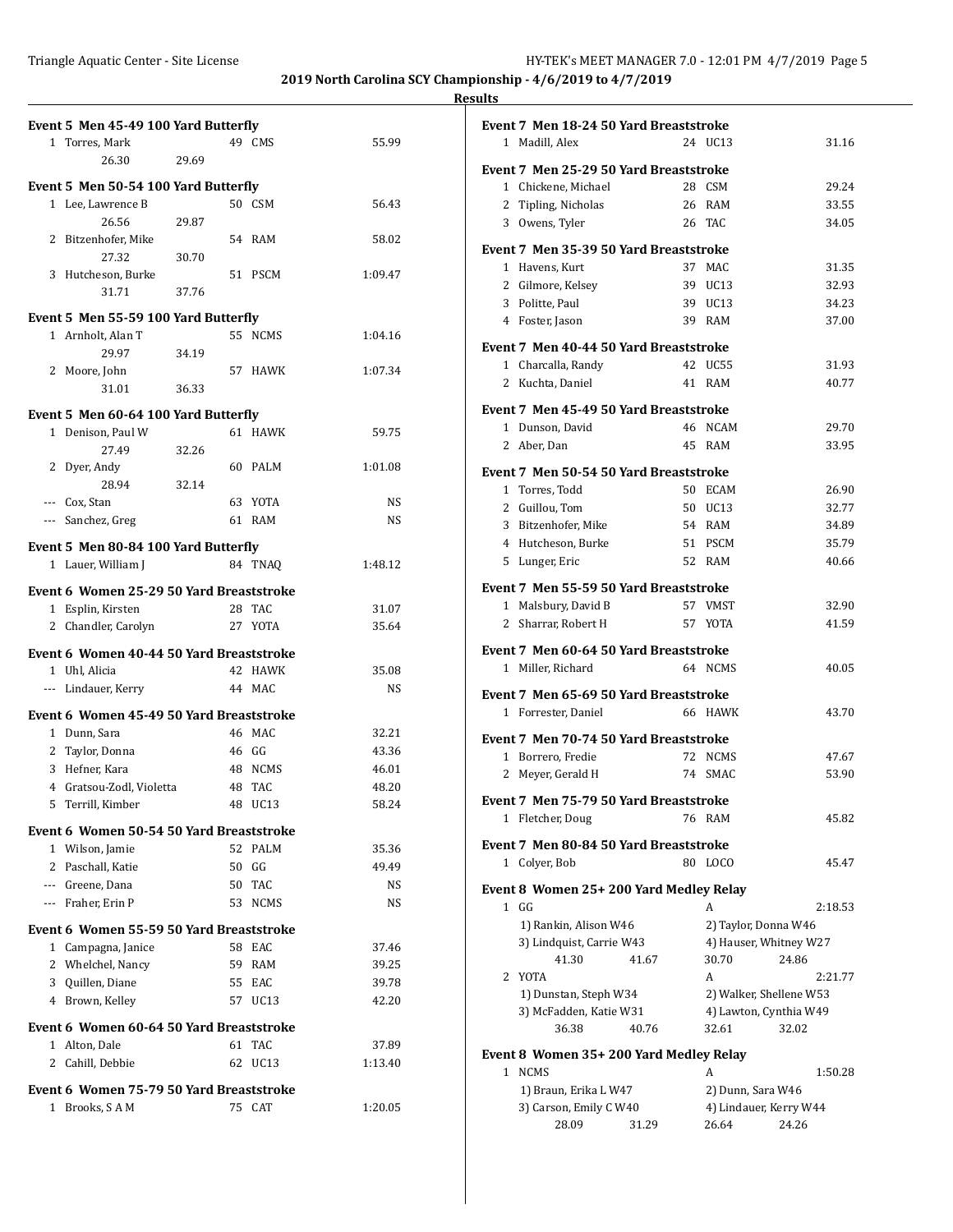|   | Event 8Z Women 45-49 50 Yard Backstroke  |         |    |                        |         |
|---|------------------------------------------|---------|----|------------------------|---------|
|   | 1 Braun, Erika L                         |         |    | 47 RAM                 | 28.09   |
|   | Event 9 Men 35+200 Yard Medley Relay     |         |    |                        |         |
|   | 1 RAM                                    |         |    | A                      | 2:01.25 |
|   | 1) Crowder, Jason M44                    |         |    | 2) Foster, Jason M39   |         |
|   | 3) Rubacky, Mark M49                     |         |    | 4) Aber, Dan M45       |         |
|   | 27.55<br>2 NCMS                          | 36.21   |    | 29.34<br>28.15<br>A    | 2:01.50 |
|   | 1) Guillou, Tom M50                      |         |    | 2) Gilmore, Kelsey M39 |         |
|   | 3) O'Reilly, Patrick M57                 |         |    | 4) Walker, Taylor M36  |         |
|   | 31.93                                    | 32.33   |    | 30.70<br>26.54         |         |
|   | Event 10 Women 18-24 100 Yard Backstroke |         |    |                        |         |
|   | 1 Martin, Tara K                         |         |    | 22 MRSA                | 1:01.78 |
|   | 29.83                                    | 31.95   |    |                        |         |
|   |                                          |         |    |                        |         |
|   | Event 10 Women 25-29 100 Yard Backstroke |         |    |                        |         |
|   | 1 Hobbs, Kelsi G                         |         |    | 28 TMS                 | 1:06.05 |
|   | 31.52                                    | 34.53   |    |                        |         |
|   | 2 Like-Mathews, Courtney                 |         |    | 25 RAM                 | 1:08.15 |
|   | 33.29                                    | 34.86   |    |                        |         |
|   | Event 10 Women 30-34 100 Yard Backstroke |         |    |                        |         |
|   | 1 Faucher, Chloe                         |         |    | 31 CSM                 | 1:13.16 |
|   | --- Dunstan, Steph                       |         |    | 34 YOTA                | NS      |
|   | Event 10 Women 40-44 100 Yard Backstroke |         |    |                        |         |
|   | 1 McLaughlin, Kelly                      |         |    | 40 PSCM                | 1:03.77 |
|   | 31.46                                    | 32.31   |    |                        |         |
| 2 | Uhl, Alicia                              |         |    | 42 HAWK                | 1:09.67 |
|   | 33.82                                    | 35.85   |    |                        |         |
|   | 3 Lindquist, Carrie                      |         |    | 43 GG                  | 1:11.32 |
|   | 35.35                                    | 35.97   |    |                        |         |
|   | 4 Beiring, Jennifer                      |         |    | 43 RAM                 | 1:15.82 |
|   | 35.90                                    | 39.92   |    |                        |         |
|   | --- Lindauer, Kerry                      |         |    | 44 MAC                 | NS      |
|   | Event 10 Women 45-49 100 Yard Backstroke |         |    |                        |         |
|   | 1 Buckley, Jennifer                      |         |    | 47 EAC                 | 1:06.94 |
|   | 32.06                                    | 34.88   |    |                        |         |
| 2 | Oversmith, Amy                           |         |    | 47 RAM                 | 1:14.39 |
|   | 37.29                                    | 37.10   |    |                        |         |
|   | 3 Lawton, Cynthia                        |         |    | 49 YOTA                | 1:22.09 |
|   | 40.00                                    | 42.09   |    |                        |         |
| 4 | Rankin, Alison                           |         |    | 46 GG                  | 1:27.53 |
|   | 42.60                                    | 44.93   |    |                        |         |
| 5 | Hefner, Kara                             |         | 48 | <b>NCMS</b>            | 1:33.89 |
|   | 44.83                                    | 49.06   |    |                        |         |
|   | 6 Adams, Rachel                          |         | 49 | CCAW                   | 2:46.46 |
|   | 1:11.23                                  | 1:35.23 |    |                        |         |
|   | Event 10 Women 50-54 100 Yard Backstroke |         |    |                        |         |
|   | 1 Vazquez, Maria E                       |         |    | 53 RAM                 | 1:10.72 |
|   | 34.54                                    | 36.18   |    |                        |         |
|   | 2 Walker, Shellene                       |         |    | 53 YOTA                | 1:20.64 |
|   | 39.36                                    | 41.28   |    |                        |         |
|   | Event 10 Women 55-59 100 Yard Backstroke |         |    |                        |         |
|   | --- Young, Barbara                       |         |    | 56 EAC                 | NS      |
|   |                                          |         |    |                        |         |

|                      | Event 10 Women 60-64 100 Yard Backstroke |         |       |         |           |
|----------------------|------------------------------------------|---------|-------|---------|-----------|
|                      | --- DeMere, Susan                        |         | 63 GS |         | NS        |
|                      | Event 10 Women 75-79 100 Yard Backstroke |         |       |         |           |
|                      | --- Brooks, SAM                          |         |       | 75 CAT  | NS        |
|                      |                                          |         |       |         |           |
|                      | Event 11 Men 18-24 100 Yard Backstroke   |         |       |         |           |
|                      | 1 Wayand, Paul                           |         |       | 24 RAM  | 56.86     |
|                      | 27.84                                    | 29.02   |       |         |           |
|                      | Event 11 Men 35-39 100 Yard Backstroke   |         |       |         |           |
|                      | 1 Foster, Jason                          |         |       | 39 RAM  | 1:13.49   |
|                      | 35.14                                    | 38.35   |       |         |           |
|                      | Event 11 Men 40-44 100 Yard Backstroke   |         |       |         |           |
|                      | 1 Crowder, Jason                         |         |       | 44 RAM  | 58.71     |
|                      | 28.19                                    | 30.52   |       |         |           |
|                      | 2 Gendzel, Leonardo                      |         |       | 43 MAC  | 1:01.51   |
|                      | 29.66                                    | 31.85   |       |         |           |
|                      | 3 Seigler, Robert                        |         | 40 GS |         | 1:01.75   |
|                      | 30.37                                    | 31.38   |       |         |           |
|                      | 4 Rowe, Edward                           |         |       | 40 YOTA | 1:01.87   |
|                      | 30.30                                    | 31.57   |       |         |           |
|                      | Event 11 Men 45-49 100 Yard Backstroke   |         |       |         |           |
| $\sim$ $\sim$ $\sim$ | Torres, Mark                             |         |       | 49 CMS  | NS        |
|                      |                                          |         |       |         |           |
|                      | Event 11 Men 50-54 100 Yard Backstroke   |         |       | 51 AMS  | 55.97     |
|                      | 1 Bradshaw, Stephen<br>27.17             | 28.80   |       |         |           |
|                      | 2 Guillou, Tom                           |         |       | 50 UC13 | 1:08.03   |
|                      | 33.64                                    | 34.39   |       |         |           |
|                      | 3 Hutcheson, Burke                       |         |       | 51 PSCM | 1:15.86   |
|                      | 35.89                                    | 39.97   |       |         |           |
|                      |                                          |         |       |         |           |
|                      | Event 11 Men 55-59 100 Yard Backstroke   |         |       | 57 VMST |           |
|                      | 1 Malsbury, David B<br>32.92             | 33.98   |       |         | 1:06.90   |
|                      | 2 Carlson, Eric                          |         |       | 58 GCYM | 1:14.73   |
|                      | 36.82                                    | 37.91   |       |         |           |
|                      |                                          |         |       |         |           |
|                      | Event 11 Men 60-64 100 Yard Backstroke   |         |       |         |           |
| $\frac{1}{2}$        | Sanchez, Greg                            |         |       | 61 RAM  | NS        |
|                      | --- Sasser, Jon                          |         |       | 63 RAM  | <b>NS</b> |
|                      | --- White, Warren                        |         |       | 64 MAC  | NS        |
|                      | Event 11 Men 70-74 100 Yard Backstroke   |         |       |         |           |
|                      | 1 Meyer, Gerald H                        |         |       | 74 SMAC | 2:10.26   |
|                      | 1:04.56                                  | 1:05.70 |       |         |           |
|                      | Event 11 Men 80-84 100 Yard Backstroke   |         |       |         |           |
|                      | 1 Pinkerton, Rolffs S                    |         |       | 80 UC13 | 1:37.84   |
|                      |                                          |         |       |         |           |
|                      | Event 11 Men 85-89 100 Yard Backstroke   |         |       |         |           |
|                      | 1 Barrett, Steve                         |         |       | 85 NCMS | 1:59.03   |
|                      | 57.23                                    | 1:01.80 |       |         |           |
|                      | Event 12 Women 25-29 400 Yard IM         |         |       |         |           |
| 1                    | Esplin, Kirsten                          |         | 28    | TAC     | 4:51.01   |
|                      | 30.14                                    | 35.23   |       | 37.75   | 37.47     |
|                      | 41.08                                    | 42.97   |       | 33.96   | 32.41     |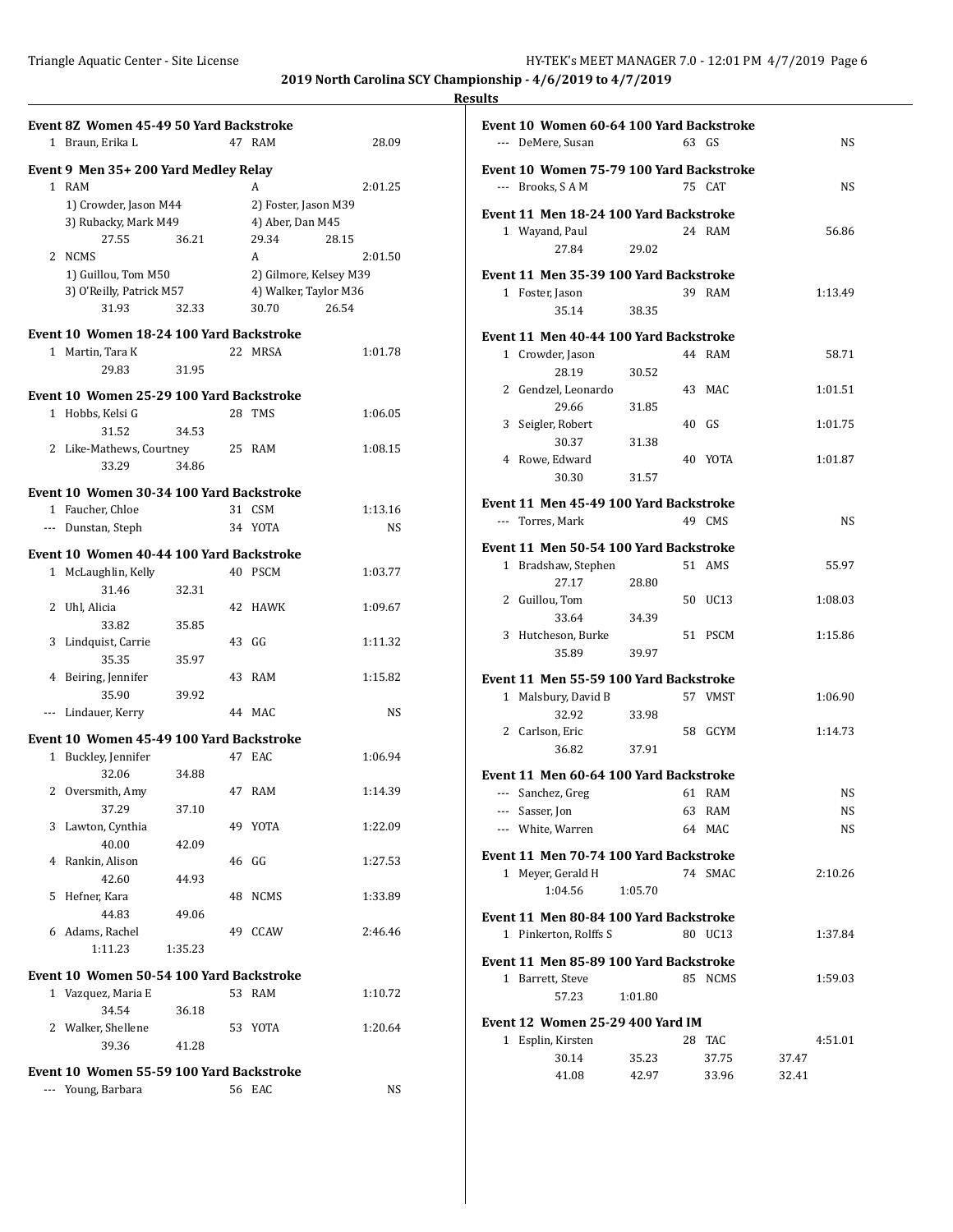**2019 North Carolina SCY Championship - 4/6/2019 to 4/7/2019**  $\overline{\phantom{a}}$ **Results**

| <b>Event 12 Women 35-39 400 Yard IM</b>    |                |    |                |                        |         |
|--------------------------------------------|----------------|----|----------------|------------------------|---------|
| 1 Holland, Irish                           |                |    | 38 CSM         |                        | 4:53.03 |
| 30.34                                      | 34.67          |    | 38.80          | 37.64                  |         |
| 42.69                                      | 42.91          |    | 33.85          | 32.13                  |         |
|                                            |                |    |                |                        |         |
| <b>Event 12 Women 55-59 400 Yard IM</b>    |                |    |                |                        |         |
| 1 Whelchel, Nancy                          |                |    | 59 RAM         |                        | 5:47.21 |
| 38.64                                      | 44.32          |    | 44.89          | 45.44                  |         |
| 48.68                                      | 49.15          |    | 39.13          | 36.96                  |         |
| <b>Event 13 Men 25-29 400 Yard IM</b>      |                |    |                |                        |         |
| 1 Tipling, Nicholas                        |                |    | 26 RAM         |                        | 5:10.17 |
| 33.30                                      | 38.84          |    | 41.92          | 40.74                  |         |
| 42.70                                      | 42.78          |    | 36.31          | 33.58                  |         |
| <b>Event 13 Men 30-34 400 Yard IM</b>      |                |    |                |                        |         |
| 1 Dellanoce, Michael                       |                |    | 34 RAM         |                        | 4:21.88 |
| 28.07                                      | 31.45          |    | 34.60          | 34.11                  |         |
| 37.45                                      | 37.27          |    | 30.45          | 28.48                  |         |
| 2 Rossi, Dave                              |                |    | 31 MAC         |                        | 5:00.09 |
| 30.04                                      | 34.33          |    | 39.54          | 38.76                  |         |
| 43.47                                      | 43.12          |    | 36.85          | 33.98                  |         |
|                                            |                |    |                |                        |         |
| Event 13 Men 35-39 400 Yard IM             |                |    |                |                        |         |
| 1 Nguyen, Sonny<br>37.78                   |                |    | 39 LO<br>49.12 | 50.42                  | 6:07.70 |
| 50.22                                      | 44.08<br>48.92 |    | 45.09          | 42.07                  |         |
|                                            |                |    |                |                        |         |
| Event 13 Men 40-44 400 Yard IM             |                |    |                |                        |         |
| 1 Decker, John                             |                |    | 44 GS          |                        | 4:58.59 |
| 30.24                                      | 35.24          |    | 38.52          | 39.50                  |         |
| 43.48                                      | 44.62          |    | 34.57          | 32.42                  |         |
| Event 13 Men 45-49 400 Yard IM             |                |    |                |                        |         |
| 1 Rubacky, Mark                            |                | 49 | RAM            |                        | 5:14.69 |
| 33.94                                      | 38.53          |    | 43.66          | 42.22                  |         |
| 43.14                                      | 42.82          |    | 36.54          | 33.84                  |         |
| <b>Event 13 Men 50-54 400 Yard IM</b>      |                |    |                |                        |         |
| 1 Lee, Lawrence B                          |                |    | 50 CSM         |                        | 4:43.08 |
| 28.22                                      | 34.19          |    | 35.63          | 36.34                  |         |
| 41.78                                      | 42.27          |    | 33.09          | 31.56                  |         |
|                                            |                |    |                |                        |         |
| Event 13 Men 65-69 400 Yard IM             |                |    |                |                        |         |
| 1 Forrester, Daniel                        |                | 66 | HAWK           |                        | 7:06.57 |
| 45.16                                      | 54.84          |    | 56.00          | 56.24                  |         |
| 1:02.24                                    | 1:01.28        |    | 47.28          | 43.53                  |         |
| <b>Event 13 Men 80-84 400 Yard IM</b>      |                |    |                |                        |         |
| 1 Lauer, William J                         |                | 84 | TNAQ           |                        | 7:36.37 |
| 51.30                                      | 1:02.24        |    | 1:00.41        | 58.06                  |         |
| 1:04.73                                    | 1:02.12        |    | 51.01          | 46.50                  |         |
| Event 14 Mixed 25+800 Yard Freestyle Relay |                |    |                |                        |         |
| 1 YOTA                                     |                |    | A              |                        | 8:51.76 |
| 1) Chandler, Carolyn W27                   |                |    |                | 2) Selema, Frances W37 |         |
| 3) Sharrar, Robert H M57                   |                |    |                | 4) Rowe, Edward M40    |         |
| 30.30                                      | 1:04.45        |    | 1:40.46        | 2:15.56                |         |
| 29.34                                      | 1:01.49        |    | 1:34.18        | 2:06.38                |         |
| 32.25                                      | 1:09.57        |    |                | 2:28.17                |         |
| 27.45                                      | 58.10          |    | 1:29.90        | 2:01.65                |         |
|                                            |                |    |                |                        |         |

|             | Event 15 Women 18-24 50 Yard Freestyle |    |                  |         |
|-------------|----------------------------------------|----|------------------|---------|
|             | 1 Martin, Tara K                       | 22 | MRSA             | 24.84   |
|             | 2 Himebaugh, Nicole                    |    | 24 RAM           | 27.92   |
|             | 3 Caldwell, Mary Elizabeth             |    | 24 EAC           | 28.31   |
|             |                                        |    |                  |         |
|             | Event 15 Women 25-29 50 Yard Freestyle |    |                  |         |
|             | 1 Hauser, Whitney                      | 27 | GG               | 25.04   |
|             | 2 Esplin, Kirsten                      | 28 | TAC              | 26.30   |
|             | 3 Fieni, Sadie                         |    | 29 PALM          | 26.98   |
|             | 4 Chandler, Carolyn                    |    | 27 YOTA          | 27.83   |
|             | 5 Like-Mathews, Courtney               |    | 25 RAM           | 28.76   |
|             | Event 15 Women 30-34 50 Yard Freestyle |    |                  |         |
|             | 1 McFadden, Katie                      |    | 31 YOTA          | 30.16   |
|             | Event 15 Women 35-39 50 Yard Freestyle |    |                  |         |
|             | 1 Selema, Frances                      |    | 37 YOTA          | 25.49   |
|             |                                        |    |                  |         |
|             | Event 15 Women 40-44 50 Yard Freestyle |    |                  |         |
|             | 1 Lindauer, Kerry                      |    | 44 MAC           | 25.01   |
|             | 2 Uhl, Alicia                          |    | 42 HAWK          | 26.65   |
|             | 3 Beiring, Jennifer                    |    | 43 RAM           | 30.86   |
|             | 4 Barker, Jennifer                     |    | 42 RAM           | 31.34   |
|             | 5 Boyles, Abee                         |    | 42 DAMA          | 32.39   |
|             | Event 15 Women 45-49 50 Yard Freestyle |    |                  |         |
|             | 1 Braun, Erika L                       |    | 47 RAM           | 24.11   |
|             | 2 Buckley, Jennifer                    | 47 | EAC              | 26.87   |
|             | 3 Dunn, Sara                           |    | 46 MAC           | 27.57   |
|             | 4 Lawton, Cynthia                      |    | 49 YOTA          | 32.34   |
|             | 5 Hefner, Kara                         | 48 | NCMS             | 32.38   |
|             | 6 Gratsou-Zodl, Violetta               | 48 | TAC              | 34.83   |
|             | 7 Terrill, Kimber                      |    | 48 UC13          | 48.56   |
|             | 8 Adams, Rachel                        | 49 | CCAW             | 54.38   |
|             | Event 15 Women 50-54 50 Yard Freestyle |    |                  |         |
|             | 1 Salazar, Lynn                        |    | 52 NCMS          | 29.58   |
|             | 2 Greene, Dana                         | 50 | TAC              | 33.74   |
|             | 3 Paschall, Katie                      |    | 50 GG            | 38.16   |
|             |                                        |    |                  |         |
|             | Event 15 Women 55-59 50 Yard Freestyle |    |                  |         |
|             | 1 Campagna, Janice                     |    | 58 EAC           | 28.71   |
|             | 2 Whelchel, Nancy                      |    | 59 RAM           | 29.81   |
|             | 3 Brown, Kelley                        | 57 | UC <sub>13</sub> | 33.97   |
|             | Event 15 Women 60-64 50 Yard Freestyle |    |                  |         |
|             | 1 Cahill, Debbie                       |    | 62 UC13          | 49.71   |
|             | --- Alton, Dale                        | 61 | <b>TAC</b>       | NS      |
|             | Event 15 Women 75-79 50 Yard Freestyle |    |                  |         |
| 1           | Bricken, Susan W                       | 75 | 1693             | 34.48   |
| 2           | Brooks, SAM                            | 75 | CAT              | 1:09.70 |
|             |                                        |    |                  |         |
|             | Event 16 Men 18-24 50 Yard Freestyle   |    |                  |         |
| $\mathbf 1$ | Dickey, Brett A                        | 21 | UC <sub>13</sub> | 23.68   |
|             | 2 Wayand, Paul                         | 24 | RAM              | 23.69   |
| 3           | Madill, Alex                           | 24 | UC13             | 25.13   |
|             | Event 16 Men 25-29 50 Yard Freestyle   |    |                  |         |
|             | 1 Owens, Tyler                         | 26 | TAC              | 24.72   |
| ---         | Dietrich, Jeff                         | 25 | GS               | DQ      |
|             | False start                            |    |                  |         |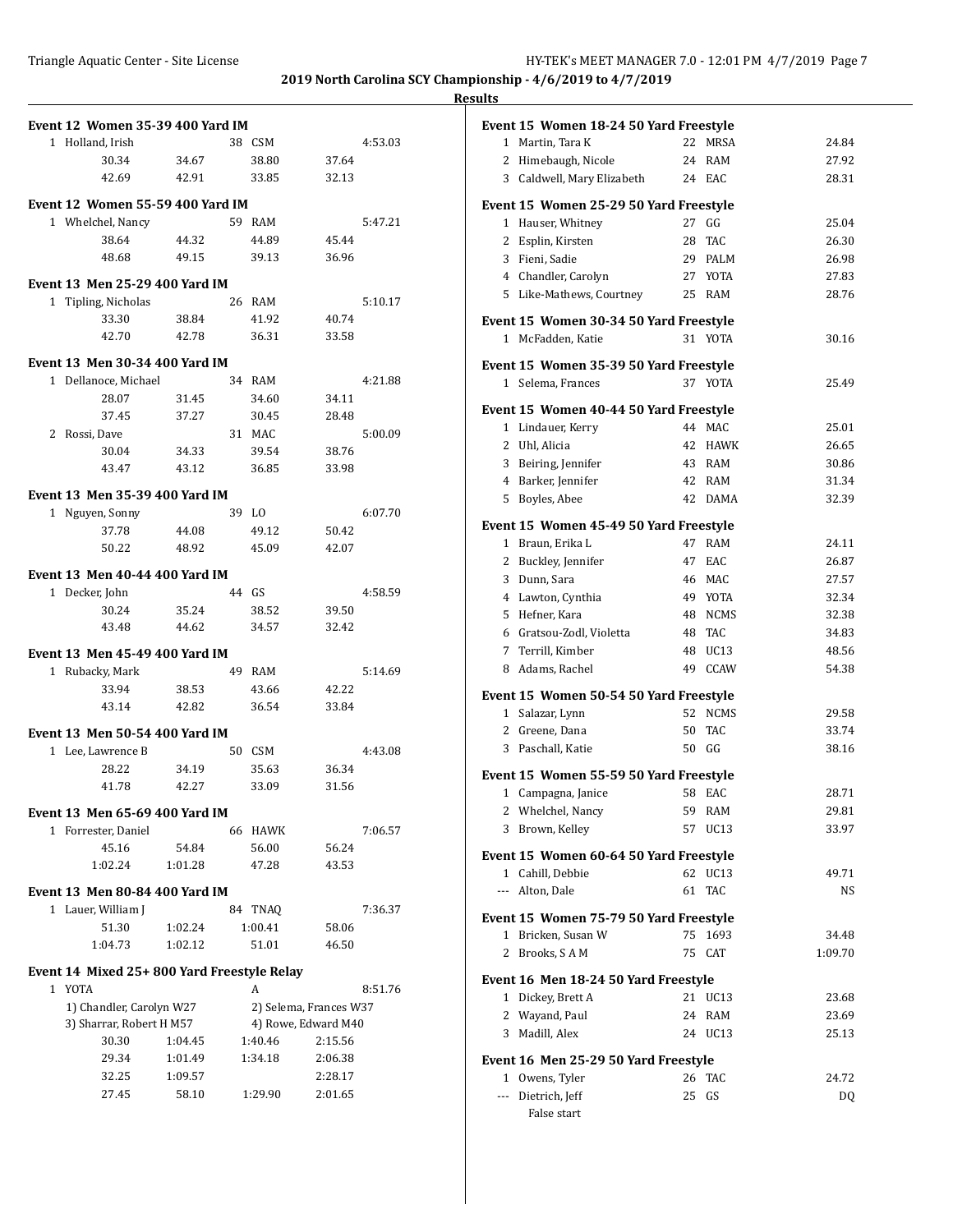|                                      | Event 16 Men 30-34 50 Yard Freestyle |       |                  |       |  |  |  |
|--------------------------------------|--------------------------------------|-------|------------------|-------|--|--|--|
|                                      | 1 Tayla, Kaan                        |       | 33 UC13          | 21.13 |  |  |  |
|                                      | 2 Hessler, Johnny                    |       | 34 UC13          | 23.38 |  |  |  |
|                                      | 3 Ashby, Corey                       |       | 33 YOTA          | 26.67 |  |  |  |
|                                      | Event 16 Men 35-39 50 Yard Freestyle |       |                  |       |  |  |  |
|                                      | 1 Hayn, Jed                          |       | 37 ECAM          | 24.08 |  |  |  |
|                                      | 2 Havens, Kurt                       | 37    | MAC              | 24.53 |  |  |  |
|                                      | 3 Hall, Seth                         |       | 38 GCYM          | 24.77 |  |  |  |
|                                      | 4 Mittendorf, Doug                   |       | 37 NCMS          | 24.83 |  |  |  |
|                                      | 5 Gilmore, Kelsey                    |       | 39 UC13          | 26.51 |  |  |  |
|                                      | 6 Politte, Paul                      |       | 39 UC13          | 26.60 |  |  |  |
|                                      |                                      |       | 36 UC13          |       |  |  |  |
|                                      | 7 Walker, Taylor                     |       |                  | 27.10 |  |  |  |
|                                      | 8 Foster, Jason                      |       | 39 RAM           | 27.18 |  |  |  |
|                                      | Event 16 Men 40-44 50 Yard Freestyle |       |                  |       |  |  |  |
|                                      | 1 Dallamura, Scott                   |       | 40 TAC           | 23.23 |  |  |  |
|                                      | 2 Charcalla, Randy                   |       | 42 UC55          | 23.63 |  |  |  |
|                                      | 3 Crowder, Jason                     |       | 44 RAM           | 23.94 |  |  |  |
|                                      | 4 Seigler, Robert                    | 40 GS |                  | 24.03 |  |  |  |
|                                      | 5 Lutz, Andrew                       |       | 43 RAM           | 24.05 |  |  |  |
|                                      | 6 Gendzel, Leonardo                  |       | 43 MAC           | 24.11 |  |  |  |
|                                      | 7 Rowe, Edward                       |       | 40 YOTA          | 24.72 |  |  |  |
|                                      | 8 Lindquist, Michael                 |       | 43 GG            | 26.71 |  |  |  |
| 9                                    | Kuchta, Daniel                       |       | 41 RAM           | 31.99 |  |  |  |
| Event 16 Men 45-49 50 Yard Freestyle |                                      |       |                  |       |  |  |  |
|                                      | 1 Torres, Mark                       |       | 49 CMS           | 23.48 |  |  |  |
|                                      | 2 Major, David                       |       | 48 GG            | 24.96 |  |  |  |
|                                      | 3 Catterson, William H               |       | 46 RAM           | 26.44 |  |  |  |
|                                      | 4 Erickson, Stephen W                |       | 49 DAMA          | 28.37 |  |  |  |
|                                      |                                      |       |                  |       |  |  |  |
|                                      | Event 16 Men 50-54 50 Yard Freestyle |       | 50 UC13          | 26.34 |  |  |  |
|                                      | 1 Guillou, Tom                       |       |                  |       |  |  |  |
|                                      | 2 Bitzenhofer, Mike                  |       | 54 RAM           | 26.60 |  |  |  |
|                                      | 3 Hutcheson, Burke                   |       | 51 PSCM          | 27.21 |  |  |  |
|                                      | --- Texer, Toby M                    |       | 50 YSST          | NS    |  |  |  |
|                                      | Event 16 Men 55-59 50 Yard Freestyle |       |                  |       |  |  |  |
|                                      | 1 Arnholt, Alan T                    |       | 55 NCMS          | 24.53 |  |  |  |
| 2                                    | Moore, John                          | 57    | <b>HAWK</b>      | 25.36 |  |  |  |
|                                      | 3 Becherer, John                     | 55    | UC <sub>13</sub> | 25.84 |  |  |  |
|                                      | 4 Malsbury, David B                  | 57    | <b>VMST</b>      | 26.23 |  |  |  |
|                                      | 5 Carlson, Eric                      | 58    | GCYM             | 27.46 |  |  |  |
|                                      | 6 O'Reilly, Patrick                  | 57    | UC <sub>13</sub> | 27.89 |  |  |  |
|                                      | 7 Sharrar, Robert H                  |       | 57 YOTA          | 28.41 |  |  |  |
|                                      | 8 Miranda, Carlos                    | 57    | <b>UC13</b>      | 30.78 |  |  |  |
|                                      | Event 16 Men 60-64 50 Yard Freestyle |       |                  |       |  |  |  |
|                                      | 1 Dyer, Andy                         | 60    | PALM             | 24.24 |  |  |  |
|                                      | 2 Denison, Paul W                    | 61    | <b>HAWK</b>      | 24.40 |  |  |  |
|                                      | 3 Anderson, Glenn                    |       | 60 UC13          | 29.60 |  |  |  |
|                                      | --- White, Warren                    |       | 64 MAC           | NS    |  |  |  |
|                                      | Event 16 Men 65-69 50 Yard Freestyle |       |                  |       |  |  |  |
| $1 \quad$                            | Rhyne, Paul C                        | 65    | UC <sub>13</sub> | 31.13 |  |  |  |
|                                      | 2 Forrester, Daniel                  | 66    | <b>HAWK</b>      | 31.43 |  |  |  |
|                                      |                                      |       |                  |       |  |  |  |
|                                      | Event 16 Men 70-74 50 Yard Freestyle |       |                  |       |  |  |  |
| $1 \quad$                            | Borrero, Fredie                      | 72    | NCMS             | 34.28 |  |  |  |
|                                      |                                      |       |                  |       |  |  |  |

|              | Event 16 Men 75-79 50 Yard Freestyle       |       |    |         |       |         |
|--------------|--------------------------------------------|-------|----|---------|-------|---------|
|              | 1 White, Bernard                           |       |    | 75 CSM  |       | 30.96   |
| 2            | Gadol, Louis C                             |       |    | 77 HACM |       | 34.78   |
|              | Event 16 Men 80-84 50 Yard Freestyle       |       |    |         |       |         |
| $\mathbf{1}$ | Pinkerton, Rolffs S                        |       | 80 | UC13    |       | 36.41   |
| 2            | Colyer, Bob                                |       | 80 | LOCO    |       | 36.58   |
|              | Event 17 Women 25-29 200 Yard Breaststroke |       |    |         |       |         |
|              | 1 Chandler, Carolyn                        |       |    | 27 YOTA |       | 2:52.29 |
|              | 39.53                                      | 45.10 |    | 44.03   | 43.63 |         |
|              | Event 17 Women 35-39 200 Yard Breaststroke |       |    |         |       |         |
|              | 1 Holland, Irish                           |       |    | 38 CSM  |       | 2:38.83 |
|              | 36.33                                      | 40.89 |    | 41.05   | 40.56 |         |
|              | 2 Kruse, Meghan                            |       |    | 36 DAMA |       | 3:04.66 |
|              | 40.64                                      | 46.10 |    | 49.70   | 48.22 |         |
|              | Event 17 Women 45-49 200 Yard Breaststroke |       |    |         |       |         |
|              | 1 Dunn, Sara                               |       |    | 46 MAC  |       | 2:33.40 |
|              | 34.74                                      | 40.16 |    | 39.40   | 39.10 |         |
|              | 2 Gratsou-Zodl, Violetta                   |       |    | 48 TAC  |       | 3:37.61 |
|              | 51.91                                      | 54.91 |    | 56.19   | 54.60 |         |
|              | Event 17 Women 50-54 200 Yard Breaststroke |       |    |         |       |         |
|              | 1 Walker, Shellene                         |       |    | 53 YOTA |       | 3:10.08 |
|              | 43.74                                      | 48.55 |    | 49.68   | 48.11 |         |
|              | --- Wilson, Jamie                          |       |    | 52 PALM |       | NS      |
|              | --- Fraher, Erin P                         |       |    | 53 NCMS |       | NS      |
|              | Event 17 Women 55-59 200 Yard Breaststroke |       |    |         |       |         |
|              | 1 Campagna, Janice                         |       |    | 58 EAC  |       | 2:56.71 |
|              | 39.42                                      | 44.44 |    | 45.93   | 46.92 |         |
|              | Event 17 Women 60-64 200 Yard Breaststroke |       |    |         |       |         |
| $\mathbf{1}$ | Alton, Dale                                |       |    | 61 TAC  |       | 2:59.34 |
|              | 40.86                                      | 45.14 |    | 47.06   | 46.28 |         |
|              | Event 17 Women 65-69 200 Yard Breaststroke |       |    |         |       |         |
|              | 1 Sims, Ann                                |       |    | 67 AMS  |       | 3:20.28 |
|              | 46.61                                      | 50.31 |    | 53.06   | 50.30 |         |
|              | Event 18 Men 35-39 200 Yard Breaststroke   |       |    |         |       |         |
| 1            | Nguyen, Sonny                              |       |    | 39 LO   |       | 2:49.04 |
|              | 37.53                                      | 43.12 |    | 44.27   | 44.12 |         |
|              |                                            |       |    |         |       |         |
|              | Event 18 Men 40-44 200 Yard Breaststroke   |       |    |         |       |         |
|              | 1 Griffin, Jay                             |       |    | 43 RAM  |       | 2:25.73 |
|              | 33.19                                      | 37.54 |    | 37.51   | 37.49 |         |
|              | 2 Decker, John                             |       |    | 44 GS   |       | 2:33.94 |
|              | 35.81                                      | 39.55 |    | 39.32   | 39.26 |         |
|              | Event 18 Men 45-49 200 Yard Breaststroke   |       |    |         |       |         |
|              | 1 Dunson, David                            |       |    | 46 NCAM |       | 2:29.73 |
|              | 33.76                                      | 37.79 |    | 38.75   | 39.43 |         |
|              | 2 Rubacky, Mark                            |       |    | 49 RAM  |       | 2:42.41 |
|              | 36.39                                      | 41.46 |    | 42.63   | 41.93 |         |
|              | Event 18 Men 50-54 200 Yard Breaststroke   |       |    |         |       |         |
|              | 1 Lee, Lawrence B                          |       |    | 50 CSM  |       | 2:36.17 |
|              | 34.77                                      | 39.72 |    | 40.83   | 40.85 |         |
|              |                                            |       |    |         |       |         |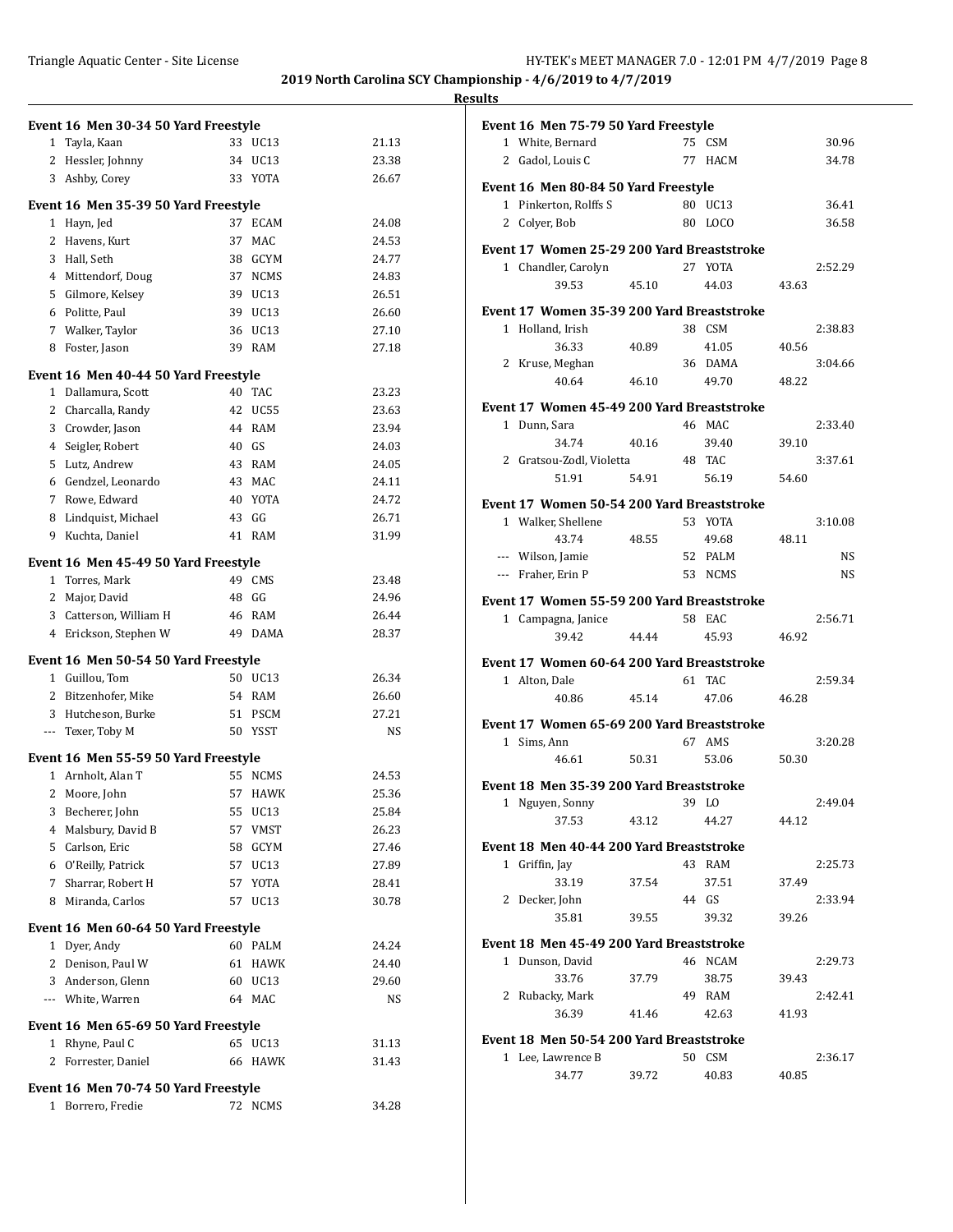| $\mathbf{1}$ | Event 18 Men 60-64 200 Yard Breaststroke<br>Miller, Richard |         |    | 64 NCMS                                       |         | 3:24.91 |
|--------------|-------------------------------------------------------------|---------|----|-----------------------------------------------|---------|---------|
|              | 45.38                                                       | 51.96   |    | 54.50                                         |         |         |
| $\cdots$     | Cox, Stan                                                   |         |    | 63 YOTA                                       | 53.07   | NS      |
|              |                                                             |         |    |                                               |         |         |
|              | Event 18 Men 70-74 200 Yard Breaststroke                    |         |    |                                               |         |         |
| $1\,$        | Meyer, Gerald H                                             |         |    | 74 SMAC                                       |         | 4:08.03 |
|              | 55.85                                                       | 1:03.37 |    | 1:06.89                                       | 1:01.92 |         |
|              | Event 18 Men 75-79 200 Yard Breaststroke                    |         |    |                                               |         |         |
|              | 1 Fletcher, Doug                                            |         |    | 76 RAM                                        |         | 3:41.27 |
|              |                                                             |         |    | 1:00.61                                       | 54.02   |         |
|              | 2 Gadol, Louis C                                            |         |    | 77 HACM                                       |         | 3:48.91 |
|              | 49.97                                                       | 59.28   |    | 1:01.98                                       | 57.68   |         |
|              |                                                             |         |    |                                               |         |         |
|              | Event 18 Men 85-89 200 Yard Breaststroke                    |         |    |                                               |         |         |
|              | 1 Barrett, Steve                                            |         |    | 85 NCMS                                       |         | 4:58.06 |
|              | 1:00.48                                                     | 1:16.42 |    | 1:22.19                                       | 1:18.97 |         |
|              | Event 20 Men 18+ 400 Yard Freestyle Relay                   |         |    |                                               |         |         |
|              | 1 RAM                                                       |         |    | A                                             |         | 3:49.76 |
|              | 1) Wayand, Paul M24                                         |         |    | 2) Rubacky, Mark M49                          |         |         |
|              | 3) Foster, Jason M39                                        |         |    | 4) Crowder, Jason M44                         |         |         |
|              | 25.17                                                       | 52.06   |    | 29.27                                         | 1:01.04 |         |
|              | 29.15                                                       | 1:03.85 |    | 24.74                                         | 52.81   |         |
|              |                                                             |         |    |                                               |         |         |
|              | Event 20 Men 35+400 Yard Freestyle Relay<br>1 NCMS          |         |    |                                               |         |         |
|              |                                                             |         |    | A                                             |         | 4:03.48 |
|              | 1) Walker, Taylor M36<br>3) O'Reilly, Patrick M57           |         |    | 2) Gilmore, Kelsey M39<br>4) Guillou, Tom M50 |         |         |
|              | 28.05                                                       | 1:03.81 |    | 28.25                                         | 1:00.02 |         |
|              | 29.00                                                       | 59.78   |    | 28.49                                         | 59.87   |         |
|              |                                                             |         |    |                                               |         |         |
|              | Event 21 Women 18-24 100 Yard IM                            |         |    |                                               |         |         |
|              | 1 Martin, Tara K                                            |         |    | 22 MRSA                                       |         | 1:03.49 |
|              | 28.57                                                       | 34.92   |    |                                               |         |         |
|              | 2 Caldwell, Mary Elizabeth                                  |         |    | 24 EAC                                        |         | 1:12.50 |
|              | 33.82                                                       | 38.68   |    |                                               |         |         |
|              | <b>Event 21 Women 25-29 100 Yard IM</b>                     |         |    |                                               |         |         |
|              | 1 Hauser, Whitney                                           |         |    | 27 GG                                         |         | 1:06.07 |
|              | 28.74                                                       | 37.33   |    |                                               |         |         |
|              | 2 Hobbs, Kelsi G                                            |         | 28 | <b>TMS</b>                                    |         | 1:07.17 |
|              | 29.99                                                       | 37.18   |    |                                               |         |         |
|              |                                                             |         |    |                                               |         |         |
|              | Event 21 Women 30-34 100 Yard IM                            |         |    |                                               |         |         |
|              | 1 Faucher, Chloe                                            |         |    | 31 CSM                                        |         | 1:11.41 |
|              | 33.61                                                       | 37.80   |    |                                               |         |         |
| ---          | Dunstan, Steph                                              |         |    | 34 YOTA                                       |         | NS      |
|              | <b>Event 21 Women 35-39 100 Yard IM</b>                     |         |    |                                               |         |         |
|              | 1 Selema, Frances                                           |         |    | 37 YOTA                                       |         | 1:05.08 |
|              | 30.11                                                       | 34.97   |    |                                               |         |         |
|              |                                                             |         |    |                                               |         |         |
|              | Event 21 Women 40-44 100 Yard IM<br>1 Carson, Emily C       |         |    | 40 RAM                                        |         |         |
|              | 29.47                                                       |         |    |                                               |         | 1:04.67 |
|              | 2 Uhl, Alicia                                               | 35.20   |    | 42 HAWK                                       |         | 1:06.66 |
|              | 30.69                                                       |         |    |                                               |         |         |
|              | 3 Barker, Jennifer                                          | 35.97   |    | 42 RAM                                        |         | 1:20.53 |
|              | 36.99                                                       | 43.54   |    |                                               |         |         |
|              |                                                             |         |    |                                               |         |         |

|       | 4 Beiring, Jennifer                          |         |       | 43 RAM  | 1:25.78 |
|-------|----------------------------------------------|---------|-------|---------|---------|
|       | 38.14                                        | 47.64   |       |         |         |
| $---$ | Knapp, Jammie                                |         |       | 41 USAM | NS      |
|       | Event 21 Women 45-49 100 Yard IM             |         |       |         |         |
|       | 1 Braun, Erika L                             |         |       | 47 RAM  | 1:00.76 |
|       | 27.36                                        | 33.40   |       |         |         |
| 2     | Buckley, Jennifer                            |         |       | 47 EAC  | 1:07.77 |
|       | 30.50                                        | 37.27   |       |         |         |
| 3     | Dunn, Sara                                   |         |       | 46 MAC  | 1:07.96 |
|       | 32.96                                        | 35.00   |       |         |         |
|       | 4 Lawton, Cynthia                            |         |       | 49 YOTA | 1:19.55 |
|       | 36.85                                        | 42.70   |       | 48 NCMS |         |
| 5     | Hefner, Kara<br>41.35                        | 46.31   |       |         | 1:27.66 |
| 6     | Terrill, Kimber                              |         |       | 48 UC13 | 2:05.35 |
|       | 1:00.68                                      | 1:04.67 |       |         |         |
|       |                                              |         |       |         |         |
|       | Event 21 Women 50-54 100 Yard IM             |         |       |         |         |
|       | 1 Wilson, Jamie                              |         |       | 52 PALM | 1:10.68 |
|       | 33.35                                        | 37.33   |       |         |         |
|       | 2 Hallman-Kenner, Cathy                      |         |       | 53 PALM | 1:15.19 |
|       | 35.83                                        | 39.36   |       |         |         |
|       | 3 Walker, Shellene                           |         |       | 53 YOTA | 1:18.84 |
|       | 37.43<br>--- Paschall, Katie                 | 41.41   | 50 GG |         | DQ      |
|       | Shoulders past vertical toward breast - back |         |       |         |         |
|       | 47.45                                        | 56.01   |       |         |         |
| $---$ | Fraher, Erin P                               |         |       | 53 NCMS | NS      |
|       | Event 21 Women 55-59 100 Yard IM             |         |       |         |         |
|       | 1 Campagna, Janice                           |         |       | 58 EAC  | 1:14.28 |
|       | 35.25                                        | 39.03   |       |         |         |
|       | 2 Whelchel, Nancy                            |         |       | 59 RAM  | 1:15.59 |
|       | 36.13                                        | 39.46   |       |         |         |
|       | 3 Quillen, Diane                             |         |       | 55 EAC  | 1:19.10 |
|       | 37.46                                        | 41.64   |       |         |         |
|       | --- Young, Barbara                           |         |       | 56 EAC  | NS      |
|       | Event 21 Women 60-64 100 Yard IM             |         |       |         |         |
|       | 1 Alton, Dale                                |         |       | 61 TAC  | 1:17.68 |
|       | 38.32                                        | 39.36   |       |         |         |
|       |                                              |         |       |         |         |
|       | Event 21 Women 75-79 100 Yard IM             |         |       |         |         |
| $1\,$ | Brooks, SAM                                  |         |       | 75 CAT  | 2:51.66 |
|       | 1:26.71                                      | 1:24.95 |       |         |         |
|       | Event 22  Men 18-24 100 Yard IM              |         |       |         |         |
|       | 1 Wayand, Paul                               |         |       | 24 RAM  | 59.13   |
|       | 26.59                                        | 32.54   |       |         |         |
|       | Event 22  Men 25-29 100 Yard IM              |         |       |         |         |
|       | 1 Chickene, Michael                          |         |       | 28 CSM  | 1:05.84 |
|       | 31.48                                        | 34.36   |       |         |         |
| 2     | Dietrich, Jeff                               |         | 25 GS |         | 1:07.20 |
|       | 31.43                                        | 35.77   |       |         |         |
| 3     | Owens, Tyler                                 |         |       | 26 TAC  | 1:08.99 |
|       | 31.61                                        | 37.38   |       |         |         |
|       |                                              |         |       |         |         |
|       | Event 22  Men 35-39 100 Yard IM              |         |       |         |         |
|       | 1 Havens, Kurt                               |         | 37    | MAC     | 1:02.24 |
|       | 28.54                                        | 33.70   |       |         |         |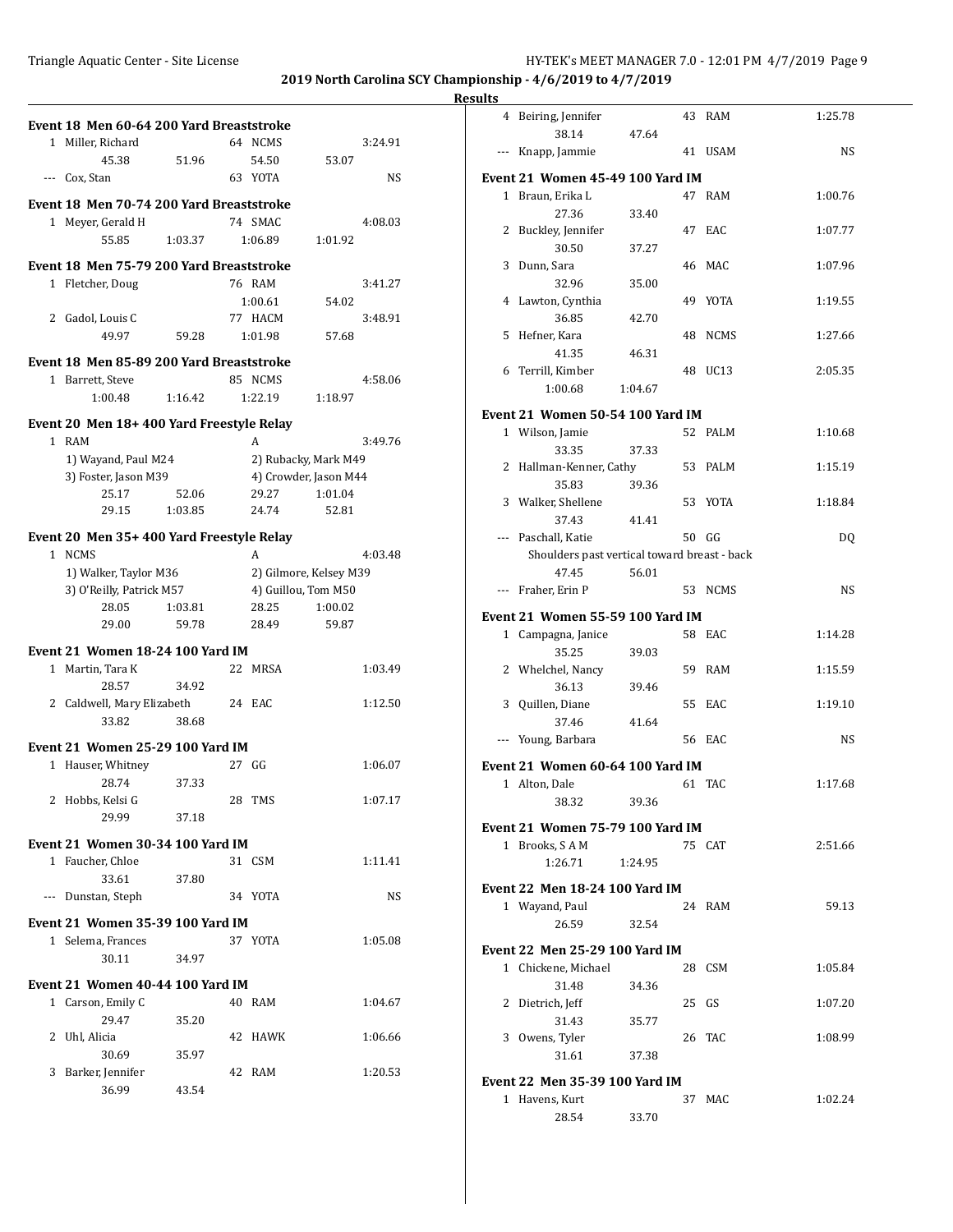|                | (Event 22 Men 35-39 100 Yard IM)      |       |       |             |         |
|----------------|---------------------------------------|-------|-------|-------------|---------|
| 2              | Politte, Paul                         |       |       | 39 UC13     | 1:07.94 |
|                | 30.92                                 | 37.02 |       |             |         |
| 3              | Gilmore, Kelsey                       |       |       | 39 UC13     | 1:09.32 |
|                | 34.55                                 | 34.77 |       |             |         |
|                | 4 Foster, Jason                       |       | 39    | RAM         | 1:14.81 |
|                | 34.05                                 | 40.76 |       |             |         |
| ---            | Hayn, Jed                             |       | 37    | ECAM        | NS      |
|                | <b>Event 22 Men 40-44 100 Yard IM</b> |       |       |             |         |
|                | 1 Seigler, Robert                     |       | 40 GS |             | 1:01.22 |
|                | 27.43                                 | 33.79 |       |             |         |
| $---$          | Kuchta, Daniel                        |       | 41    | RAM         | DQ      |
|                | Scissors kick - breast                |       |       |             |         |
|                | 42.85                                 | 46.50 |       |             |         |
| ---            | Crowder, Jason                        |       |       | 44 RAM      | NS      |
|                |                                       |       |       |             |         |
|                | <b>Event 22 Men 45-49 100 Yard IM</b> |       |       |             |         |
| 1              | Torres, Mark                          |       | 49    | CMS         | 58.55   |
|                | 26.86                                 | 31.69 |       |             |         |
| $\cdots$       | Catterson, William H                  |       | 46    | RAM         | NS      |
|                | <b>Event 22 Men 50-54 100 Yard IM</b> |       |       |             |         |
|                | 1 Torres, Todd                        |       | 50    | ECAM        | 55.84   |
|                | 26.50                                 | 29.34 |       |             |         |
|                | 2 Bradshaw, Stephen                   |       |       | 51 AMS      | 58.06   |
|                | 26.05                                 | 32.01 |       |             |         |
| 3              | Guillou, Tom                          |       | 50    | UC13        | 1:06.21 |
|                | 30.22                                 | 35.99 |       |             |         |
| 4              | Hutcheson, Burke                      |       | 51    | <b>PSCM</b> | 1:10.68 |
|                | 32.15                                 | 38.53 |       |             |         |
| 5              | Lunger, Eric                          |       | 52    | RAM         | 1:26.85 |
|                | 43.02                                 | 43.83 |       |             |         |
| ---            | Texer, Toby M                         |       |       | 50 YSST     | NS      |
|                |                                       |       |       |             |         |
|                | Event 22 Men 55-59 100 Yard IM        |       |       |             |         |
|                | 1 Malsbury, David B                   |       |       | 57 VMST     | 1:06.58 |
| $\overline{2}$ | Sharrar, Robert H                     |       | 57    | YOTA        | 1:19.48 |
|                | 37.93                                 | 41.55 |       |             |         |
|                | <b>Event 22 Men 60-64 100 Yard IM</b> |       |       |             |         |
|                | 1 Dyer, Andy                          |       |       | 60 PALM     | 1:01.33 |
|                | 29.05                                 | 32.28 |       |             |         |
| 2              | Denison, Paul W                       |       |       | 61 HAWK     | 1:03.55 |
|                | 29.67                                 | 33.88 |       |             |         |
|                | 3 Anderson, Glenn                     |       |       | 60 UC13     | 1:12.82 |
|                | --- Cox, Stan                         |       |       | 63 YOTA     | NS      |
|                | --- Sanchez, Greg                     |       |       | 61 RAM      | NS      |
|                |                                       |       |       |             |         |
|                | Event 22 Men 65-69 100 Yard IM        |       |       |             |         |
|                | 1 Rhyne, Paul C                       |       |       | 65 UC13     | 1:31.26 |
|                | 43.97                                 | 47.29 |       |             |         |
|                | <b>Event 22 Men 70-74 100 Yard IM</b> |       |       |             |         |
| 1              | Borrero, Fredie                       |       |       | 72 NCMS     | 1:33.13 |
|                | 42.47                                 | 50.66 |       |             |         |
|                |                                       |       |       |             |         |
|                | <b>Event 22 Men 75-79 100 Yard IM</b> |       |       |             |         |
|                | 1 Gadol, Louis C                      |       |       | 77 HACM     | 1:34.62 |
|                | 43.57                                 | 51.05 |       |             |         |

|              | --- Fletcher, Doug                                          |       |    | 76 RAM           |       | <b>DQ</b> |
|--------------|-------------------------------------------------------------|-------|----|------------------|-------|-----------|
|              | Out of sequence - IM                                        |       |    |                  |       |           |
|              | 50.98                                                       | 51.64 |    |                  |       |           |
|              | Event 22  Men 80-84 100 Yard IM                             |       |    |                  |       |           |
|              | 1 Lauer, William J                                          |       | 84 | <b>TNAO</b>      |       | 1:31.17   |
|              | 42.34                                                       | 48.83 |    |                  |       |           |
| 2            | Colyer, Bob                                                 |       | 80 | LOCO             |       | 1:35.61   |
|              | 44.67                                                       | 50.94 |    |                  |       |           |
|              | Event 23 Women 18-24 200 Yard Freestyle                     |       |    |                  |       |           |
|              | 1 Caldwell, Mary Elizabeth                                  |       |    | 24 EAC           |       | 2:07.61   |
|              | 29.80                                                       | 31.63 |    | 32.68            | 33.50 |           |
|              | 2 Himebaugh, Nicole                                         |       |    | 24 RAM           |       | 2:13.49   |
|              | 31.19                                                       | 33.87 |    | 34.39            | 34.04 |           |
|              | Event 23 Women 25-29 200 Yard Freestyle                     |       |    |                  |       |           |
| 1            | Esplin, Kirsten                                             |       |    | 28 TAC           |       | 2:03.00   |
|              | 28.43                                                       | 31.18 |    | 31.92            | 31.47 |           |
|              | 2 Fieni, Sadie                                              |       |    | 29 PALM          |       | 2:05.47   |
|              | 29.71                                                       | 32.57 |    | 32.02            | 31.17 |           |
| 3            | Hauser, Whitney                                             |       |    | 27 GG            |       | 2:05.67   |
|              | 28.21                                                       | 31.60 |    | 32.91            | 32.95 |           |
|              | 4 Like-Mathews, Courtney                                    |       |    | 25 RAM           |       | 2:23.94   |
|              | 33.00                                                       | 36.88 |    | 37.85            | 36.21 |           |
|              | --- Chandler, Carolyn                                       |       |    | 27 YOTA          |       | NS        |
|              |                                                             |       |    |                  |       |           |
|              | Event 23 Women 30-34 200 Yard Freestyle<br>1 Faucher, Chloe |       |    | 31 CSM           |       | 2:20.54   |
|              | 31.69                                                       |       |    |                  |       |           |
|              | 2 McFadden, Katie                                           | 34.71 |    | 36.42<br>31 YOTA | 37.72 | 2:25.19   |
|              | 33.82                                                       | 36.41 |    | 37.38            | 37.58 |           |
|              |                                                             |       |    |                  |       |           |
|              | Event 23 Women 35-39 200 Yard Freestyle                     |       |    |                  |       |           |
| $\mathbf{1}$ | Holland, Irish                                              |       |    | 38 CSM           |       | 2:02.84   |
|              | 28.55                                                       | 31.37 |    | 31.69            | 31.23 |           |
| 2            | Holloway, Mary                                              |       |    | 39 MRSA          |       | 2:09.03   |
|              | 29.23                                                       | 31.83 |    | 33.71            | 34.26 |           |
| 3            | Kruse, Meghan                                               |       |    | 36 DAMA          |       | 2:27.51   |
|              | 34.16                                                       | 36.86 |    | 38.72            | 37.77 |           |
|              | Event 23 Women 40-44 200 Yard Freestyle                     |       |    |                  |       |           |
|              | 1 Carson, Emily C                                           |       |    | 40 RAM           |       | 2:00.30   |
|              | 28.33                                                       | 31.20 |    | 30.29            | 30.48 |           |
| 2            | Lindquist, Carrie                                           |       | 43 | GG               |       | 2:14.87   |
|              | 29.39                                                       | 33.31 |    | 35.42            | 36.75 |           |
| 3            | Barker, Jennifer                                            |       |    | 42 RAM           |       | 2:32.35   |
|              | 33.40                                                       | 38.50 |    | 40.34            | 40.11 |           |
| 4            | Boyles, Abee                                                |       | 42 | <b>DAMA</b>      |       | 2:34.80   |
|              | 35.12                                                       | 39.06 |    | 40.27            | 40.35 |           |
| ---          | Knapp, Jammie                                               |       | 41 | <b>USAM</b>      |       | NS        |
| ---          | Lindauer, Kerry                                             |       | 44 | MAC              |       | NS        |
|              | Event 23 Women 45-49 200 Yard Freestyle                     |       |    |                  |       |           |
| $\mathbf{1}$ | Oversmith, Amy                                              |       |    | 47 RAM           |       | 2:20.06   |
|              | 32.63                                                       | 35.22 |    | 36.81            | 35.40 |           |
| 2            | Forgrave, Kristina                                          |       |    | 48 YOTA          |       | 2:37.13   |
|              | 36.47                                                       | 39.67 |    | 41.15            | 39.84 |           |
| 3            | Rankin, Alison                                              |       |    | 46 GG            |       | 2:37.92   |
|              | 35.36                                                       | 39.29 |    | 41.35            | 41.92 |           |
|              |                                                             |       |    |                  |       |           |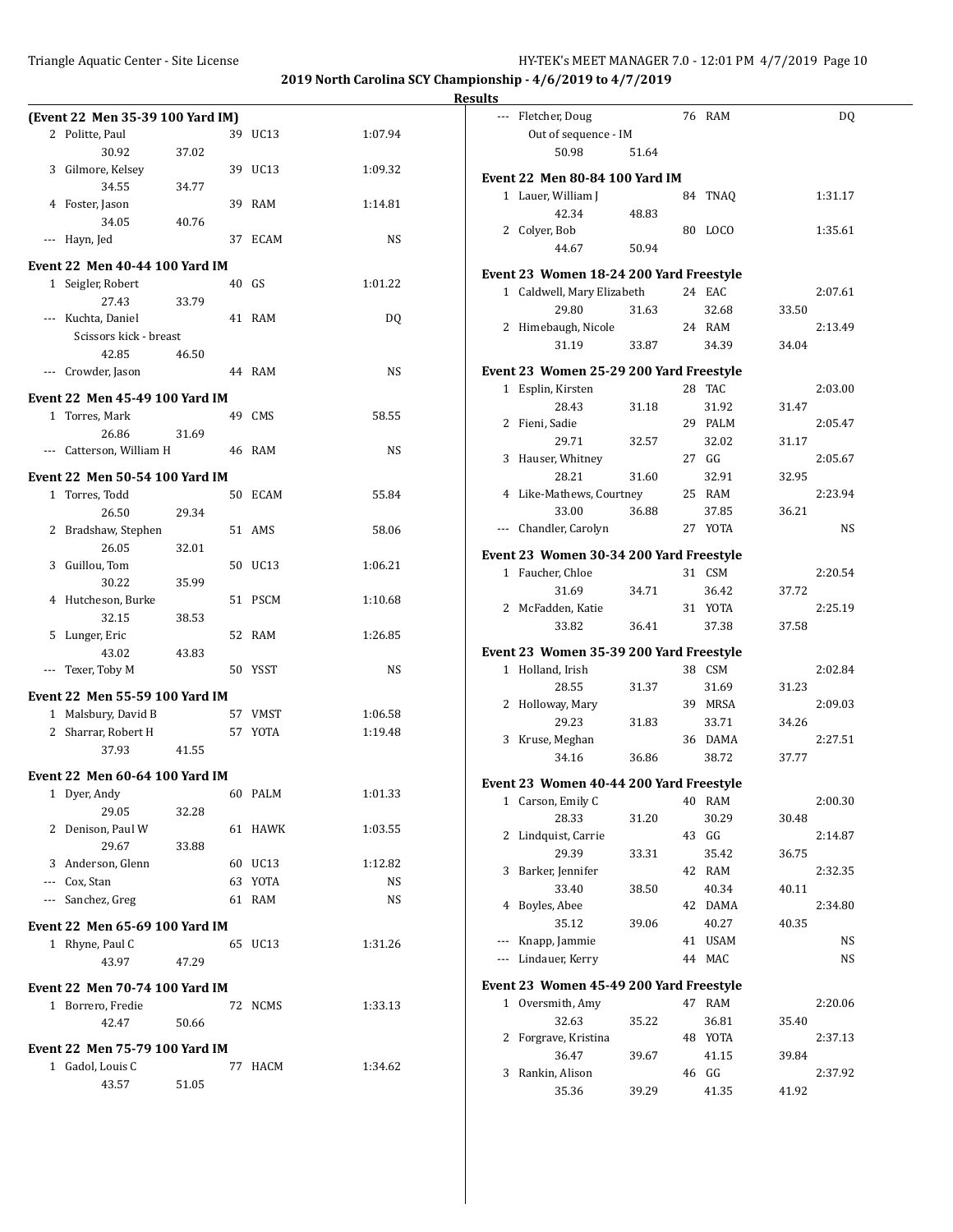|                                           |       |                  |       |         | <b>Results</b> |                                         |         |         |                            |           |
|-------------------------------------------|-------|------------------|-------|---------|----------------|-----------------------------------------|---------|---------|----------------------------|-----------|
| (Event 23 Women 45-49 200 Yard Freestyle) |       |                  |       |         |                | 2 Rubacky, Mark                         |         | 49 RAM  |                            | 2:07.33   |
| 4 Gratsou-Zodl, Violetta                  |       | 48 TAC           |       | 2:53.22 |                | 30.17                                   | 32.23   | 32.85   | 32.08                      |           |
| 40.03                                     | 44.11 | 44.86            | 44.22 |         |                | 3 Erickson, Stephen W                   |         | 49 DAMA |                            | 2:17.30   |
| Event 23 Women 50-54 200 Yard Freestyle   |       |                  |       |         |                | 32.30                                   | 34.83   | 35.73   | 34.44                      |           |
| 1 Salazar, Lynn                           |       |                  |       |         |                | Event 24 Men 50-54 200 Yard Freestyle   |         |         |                            |           |
| 32.49                                     | 35.55 | 52 NCMS<br>36.52 | 34.15 | 2:18.71 |                | 1 Lee, Lawrence B                       |         | 50 CSM  |                            | 2:02.53   |
|                                           |       | 50 TAC           |       | 2:56.92 |                | 27.04                                   | 30.49   | 32.38   | 32.62                      |           |
| 2 Greene, Dana                            |       |                  |       |         |                | 2 Bitzenhofer, Mike                     |         | 54 RAM  |                            | 2:06.86   |
| Event 23 Women 55-59 200 Yard Freestyle   |       |                  |       |         |                | 28.97                                   |         | 32.95   | 33.33                      |           |
| 1 Quillen, Diane                          |       | 55 EAC           |       | 2:32.52 |                | 3 Lunger, Eric                          | 31.61   | 52 RAM  |                            | 2:32.55   |
| 35.00                                     | 38.31 | 39.78            | 39.43 |         |                | 35.96                                   | 37.57   | 40.07   | 38.95                      |           |
| 2 Brown, Kelley                           |       | 57 UC13          |       | 2:52.29 |                |                                         |         |         |                            |           |
| 38.32                                     | 42.70 | 45.58            | 45.69 |         |                | Event 24 Men 55-59 200 Yard Freestyle   |         |         |                            |           |
| Event 23 Women 60-64 200 Yard Freestyle   |       |                  |       |         |                | 1 Arnholt, Alan T                       |         | 55 NCMS |                            | 2:03.57   |
| 1 DeMere, Susan                           |       | 63 GS            |       | 2:30.44 |                | 29.10                                   | 31.35   | 31.90   | 31.22                      |           |
| 35.42                                     | 37.75 | 38.45            | 38.82 |         |                | 2 Moore, John                           |         | 57 HAWK |                            | 2:05.61   |
| 2 Alton, Dale                             |       | 61 TAC           |       | 2:31.76 |                | 28.71                                   | 32.29   | 32.44   | 32.17                      |           |
| 36.03                                     | 38.82 | 38.95            | 37.96 |         |                | 3 Miranda, Carlos                       |         | 57 UC13 |                            | 2:36.57   |
|                                           |       |                  |       |         |                | 36.45                                   | 40.92   | 41.04   | 38.16                      |           |
| Event 24 Men 18-24 200 Yard Freestyle     |       |                  |       |         |                | Event 24 Men 60-64 200 Yard Freestyle   |         |         |                            |           |
| 1 Dickey, Brett A                         |       | 21 UC13          |       | 1:58.96 |                | 1 Denison, Paul W                       |         | 61 HAWK |                            | 2:00.22   |
| 26.82                                     | 29.19 | 30.46            | 32.49 |         |                | 27.69                                   | 29.88   | 31.88   | 30.77                      |           |
| Event 24 Men 25-29 200 Yard Freestyle     |       |                  |       |         |                | 2 Miller, Richard                       |         | 64 NCMS |                            | 2:26.16   |
| 1 Tipling, Nicholas                       |       | 26 RAM           |       | 2:10.01 |                | 32.34                                   | 36.98   | 38.31   | 38.53                      |           |
| 31.23                                     | 33.20 | 33.35            | 32.23 |         |                |                                         |         |         |                            |           |
| 2 Dietrich, Jeff                          |       | 25 GS            |       | 2:14.08 |                | Event 24 Men 65-69 200 Yard Freestyle   |         |         |                            |           |
| 30.50                                     | 33.47 | 35.05            | 35.06 |         |                | 1 Forrester, Daniel                     |         | 66 HAWK |                            | 2:40.67   |
|                                           |       |                  |       |         |                | 36.55                                   | 38.96   | 42.49   | 42.67                      |           |
| Event 24 Men 30-34 200 Yard Freestyle     |       |                  |       |         |                | Event 24 Men 70-74 200 Yard Freestyle   |         |         |                            |           |
| 1 Dellanoce, Michael                      |       | 34 RAM           |       | 1:49.78 |                | 1 Borrero, Fredie                       |         | 72 NCMS |                            | 3:07.51   |
| 26.02                                     | 27.44 | 28.06            | 28.26 |         |                | 42.58                                   | 47.74   | 49.33   | 47.86                      |           |
| 2 Rossi, Dave                             |       | 31 MAC           |       | 1:58.40 |                | 2 Meyer, Gerald H                       |         | 74 SMAC |                            | 3:54.81   |
| 27.26                                     | 29.88 | 30.79            | 30.47 |         |                | 53.91                                   | 1:01.05 | 1:00.74 | 59.11                      |           |
| 3 Ashby, Corey                            |       | 33 YOTA          |       | 2:27.12 |                |                                         |         |         |                            |           |
| 32.29                                     | 36.36 | 38.71            | 39.76 |         |                | Event 24 Men 75-79 200 Yard Freestyle   |         |         |                            |           |
| Event 24 Men 35-39 200 Yard Freestyle     |       |                  |       |         |                | 1 Gadol, Louis C                        |         | 77 HACM |                            | 3:22.47   |
| 1 Mittendorf, Doug                        |       | 37 NCMS          |       | 2:03.54 |                | 42.58                                   | 52.17   | 55.74   | 51.98                      |           |
| 27.79                                     | 30.99 | 32.13            | 32.63 |         |                | 2 Fletcher, Doug                        |         | 76 RAM  |                            | 3:24.18   |
| 2 Hall, Seth                              |       | 38 GCYM          |       | 2:18.20 |                | 46.57                                   | 51.98   | 53.40   | 52.23                      |           |
| 28.52                                     | 31.50 | 34.36            | 43.82 |         |                | --- Simmons, Charles E                  |         | 78 NCMS |                            | <b>NS</b> |
| 3 Nguyen, Sonny                           |       | 39 LO            |       | 2:29.26 |                | Event 25 Mixed 25+200 Yard Medley Relay |         |         |                            |           |
| 33.10                                     | 37.15 | 40.78            | 38.23 |         |                | 1 RAM                                   |         | B       |                            | 1:56.68   |
|                                           |       |                  |       |         |                | 1) Like-Mathews, Courtney W25           |         |         | 2) Rubacky, Mark M49       |           |
| Event 24 Men 40-44 200 Yard Freestyle     |       |                  |       |         |                | 3) Braun, Erika L W47                   |         |         | 4) Dellanoce, Michael M34  |           |
| 1 Griffin, Jay                            |       | 43 RAM           |       | 1:50.45 |                | 32.26                                   | 33.83   | 26.67   | 23.92                      |           |
| 26.29                                     | 27.66 | 28.47            | 28.03 |         |                | 2 YOTA                                  |         | A       |                            | 2:00.16   |
| 2 Charcalla, Randy                        |       | 42 UC55          |       | 1:58.50 |                | 1) Rowe, Edward M40                     |         |         | 2) Chandler, Carolyn W27   |           |
| 27.08                                     | 29.96 | 30.79            | 30.67 |         |                | 3) Selema, Frances W37                  |         |         | 4) Sharrar, Robert H M57   |           |
| 3 Gendzel, Leonardo                       |       | 43 MAC           |       | 1:58.71 |                | 28.77                                   | 35.61   | 27.54   | 28.24                      |           |
| 27.26                                     | 29.16 | 31.66            | 30.63 |         |                | $3$ GG                                  |         | A       |                            | 2:07.24   |
| 4 Kuchta, Daniel                          |       | 41 RAM           |       | 2:46.53 |                | 1) Hauser, Whitney W27                  |         |         | 2) Lindquist, Carrie W43   |           |
| 35.73                                     | 41.39 | 44.73            | 44.68 |         |                | 3) Major, David M48                     |         |         | 4) Lindquist, Michael M43  |           |
| --- Rowe, Edward                          |       | 40 YOTA          |       | NS      |                | 31.74                                   | 36.91   | 33.12   | 25.47                      |           |
| Event 24 Men 45-49 200 Yard Freestyle     |       |                  |       |         |                | 4 NCMS                                  |         | A       |                            | 2:11.68   |
| 1 Major, David                            |       | 48 GG            |       | 2:02.00 |                | 1) Boyles, Abee W42                     |         |         | 2) Kruse, Meghan W36       |           |
| 27.87                                     | 31.07 | 31.50            | 31.56 |         |                | 3) Hessler, Johnny M34                  |         |         | 4) Erickson, Stephen W M49 |           |
|                                           |       |                  |       |         |                | 41.05                                   | 38.59   | 24.38   | 27.66                      |           |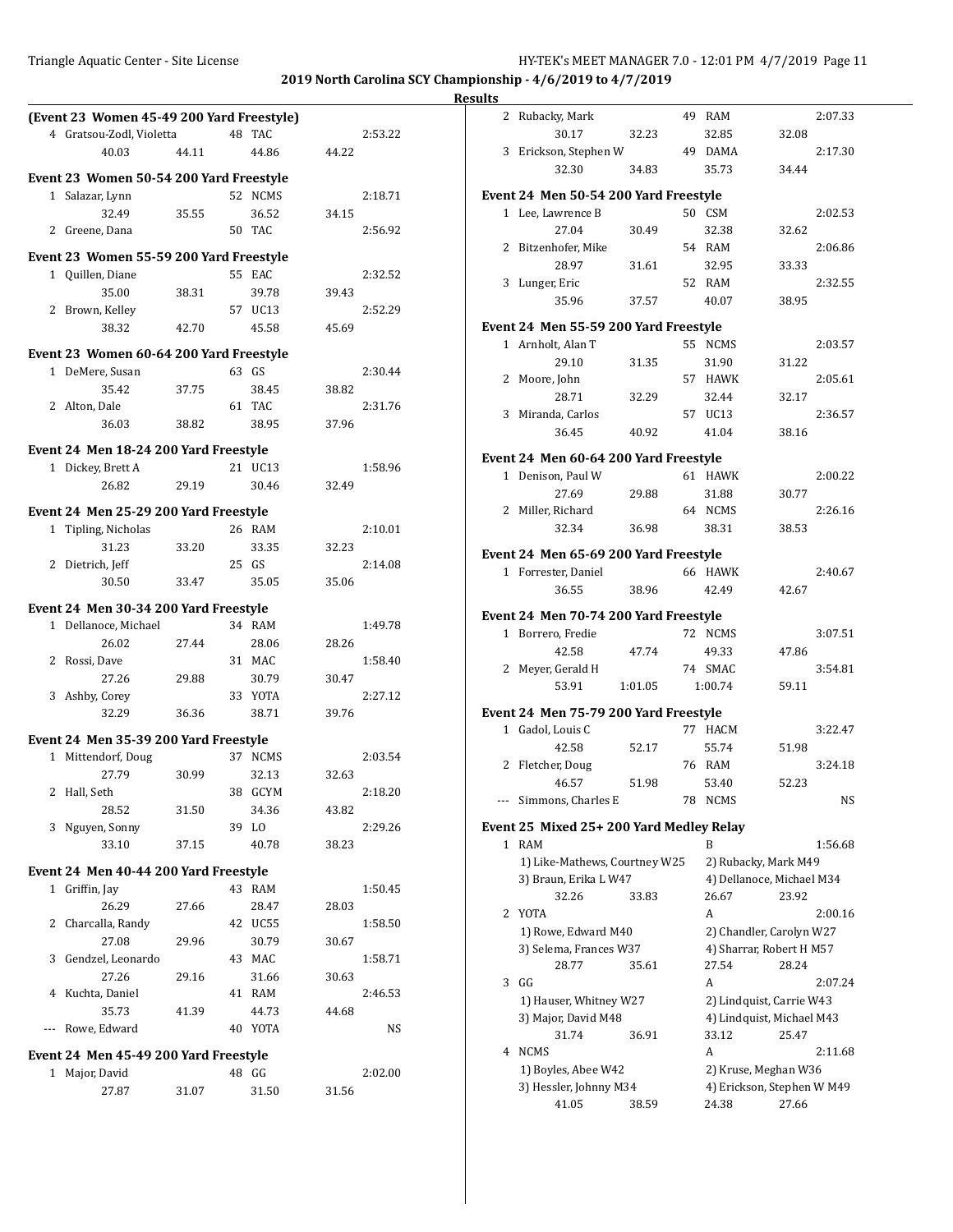#### **Results**

### **Event 25 Mixed 35+ 200 Yard Medley Relay**

| <b>NCMS</b>              |       | А                     | 2:12.08                   |  |  |
|--------------------------|-------|-----------------------|---------------------------|--|--|
| 1) Holland, Irish W38    |       |                       | 2) Simmons, Charles E M78 |  |  |
| 3) Lee, Lawrence B M50   |       |                       | 4) Dunn, Sara W46         |  |  |
| 30.81                    | 57.95 | 16.33                 | 26.99                     |  |  |
| RAM                      |       | А                     | 2:25.19                   |  |  |
| 1) Beiring, Jennifer W43 |       | 2) Lunger, Eric M52   |                           |  |  |
| 3) Barker, Jennifer W42  |       | 4) Kuchta, Daniel M41 |                           |  |  |
| 35.48                    | 42.02 | 36.45                 | 31 24                     |  |  |

### **Event 26 Women 25+ 800 Yard Freestyle Relay**

|   | <b>YOTA</b>              |         | А                      | 10:19.72                  |  |  |  |
|---|--------------------------|---------|------------------------|---------------------------|--|--|--|
|   | 1) McFadden, Katie W31   |         | 2) Lawton, Cynthia W49 |                           |  |  |  |
|   | 3) Walker, Shellene W53  |         |                        | 4) Forgrave, Kristina W48 |  |  |  |
|   | 33.99                    | 1:10.58 | 1:48.30                | 2:26.09                   |  |  |  |
|   | 35.27                    | 1:15.47 | 1:57.30                |                           |  |  |  |
|   | 37.19                    | 1:17.52 | 1:59.52                | 2:39.29                   |  |  |  |
| 2 | GG                       |         | A                      | 11:02.98                  |  |  |  |
|   | 1) Rankin, Alison W46    |         | 2) Paschall, Katie W50 |                           |  |  |  |
|   | 3) Lindquist, Carrie W43 |         |                        | 4) Hauser, Whitney W27    |  |  |  |
|   |                          |         |                        |                           |  |  |  |
|   | 35.47                    | 1:15.25 | 1:56.52                | 2:37.93                   |  |  |  |
|   | 42.61                    | 1:36.51 | 2:36.30                | 3:36.82                   |  |  |  |

### **Event 28 Women 25+ 400 Yard Medley Relay**

| $\mathbf{1}$ | GG                                     | A       |    | 5:34.94                |         |           |
|--------------|----------------------------------------|---------|----|------------------------|---------|-----------|
|              | 1) Rankin, Alison W46                  |         |    | 2) Taylor, Donna W46   |         |           |
|              | 3) Lindquist, Carrie W43               |         |    | 4) Hauser, Whitney W27 |         |           |
|              | 45.26                                  | 1:31.57 |    | 46.50                  | 1:38.63 |           |
|              | 37.27                                  | 1:18.55 |    | 31.31                  | 1:06.19 |           |
|              | Event 30 Women 18-24 50 Yard Butterfly |         |    |                        |         |           |
| $\mathbf{1}$ | Martin, Tara K                         |         | 22 | <b>MRSA</b>            |         | 26.18     |
|              | 2 Caldwell, Mary Elizabeth             |         | 24 | EAC                    |         | 31.88     |
|              | --- Himebaugh, Nicole                  |         |    | 24 RAM                 |         | <b>NS</b> |
|              | Event 30 Women 25-29 50 Yard Butterfly |         |    |                        |         |           |
| $\mathbf{1}$ | Hauser, Whitney                        |         |    | 27 GG                  |         | 27.33     |
| 2            | Hobbs, Kelsi G                         |         | 28 | <b>TMS</b>             |         | 27.60     |
| 3            | Fieni, Sadie                           |         |    | 29 PALM                |         | 28.34     |
|              | Event 30 Women 30-34 50 Yard Butterfly |         |    |                        |         |           |
|              | --- Dunstan, Steph                     |         |    | 34 YOTA                |         | <b>NS</b> |
| ---          | Smith, LaJoya                          |         | 30 | <b>TAC</b>             |         | <b>NS</b> |
|              | Event 30 Women 40-44 50 Yard Butterfly |         |    |                        |         |           |
| $1\,$        | Carson, Emily C                        |         | 40 | <b>RAM</b>             |         | 27.28     |
| 2            | Lindauer, Kerry                        |         | 44 | MAC                    |         | 27.78     |
|              | --- Knapp, Jammie                      |         | 41 | <b>USAM</b>            |         | <b>NS</b> |
| $---$        | Boyles, Abee                           |         | 42 | <b>DAMA</b>            |         | <b>NS</b> |
|              | Event 30 Women 45-49 50 Yard Butterfly |         |    |                        |         |           |
| $\mathbf{1}$ | Braun, Erika L                         |         | 47 | <b>RAM</b>             |         | 26.48     |
|              | 2 Dunn, Sara                           |         |    | 46 MAC                 |         | 30.80     |
| 3            | Lawton, Cynthia                        |         |    | 49 YOTA                |         | 35.98     |
|              | Event 30 Women 50-54 50 Yard Butterfly |         |    |                        |         |           |
|              | 1 Wilson, Jamie                        |         | 52 | PALM                   |         | 31.15     |
| 2            | Hallman-Kenner, Cathy                  |         |    | 53 PALM                |         | 33.97     |
|              |                                        |         |    |                        |         |           |

| Event 30 Women 55-59 50 Yard Butterfly |                                                     |    |                  |             |  |  |  |
|----------------------------------------|-----------------------------------------------------|----|------------------|-------------|--|--|--|
|                                        | 1 Quillen, Diane                                    |    | 55 EAC           | 34.40       |  |  |  |
|                                        |                                                     |    |                  |             |  |  |  |
|                                        | Event 31 Men 18-24 50 Yard Butterfly                |    |                  |             |  |  |  |
|                                        | 1 Madill, Alex                                      |    | 24 UC13          | 26.80       |  |  |  |
|                                        | Event 31 Men 25-29 50 Yard Butterfly                |    |                  |             |  |  |  |
|                                        | 1 Chickene, Michael                                 |    | 28 CSM           | 28.39       |  |  |  |
|                                        | 2 Dietrich, Jeff                                    |    | 25 GS            | 29.97       |  |  |  |
|                                        | 3 Owens, Tyler                                      |    | 26 TAC           | 30.16       |  |  |  |
|                                        |                                                     |    |                  |             |  |  |  |
| $\mathbf{1}$                           | Event 31 Men 30-34 50 Yard Butterfly<br>Tayla, Kaan | 33 | UC13             | 23.60       |  |  |  |
|                                        | 2 Hessler, Johnny                                   |    | 34 UC13          | 24.83       |  |  |  |
|                                        |                                                     |    |                  |             |  |  |  |
|                                        | Event 31 Men 35-39 50 Yard Butterfly                |    |                  |             |  |  |  |
|                                        | 1 Hayn, Jed                                         |    | 37 ECAM          | 25.16       |  |  |  |
|                                        | 2 Havens, Kurt                                      | 37 | <b>MAC</b>       | 28.32       |  |  |  |
|                                        | 3 Hall, Seth                                        |    | 38 GCYM          | 28.36       |  |  |  |
|                                        | --- Nguyen, Sonny                                   |    | 39 LO            | NS          |  |  |  |
|                                        | Event 31 Men 40-44 50 Yard Butterfly                |    |                  |             |  |  |  |
|                                        | 1 Dallamura, Scott                                  | 40 | TAC              | 24.03       |  |  |  |
|                                        | 2 Seigler, Robert                                   |    | 40 GS            | 25.67       |  |  |  |
|                                        | 3 Charcalla, Randy                                  |    | 42 UC55          | 26.00       |  |  |  |
|                                        | 4 Crowder, Jason                                    |    | 44 RAM           | 26.88       |  |  |  |
|                                        | --- Lutz, Andrew                                    |    | 43 RAM           | NS          |  |  |  |
|                                        |                                                     |    |                  |             |  |  |  |
|                                        | Event 31 Men 45-49 50 Yard Butterfly                |    |                  |             |  |  |  |
|                                        | 1 Major, David                                      |    | 48 GG<br>49 RAM  | 28.93       |  |  |  |
|                                        | 2 Rubacky, Mark                                     |    | 46 RAM           | 29.62<br>NS |  |  |  |
|                                        | --- Catterson, William H                            |    |                  |             |  |  |  |
|                                        | Event 31 Men 50-54 50 Yard Butterfly                |    |                  |             |  |  |  |
|                                        | 1 Bitzenhofer, Mike                                 |    | 54 RAM           | 26.08       |  |  |  |
|                                        | 2 Hutcheson, Burke                                  |    | 51 PSCM          | 30.40       |  |  |  |
|                                        | 3 McLaughlin, Richard M                             |    | 51 NCMS          | 42.29       |  |  |  |
|                                        | --- Texer, Toby M                                   |    | 50 YSST          | NS          |  |  |  |
|                                        | --- Torres, Todd                                    |    | 50 ECAM          | NS          |  |  |  |
|                                        | Event 31 Men 55-59 50 Yard Butterfly                |    |                  |             |  |  |  |
|                                        | 1 Malsbury, David B                                 |    | 57 VMST          | 28.18       |  |  |  |
| $\mathbf{2}^{\prime}$                  | Moore, John                                         |    | 57 HAWK          | 29.26       |  |  |  |
|                                        | 3 O'Reilly, Patrick                                 | 57 | UC <sub>13</sub> | 30.24       |  |  |  |
|                                        | 4 Miranda, Carlos                                   | 57 | UC13             | 33.18       |  |  |  |
|                                        | 5 Sharrar, Robert H                                 | 57 | YOTA             | 37.05       |  |  |  |
|                                        |                                                     |    |                  |             |  |  |  |
|                                        | Event 31 Men 60-64 50 Yard Butterfly                |    |                  |             |  |  |  |
|                                        | 1 Dyer, Andy                                        | 60 | PALM             | 27.29       |  |  |  |
|                                        | 2 Anderson, Glenn                                   | 60 | UC13             | 29.70       |  |  |  |
|                                        | 3 Miller, Richard                                   |    | 64 NCMS          | 32.64       |  |  |  |
|                                        | --- Denison, Paul W                                 | 61 | <b>HAWK</b>      | NS          |  |  |  |
|                                        | Event 31 Men 65-69 50 Yard Butterfly                |    |                  |             |  |  |  |
|                                        | --- Rhyne, Paul C                                   |    | 65 UC13          | DO.         |  |  |  |
|                                        | Arms underwater recovery                            |    |                  |             |  |  |  |
|                                        | Event 31 Men 75-79 50 Yard Butterfly                |    |                  |             |  |  |  |
|                                        | 1 White, Bernard                                    |    | 75 CSM           | 34.48       |  |  |  |
|                                        |                                                     |    |                  |             |  |  |  |
|                                        | Event 31 Men 80-84 50 Yard Butterfly                |    |                  |             |  |  |  |
| 1                                      | Lauer, William J                                    | 84 | TNAQ             | 42.25       |  |  |  |
| 2                                      | Colyer, Bob                                         | 80 | LOCO             | 43.84       |  |  |  |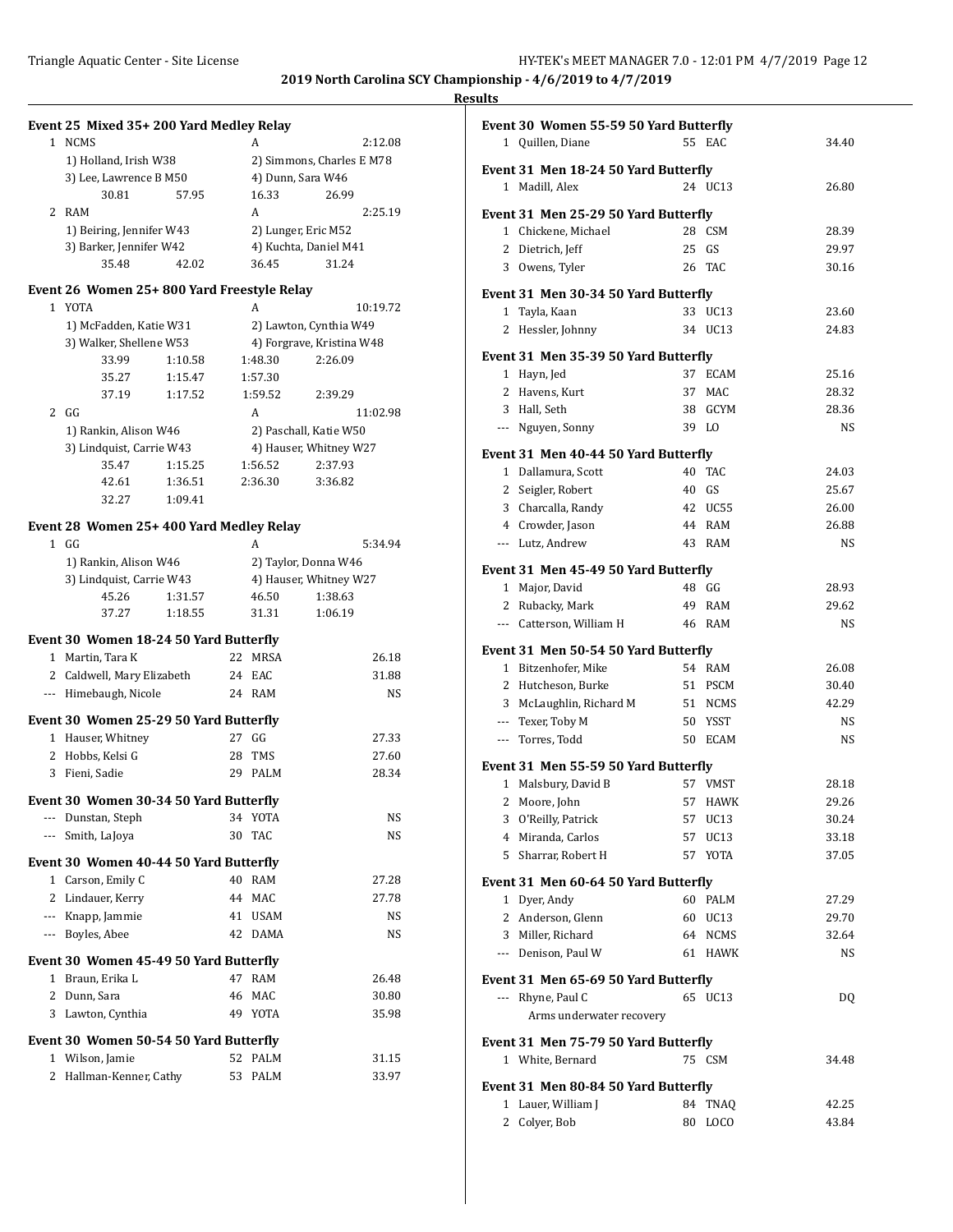| Event 31 Men 85-89 50 Yard Butterfly                        |       |                  |       |           | <b>Event 33 Men 35-39</b> |
|-------------------------------------------------------------|-------|------------------|-------|-----------|---------------------------|
| 1 Barrett, Steve                                            |       | 85 NCMS          |       | 1:01.47   | 1 Mittendorf, Dou         |
| Event 32 Women 18-24 200 Yard IM                            |       |                  |       |           | 29.33                     |
| 1 Caldwell, Mary Elizabeth                                  |       | 24 EAC           |       | 2:32.23   | 2 Politte, Paul<br>30.88  |
| 32.28                                                       | 40.04 | 46.69            | 33.22 |           |                           |
| <b>Event 32 Women 25-29 200 Yard IM</b>                     |       |                  |       |           | Event 33 Men 40-4         |
| 1 Esplin, Kirsten                                           |       | 28 TAC           |       | 2:15.68   | 1 Rowe, Edward            |
| 30.00                                                       | 35.44 | 38.68            | 31.56 |           | 29.36                     |
|                                                             |       |                  |       |           | --- Griffin, Jay          |
| <b>Event 32 Women 30-34 200 Yard IM</b><br>--- Lohry, Molly |       |                  |       | <b>NS</b> | --- Decker, John          |
| --- Faucher, Chloe                                          |       | 31 RAM<br>31 CSM |       | <b>NS</b> | <b>Event 33 Men 45-49</b> |
|                                                             |       |                  |       |           | --- Rubacky, Mark         |
| Event 32 Women 35-39 200 Yard IM                            |       |                  |       |           | <b>Event 33 Men 50-54</b> |
| 1 Holloway, Mary                                            |       | 39 MRSA          |       | 2:25.25   | --- Texer, Toby M         |
| 30.37                                                       | 37.88 | 43.68            | 33.32 |           | --- Hutcheson, Burl       |
| 2 Kruse, Meghan                                             |       | 36 DAMA          |       | 2:49.39   |                           |
| 36.23                                                       | 44.08 | 50.89            | 38.19 |           | <b>Event 33 Men 55-59</b> |
| <b>Event 32 Women 40-44 200 Yard IM</b>                     |       |                  |       |           | 1 Arnholt, Alan T         |
| 1 Carson, Emily C                                           |       | 40 RAM           |       | 2:20.01   | 30.18                     |
| 29.39                                                       | 37.09 | 42.57            | 30.96 |           | 2 Moore, John<br>31.74    |
| 2 Lindquist, Carrie                                         |       | 43 GG            |       | 2:31.52   | 3 Malsbury, David         |
| 31.92                                                       | 38.63 | 46.91            | 34.06 |           | 36.51                     |
| 3 Barker, Jennifer                                          |       | 42 RAM           |       | 2:51.79   |                           |
| 37.27                                                       | 45.05 | 50.76            | 38.71 |           | <b>Event 33 Men 60-64</b> |
| --- Knapp, Jammie                                           |       | 41 USAM          |       | <b>NS</b> | --- Denison, Paul W       |
| --- Lindauer, Kerry                                         |       | 44 MAC           |       | NS        | Event 33 Men 70-74        |
| Event 32 Women 45-49 200 Yard IM                            |       |                  |       |           | 1 Meyer, Gerald H         |
| 1 Oversmith, Amy                                            |       | 47 RAM           |       | 2:43.73   | 1:04.55                   |
| 37.69                                                       | 41.02 | 49.49            | 35.53 |           | <b>Event 33 Men 75-7</b>  |
| 2 Forgrave, Kristina                                        |       | 48 YOTA          |       | 3:03.25   | 1 Fletcher, Doug          |
| 40.11                                                       | 50.22 | 53.25            | 39.67 |           | 49.97                     |
| <b>Event 32 Women 50-54 200 Yard IM</b>                     |       |                  |       |           |                           |
| 1 Vazquez, Maria E                                          |       | 53 RAM           |       | 2:36.98   | Event 33 Men 80-8         |
| 36.15                                                       | 38.48 | 45.27            | 37.08 |           | 1 Lauer, William J        |
| 2 Hallman-Kenner, Cathy                                     |       | 53 PALM          |       | 2:43.96   | 53.71                     |
| 36.77                                                       | 42.82 | 50.10            | 34.27 |           | Event 34 Women 1          |
| 3 Walker, Shellene                                          |       | 53 YOTA          |       | 2:53.63   | 1 Martin, Tara K          |
| 38.08                                                       | 45.69 | 50.33            | 39.53 |           | Event 34 Women 2.         |
| Event 32 Women 55-59 200 Yard IM                            |       |                  |       |           | 1 Hobbs, Kelsi G          |
| 1 Whelchel, Nancy                                           |       | 59 RAM           |       | 2:43.48   |                           |
| 37.42                                                       | 40.97 | 48.69            | 36.40 |           | Event 34 Women 3          |
| 2 Campagna, Janice                                          |       | 58 EAC           |       | 2:44.37   | --- Dunstan, Steph        |
| 36.47                                                       | 43.51 | 45.97            | 38.42 |           | Event 34 Women 4          |
| <b>Event 32 Women 60-64 200 Yard IM</b>                     |       |                  |       |           | 1 Brodkin, Kathry         |
| --- Wainwright, Joanne                                      |       | 63 GCYM          |       | NS        | 2 Beiring, Jennifer       |
|                                                             |       |                  |       |           | --- Knapp, Jammie         |
| Event 33 Men 25-29 200 Yard IM                              |       |                  |       |           | Event 34 Women 4.         |
| 1 Tipling, Nicholas                                         |       | 26 RAM           |       | 2:22.51   | 1 Braun, Erika L          |
| 31.34                                                       | 38.13 | 41.15            | 31.89 |           | 2 Buckley, Jennife        |
| Event 33 Men 30-34 200 Yard IM                              |       |                  |       |           | 3 Dunn, Sara              |
| 1 Dellanoce, Michael                                        |       | 34 RAM           |       | 2:01.21   | 4 Lawton, Cynthia         |
| 27.10                                                       | 31.20 | 34.94            | 27.97 |           | 5 Gratsou-Zodl, Vi        |
| 2 Rossi, Dave                                               |       | 31 MAC           |       | 2:14.75   |                           |
| 27.82                                                       | 34.67 | 39.75            | 32.51 |           |                           |

|              | Event 33 Men 35-39 200 Yard IM           |         |    |             |         |         |  |
|--------------|------------------------------------------|---------|----|-------------|---------|---------|--|
|              | 1 Mittendorf, Doug                       |         |    | 37 NCMS     |         | 2:22.22 |  |
|              | 29.33                                    | 35.65   |    | 44.89       | 32.35   |         |  |
|              | 2 Politte, Paul                          |         |    | 39 UC13     |         | 2:34.47 |  |
|              | 30.88                                    | 39.42   |    | 46.18       | 37.99   |         |  |
|              |                                          |         |    |             |         |         |  |
|              | Event 33 Men 40-44 200 Yard IM           |         |    |             |         |         |  |
|              | 1 Rowe, Edward                           |         |    | 40 YOTA     |         | 2:19.55 |  |
|              | 29.36                                    | 36.12   |    | 40.83       | 33.24   |         |  |
|              | --- Griffin, Jay                         |         |    | 43 RAM      |         | NS      |  |
|              | --- Decker, John                         |         |    | 44 GS       |         | NS      |  |
|              | Event 33 Men 45-49 200 Yard IM           |         |    |             |         |         |  |
|              | --- Rubacky, Mark                        |         | 49 | RAM         |         | NS      |  |
|              |                                          |         |    |             |         |         |  |
|              | Event 33 Men 50-54 200 Yard IM           |         |    |             |         |         |  |
|              | --- Texer, Toby M                        |         |    | 50 YSST     |         | NS      |  |
|              | --- Hutcheson, Burke                     |         |    | 51 PSCM     |         | NS      |  |
|              | Event 33 Men 55-59 200 Yard IM           |         |    |             |         |         |  |
|              | 1 Arnholt, Alan T                        |         |    | 55 NCMS     |         | 2:25.00 |  |
|              | 30.18                                    | 37.12   |    | 44.36       | 33.34   |         |  |
| 2            | Moore, John                              |         |    | 57 HAWK     |         | 2:32.49 |  |
|              | 31.74                                    | 40.75   |    | 46.01       | 33.99   |         |  |
| 3            | Malsbury, David B                        |         |    | 57 VMST     |         | 3:08.10 |  |
|              | 36.51                                    | 51.69   |    | 53.74       | 46.16   |         |  |
|              |                                          |         |    |             |         |         |  |
|              | Event 33  Men 60-64 200 Yard IM          |         |    |             |         |         |  |
|              | --- Denison, Paul W                      |         | 61 | <b>HAWK</b> |         | NS      |  |
|              | Event 33 Men 70-74 200 Yard IM           |         |    |             |         |         |  |
| $1 \quad$    | Meyer, Gerald H                          |         |    | 74 SMAC     |         | 4:34.33 |  |
|              | 1:04.55                                  | 1:19.23 |    | 1:09.88     | 1:00.67 |         |  |
|              |                                          |         |    |             |         |         |  |
|              | Event 33  Men 75-79 200 Yard IM          |         |    |             |         |         |  |
|              | 1 Fletcher, Doug                         |         |    | 76 RAM      |         | 3:41.91 |  |
|              | 49.97                                    | 1:01.77 |    | 1:01.69     | 48.48   |         |  |
|              | Event 33 Men 80-84 200 Yard IM           |         |    |             |         |         |  |
|              | 1 Lauer, William J                       |         |    | 84 TNAQ     |         | 3:33.77 |  |
|              | 53.71                                    | 56.38   |    | 59.09       | 44.59   |         |  |
|              |                                          |         |    |             |         |         |  |
|              | Event 34  Women 18-24 50 Yard Backstroke |         |    |             |         |         |  |
| 1            | Martin, Tara K                           |         | 22 | MRSA        |         | 29.01   |  |
|              | Event 34  Women 25-29 50 Yard Backstroke |         |    |             |         |         |  |
| $\mathbf{1}$ | Hobbs, Kelsi G                           |         |    | 28 TMS      |         | 30.26   |  |
|              |                                          |         |    |             |         |         |  |
|              | Event 34  Women 30-34 50 Yard Backstroke |         |    |             |         |         |  |
|              | --- Dunstan, Steph                       |         |    | 34 YOTA     |         | NS      |  |
|              | Event 34  Women 40-44 50 Yard Backstroke |         |    |             |         |         |  |
|              | 1 Brodkin, Kathryn                       |         | 40 | <b>HACM</b> |         | 32.99   |  |
| $\mathbf{2}$ | Beiring, Jennifer                        |         | 43 | <b>RAM</b>  |         | 34.62   |  |
|              | --- Knapp, Jammie                        |         | 41 | USAM        |         | NS.     |  |
|              |                                          |         |    |             |         |         |  |
|              | Event 34  Women 45-49 50 Yard Backstroke |         |    |             |         |         |  |
|              | 1 Braun, Erika L                         |         | 47 | <b>RAM</b>  |         | 28.08   |  |
|              | 2 Buckley, Jennifer                      |         |    | 47 EAC      |         | 30.84   |  |
|              | 3 Dunn, Sara                             |         |    | 46 MAC      |         | 33.82   |  |
|              | 4 Lawton, Cynthia                        |         |    | 49 YOTA     |         | 38.21   |  |
|              | 5 Gratsou-Zodl, Violetta                 |         |    | 48 TAC      |         | 45.26   |  |
|              |                                          |         |    |             |         |         |  |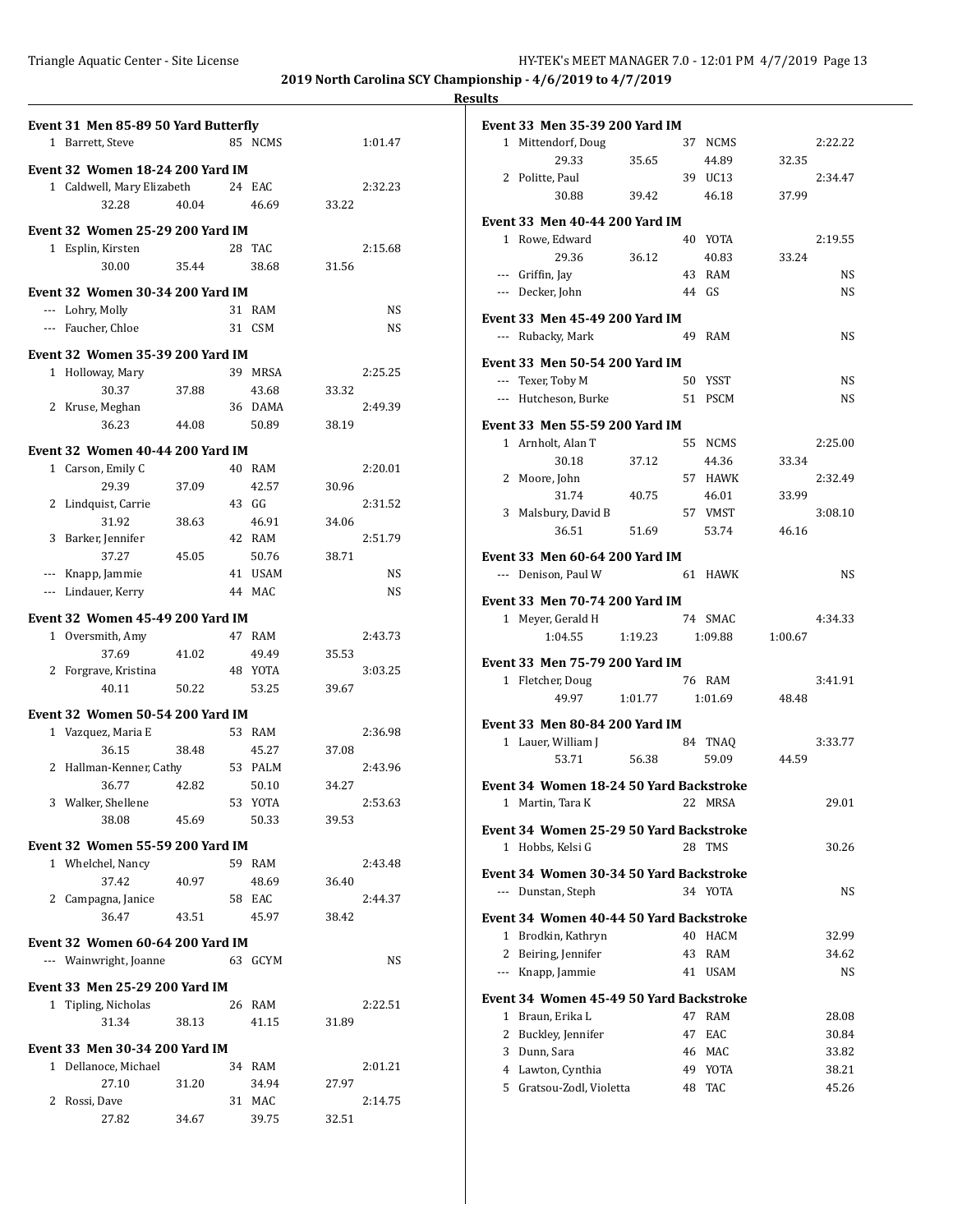|   | Event 34 Women 55-59 50 Yard Backstroke    |       |                  |                           |
|---|--------------------------------------------|-------|------------------|---------------------------|
|   | 1 Whelchel, Nancy                          |       | 59 RAM           | 40.10                     |
|   | 2 Brown, Kelley                            |       | 57 UC13          | 44.01                     |
|   |                                            |       |                  |                           |
|   | Event 34 Women 60-64 50 Yard Backstroke    |       |                  |                           |
|   | --- Cahill, Debbie                         |       | 62 UC13          | DO.                       |
|   | Not on back off wall                       |       |                  |                           |
|   | --- Alton, Dale                            |       | 61 TAC           | NS                        |
|   | --- DeMere, Susan                          |       | 63 GS            | NS                        |
|   | Event 34 Women 75-79 50 Yard Backstroke    |       |                  |                           |
|   | 1 Bricken, Susan W                         |       | 75 1693          | 43.10                     |
|   | 2 Brooks, SAM                              |       | 75 CAT           | 1:17.71                   |
|   |                                            |       |                  |                           |
|   | Event 35 Men 25-29 50 Yard Backstroke      |       | 25 GS            |                           |
|   | --- Dietrich, Jeff                         |       |                  | NS                        |
|   | Event 35 Men 35-39 50 Yard Backstroke      |       |                  |                           |
|   | 1 Hayn, Jed                                | 37    | <b>ECAM</b>      | 27.43                     |
|   | --- Nguyen, Sonny                          |       | 39 LO            | NS                        |
|   | Event 35 Men 40-44 50 Yard Backstroke      |       |                  |                           |
|   | 1 Crowder, Jason                           |       | 44 RAM           | 27.74                     |
|   | 2 Gendzel, Leonardo                        |       | 43 MAC           | 28.90                     |
|   | 3 Kuchta, Daniel                           |       | 41 RAM           | 40.44                     |
|   |                                            |       |                  |                           |
|   | Event 35 Men 50-54 50 Yard Backstroke      |       |                  |                           |
|   | 1 Bradshaw, Stephen                        |       | 51 AMS           | 25.43                     |
|   | 2 Hutcheson, Burke                         |       | 51 PSCM          | 33.32                     |
|   | --- Guillou, Tom                           |       | 50 UC13          | NS                        |
|   | Event 35 Men 55-59 50 Yard Backstroke      |       |                  |                           |
|   | 1 Malsbury, David B                        |       | 57 VMST          | 29.90                     |
|   | 2 Carlson, Eric                            |       | 58 GCYM          | 34.86                     |
|   | 3 Sharrar, Robert H                        |       | 57 YOTA          | 41.41                     |
|   |                                            |       |                  |                           |
|   | Event 35 Men 60-64 50 Yard Backstroke      |       |                  |                           |
|   | --- Sasser, Jon                            |       | 63 RAM           | NS                        |
|   | --- White, Warren                          |       | 64 MAC           | NS                        |
|   | Event 35 Men 65-69 50 Yard Backstroke      |       |                  |                           |
|   | 1 Rhyne, Paul C                            |       | 65 UC13          | 42.89                     |
|   |                                            |       |                  |                           |
|   | Event 35 Men 80-84 50 Yard Backstroke      |       |                  |                           |
| 1 | Pinkerton, Rolffs S                        | 80    | UC <sub>13</sub> | 44.19                     |
|   | --- Colyer, Bob                            | 80    | LOCO             | DQ                        |
|   | Delay initiating turn                      |       |                  |                           |
|   | Event 35 Men 85-89 50 Yard Backstroke      |       |                  |                           |
|   | 1 Barrett, Steve                           |       | 85 NCMS          | 58.76                     |
|   |                                            |       |                  |                           |
|   | Event 36 Mixed 25+200 Yard Freestyle Relay |       |                  |                           |
|   | 1 GG                                       |       | A                | 1:43.08                   |
|   | 1) Lindquist, Carrie W43                   |       |                  | 2) Lindquist, Michael M43 |
|   | 3) Major, David M48                        |       |                  | 4) Hauser, Whitney W27    |
|   | 26.62                                      | 25.93 | 24.91            | 25.62                     |
|   | YOTA                                       |       | A                | DQ                        |
|   | Early take-off swimmer #3                  |       |                  |                           |
|   | 29.27                                      | 32.19 | 29.05            | 26.15                     |

| Event 36 Mixed 35+200 Yard Freestyle Relay |       |                     |                          |         |
|--------------------------------------------|-------|---------------------|--------------------------|---------|
| 1 RAM                                      |       |                     | A                        | 2:04.91 |
| 1) Barker, Jennifer W42                    |       |                     | 2) Beiring, Jennifer W43 |         |
| 3) Kuchta, Daniel M41                      |       | 4) Lunger, Eric M52 |                          |         |
| 31.23                                      | 30.50 |                     | 31.95                    | 31.23   |
|                                            |       |                     |                          |         |
| Event 37 Women 25-29 100 Yard Breaststroke |       |                     |                          |         |
| 1 Esplin, Kirsten                          |       |                     | 28 TAC                   | 1:08.82 |
| 32.70                                      | 36.12 |                     |                          |         |
| Event 37 Women 40-44 100 Yard Breaststroke |       |                     |                          |         |
| 1 Lindauer, Kerry                          |       |                     | 44 MAC                   | 1:12.51 |
|                                            |       |                     |                          |         |
| 33.95                                      | 38.56 |                     |                          |         |
| 2 Lindquist, Carrie                        |       |                     | 43 GG                    | 1:22.32 |
| 38.30                                      | 44.02 |                     |                          |         |
| Event 37 Women 45-49 100 Yard Breaststroke |       |                     |                          |         |
| 1 Taylor, Donna                            |       |                     | 46 GG                    | 1:35.83 |
| 44.42                                      | 51.41 |                     |                          |         |
|                                            |       |                     |                          |         |
| 2 Gratsou-Zodl, Violetta                   |       |                     | 48 TAC                   | 1:42.80 |
| 50.34                                      | 52.46 |                     |                          |         |
| Event 37 Women 50-54 100 Yard Breaststroke |       |                     |                          |         |
| 1 Wilson, Jamie                            |       |                     | 52 PALM                  | 1:20.83 |
| 39.86                                      | 40.97 |                     |                          |         |
| 2 Hallman-Kenner, Cathy                    |       |                     | 53 PALM                  | 1:27.12 |
| 41.84                                      | 45.28 |                     |                          |         |
|                                            |       |                     |                          |         |
| 3 Walker, Shellene                         |       |                     | 53 YOTA                  | 1:29.17 |
| 43.47                                      | 45.70 |                     |                          |         |
| --- Fraher, Erin P                         |       |                     | 53 NCMS                  | NS      |
| Event 37 Women 55-59 100 Yard Breaststroke |       |                     |                          |         |
| 1 Campagna, Janice                         |       |                     | 58 EAC                   | 1:21.86 |
| 39.19                                      | 42.67 |                     |                          |         |
|                                            |       |                     |                          |         |
| 2 Quillen, Diane                           |       |                     | 55 EAC                   | 1:27.78 |
| 41.85                                      | 45.93 |                     |                          |         |
| 3 Brown, Kelley                            |       |                     | 57 UC13                  | 1:33.43 |
| 43.55                                      | 49.88 |                     |                          |         |
| Event 37 Women 60-64 100 Yard Breaststroke |       |                     |                          |         |
| 1 Alton, Dale                              |       |                     | 61 TAC                   | 1:21.97 |
| 38.90                                      |       |                     |                          |         |
|                                            | 43.07 |                     |                          |         |
| Event 38 Men 18-24 100 Yard Breaststroke   |       |                     |                          |         |
| 1 Madill, Alex                             |       |                     | 24 UC13                  | 1:08.88 |
| 32.68                                      | 36.20 |                     |                          |         |
|                                            |       |                     |                          |         |
| Event 38 Men 25-29 100 Yard Breaststroke   |       |                     |                          |         |
| --- Tipling, Nicholas                      |       |                     | 26 RAM                   | NS      |
| --- Chickene, Michael                      |       |                     | 28 CSM                   | NS      |
|                                            |       |                     |                          |         |
| Event 38 Men 30-34 100 Yard Breaststroke   |       |                     |                          |         |
| 1 Dellanoce, Michael                       |       |                     | 34 RAM                   | 1:02.31 |
| 29.86                                      | 32.45 |                     |                          |         |
| Event 38 Men 35-39 100 Yard Breaststroke   |       |                     |                          |         |
|                                            |       |                     |                          |         |
| 1 Havens, Kurt                             |       |                     | 37 MAC                   | 1:09.20 |
| 32.30                                      | 36.90 |                     |                          |         |
|                                            |       |                     | 39 UC13                  | 1:13.32 |
| 2 Gilmore, Kelsey                          |       |                     |                          |         |
| 34.74                                      | 38.58 |                     |                          |         |
| 3 Politte, Paul                            |       |                     | 39 UC13                  | 1:15.20 |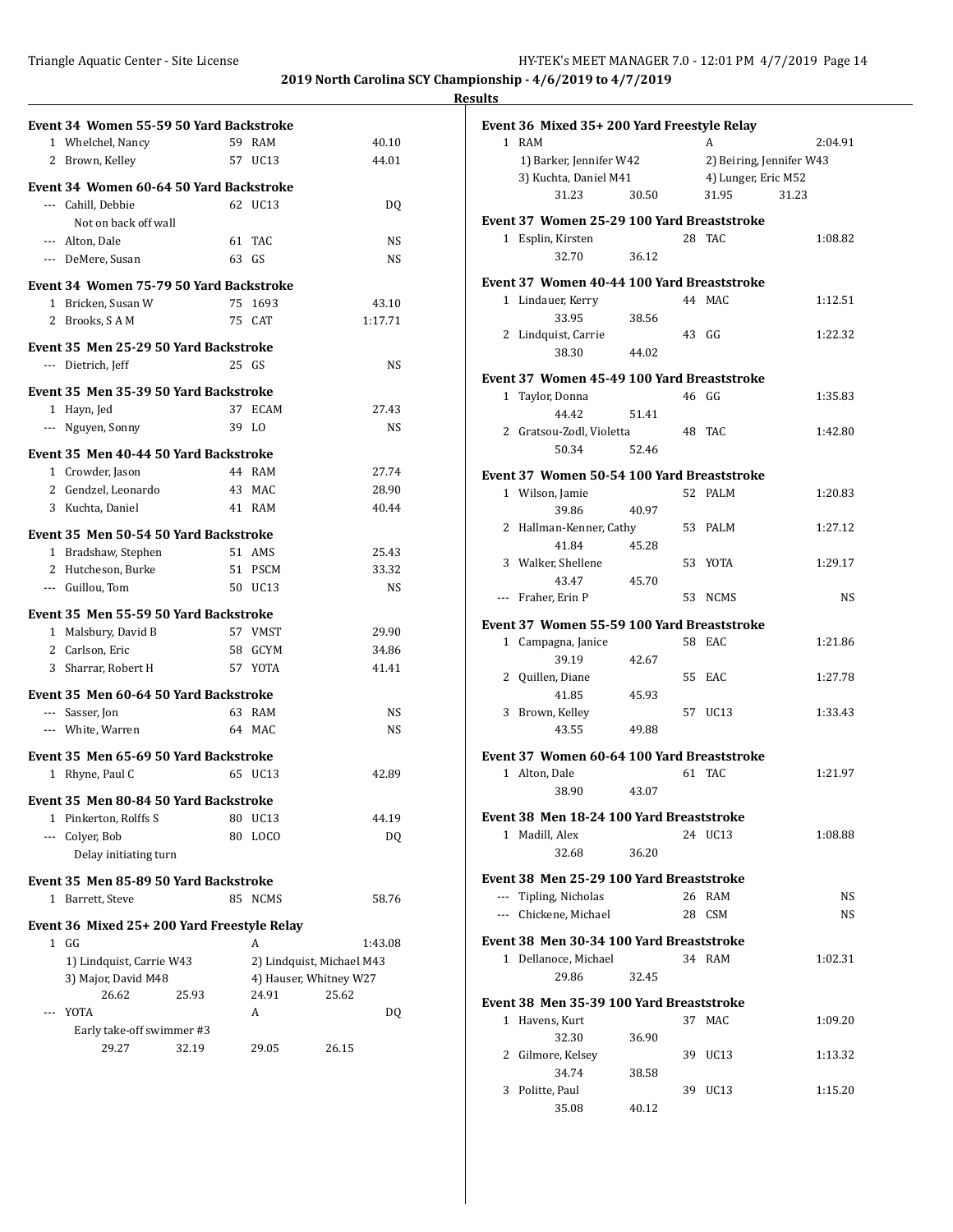| (Event 38 Men 35-39 100 Yard Breaststroke) |         |           |                                                                                    |
|--------------------------------------------|---------|-----------|------------------------------------------------------------------------------------|
| --- Nguyen, Sonny                          | 39 LO   | <b>NS</b> | Event 39 Women 30-34 100 Yard Freestyle<br>1 Kennedy, Madison J<br>31 MAC<br>51.81 |
| Event 38 Men 40-44 100 Yard Breaststroke   |         |           | 24.50<br>27.31                                                                     |
| 1 Rowe, Edward                             | 40 YOTA | 1:09.56   | 2 Smith, LaJoya<br>30 TAC<br>55.08                                                 |
| 32.74<br>36.82                             |         |           | 25.65<br>29.43                                                                     |
|                                            |         |           | --- Lohry, Molly<br>31 RAM<br>NS                                                   |
| Event 38 Men 45-49 100 Yard Breaststroke   |         |           | 31 CSM<br><b>NS</b><br>--- Faucher, Chloe                                          |
| 1 Dunson, David                            | 46 NCAM | 1:05.87   |                                                                                    |
| 30.93<br>34.94                             |         |           | Event 39 Women 35-39 100 Yard Freestyle                                            |
| 2 Aber, Dan<br>34.97<br>37.66              | 45 RAM  | 1:12.63   | 1 Holloway, Mary<br>39 MRSA<br>58.65<br>28.51<br>30.14                             |
|                                            |         |           |                                                                                    |
| Event 38 Men 50-54 100 Yard Breaststroke   |         |           | Event 39 Women 40-44 100 Yard Freestyle                                            |
| 1 Guillou, Tom                             | 50 UC13 | 1:13.32   | 1 Brodkin, Kathryn<br>40 HACM<br>1:06.49                                           |
| 34.38<br>38.94                             |         |           | 33.00<br>33.49                                                                     |
| 2 Bitzenhofer, Mike                        | 54 RAM  | 1:14.88   | 2 Beiring, Jennifer<br>43 RAM<br>1:09.55                                           |
| 35.91<br>38.97                             |         |           | 33.91<br>35.64                                                                     |
| 3 Lunger, Eric                             | 52 RAM  | 1:30.18   | 3 Barker, Jennifer<br>42 RAM<br>1:09.82                                            |
| 42.18<br>48.00                             |         |           | 33.16<br>36.66                                                                     |
| --- Torres, Todd                           | 50 ECAM | NS        | --- Boyles, Abee<br>42 DAMA<br>NS                                                  |
| Event 38 Men 55-59 100 Yard Breaststroke   |         |           | <b>NS</b><br>--- Lindauer, Kerry<br>44 MAC                                         |
| 1 Malsbury, David B                        | 57 VMST | 1:15.45   | Event 39 Women 45-49 100 Yard Freestyle                                            |
| 39.21<br>36.24                             |         |           | 1 Braun, Erika L<br>47 RAM<br>52.54                                                |
| Event 38 Men 60-64 100 Yard Breaststroke   |         |           | 25.60<br>26.94                                                                     |
| 1 Dyer, Andy                               | 60 PALM | 1:07.93   | 2 Buckley, Jennifer<br>47 EAC<br>58.86                                             |
| 31.98<br>35.95                             |         |           | 27.31<br>31.55                                                                     |
|                                            |         |           | 3 Dunn, Sara<br>46 MAC<br>1:00.43                                                  |
| Event 38 Men 70-74 100 Yard Breaststroke   |         |           | 28.47<br>31.96                                                                     |
| 1 Meyer, Gerald H                          | 74 SMAC | 2:00.58   | 4 Oversmith, Amy<br>47 RAM<br>1:04.39                                              |
| 56.32<br>1:04.26                           |         |           | 30.84<br>33.55                                                                     |
| Event 38 Men 75-79 100 Yard Breaststroke   |         |           | 5 Lawton, Cynthia<br>49 YOTA<br>1:11.51                                            |
| 1 Fletcher, Doug                           | 76 RAM  | 1:43.46   | 34.45<br>37.06                                                                     |
| 49.27<br>54.19                             |         |           | 6 Rankin, Alison<br>46 GG<br>1:13.28                                               |
| --- Simmons, Charles E                     | 78 NCMS | NS        | 34.94<br>38.34                                                                     |
| Event 38 Men 80-84 100 Yard Breaststroke   |         |           | 7 Gratsou-Zodl, Violetta<br>48 TAC<br>1:19.15<br>37.59<br>41.56                    |
| 1 Colyer, Bob                              | 80 LOCO | 1:41.24   | --- Weeks-Honnold, Heather<br>NS<br>45 MRSA                                        |
| 47.09<br>54.15                             |         |           |                                                                                    |
|                                            |         |           | Event 39 Women 50-54 100 Yard Freestyle                                            |
| Event 38 Men 85-89 100 Yard Breaststroke   |         |           | 1:23.81<br>1 Greene, Dana<br>50 TAC                                                |
| 1 Barrett, Steve                           | 85 NCMS | 2:16.05   | --- Wilson, Jamie<br>52 PALM<br><b>NS</b>                                          |
| 1:00.40<br>1:15.65                         |         |           | Fraher, Erin P<br>53 NCMS<br>NS<br>$\cdots$                                        |
| Event 39 Women 18-24 100 Yard Freestyle    |         |           | Salazar, Lynn<br>52 NCMS<br>NS<br>$\qquad \qquad - -$                              |
| 1 Martin, Tara K                           | 22 MRSA | 54.83     | Event 39 Women 55-59 100 Yard Freestyle                                            |
| 26.10<br>28.73                             |         |           | 1 Campagna, Janice<br>58 EAC<br>1:04.36                                            |
| --- Himebaugh, Nicole                      | 24 RAM  | NS        | 30.76<br>33.60                                                                     |
| Event 39 Women 25-29 100 Yard Freestyle    |         |           | 2 Brown, Kelley<br>57 UC13<br>1:18.45                                              |
| 1 Hauser, Whitney                          | 27 GG   | 55.53     | 37.99<br>40.46                                                                     |
| 26.08<br>29.45                             |         |           | Whelchel, Nancy<br>59 RAM<br>NS<br>$\cdots$                                        |
| 2 Hobbs, Kelsi G                           | 28 TMS  | 57.08     | --- Young, Barbara<br>56 EAC<br>NS                                                 |
| 27.48<br>29.60                             |         |           | Event 39 Women 60-64 100 Yard Freestyle                                            |
| 3 Fieni, Sadie                             | 29 PALM | 57.71     | 1 Alton, Dale<br>61 TAC<br>1:09.16                                                 |
| 28.08<br>29.63                             |         |           | 33.86<br>35.30                                                                     |
| --- Esplin, Kirsten                        | 28 TAC  | NS        |                                                                                    |
|                                            |         |           | Event 39 Women 75-79 100 Yard Freestyle                                            |
|                                            |         |           | 1 Bricken, Susan W<br>75 1693<br>1:21.44                                           |
|                                            |         |           | 37.15<br>44.29                                                                     |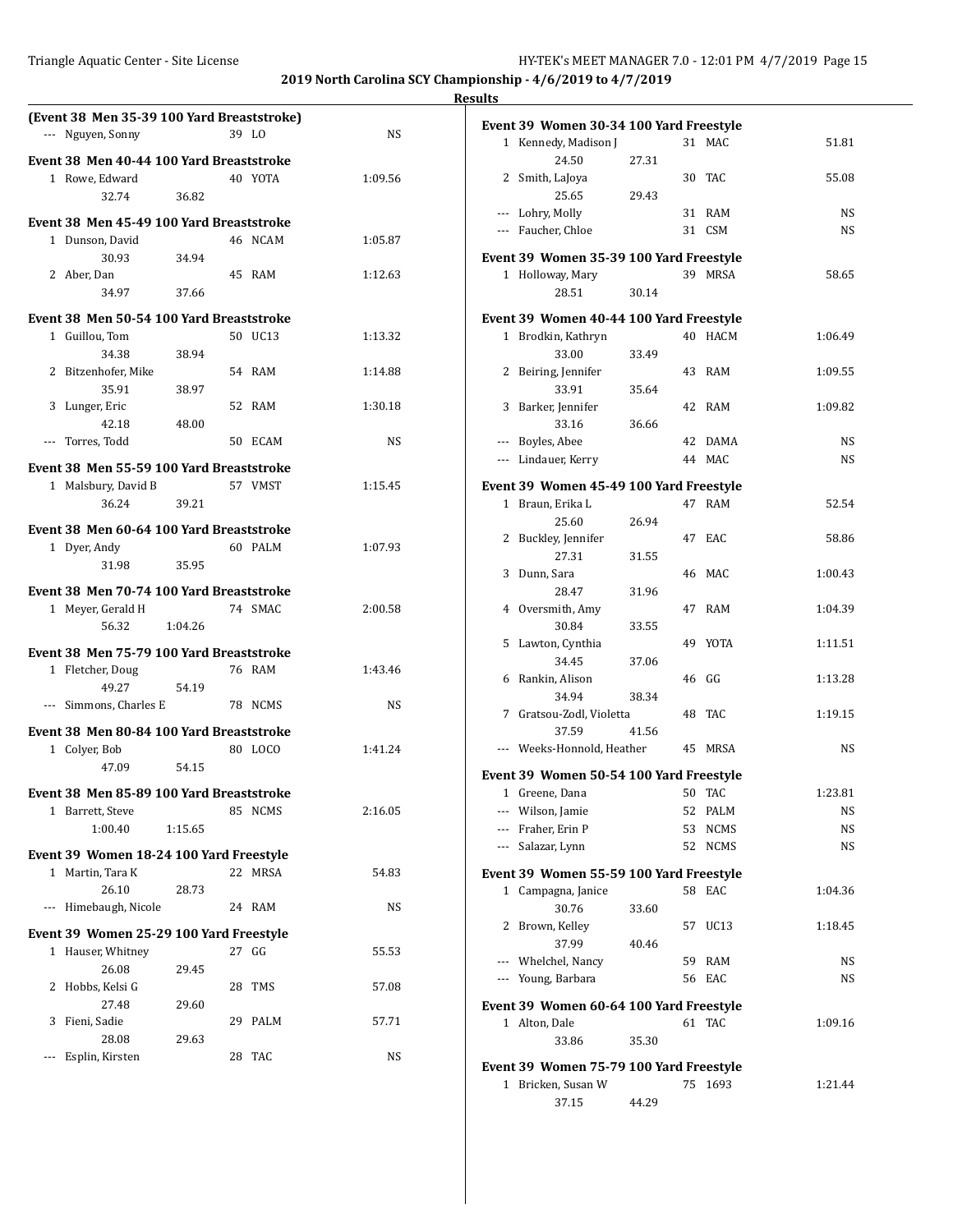|                                                            |         |         |           | <b>Results</b> |                                                            |         |                    |                        |  |
|------------------------------------------------------------|---------|---------|-----------|----------------|------------------------------------------------------------|---------|--------------------|------------------------|--|
| (Event 39 Women 75-79 100 Yard Freestyle)<br>2 Brooks, SAM |         | 75 CAT  | 2:35.84   |                | 4 McLaughlin, Richard M<br>5 Lunger, Eric                  |         | 51 NCMS<br>52 RAM  | 1:07.49<br>1:09.31     |  |
| 1:17.00                                                    | 1:18.84 |         |           |                | 33.71                                                      | 35.60   |                    |                        |  |
| Event 40 Men 18-24 100 Yard Freestyle                      |         |         |           |                | Event 40 Men 55-59 100 Yard Freestyle                      |         |                    |                        |  |
| 1 Dickey, Brett A<br>24.91                                 | 26.76   | 21 UC13 | 51.67     |                | 1 Arnholt, Alan T<br>26.57                                 | 28.18   | 55 NCMS            | 54.75                  |  |
| Event 40 Men 25-29 100 Yard Freestyle                      |         |         |           |                | 2 Moore, John                                              |         | 57 HAWK            | 58.50                  |  |
| 1 Owens, Tyler                                             |         | 26 TAC  | 56.22     |                | 27.83                                                      | 30.67   |                    |                        |  |
| 26.69                                                      | 29.53   |         |           |                | 3 O'Reilly, Patrick<br>29.41                               | 31.03   | 57 UC13            | 1:00.44                |  |
| 2 Dietrich, Jeff<br>28.18                                  | 30.36   | 25 GS   | 58.54     |                | 4 Carlson, Eric<br>30.53                                   | 32.67   | 58 GCYM            | 1:03.20                |  |
| Event 40 Men 30-34 100 Yard Freestyle                      |         |         |           |                | 5 Sharrar, Robert H                                        |         | 57 YOTA            | 1:05.92                |  |
| 1 Rossi, Dave                                              |         | 31 MAC  | 53.98     |                | 31.54                                                      | 34.38   |                    |                        |  |
| 26.32                                                      | 27.66   |         |           |                | 6 Miranda, Carlos                                          |         | 57 UC13            | 1:09.40                |  |
| 2 Ashby, Corey                                             |         | 33 YOTA | 1:00.82   |                | 34.39                                                      | 35.01   |                    |                        |  |
| 28.88                                                      | 31.94   |         |           |                | 7 Holtz, Frederick                                         |         | 55 NCMS            | 1:14.22                |  |
| Event 40 Men 35-39 100 Yard Freestyle                      |         |         |           |                | Event 40 Men 60-64 100 Yard Freestyle                      |         |                    |                        |  |
| 1 Mittendorf, Doug<br>25.92                                | 27.89   | 37 NCMS | 53.81     |                | 1 Sanchez, Greg<br>27.55                                   | 29.51   | 61 RAM             | 57.06                  |  |
| 2 Hall, Seth                                               |         | 38 GCYM | 55.33     |                | 2 Miller, Richard                                          |         | 64 NCMS            | 1:02.55                |  |
| 26.46                                                      | 28.87   |         |           |                | 29.97                                                      | 32.58   |                    |                        |  |
| 3 Gilmore, Kelsey<br>28.39                                 | 30.16   | 39 UC13 | 58.55     |                | --- Anderson, Glenn<br>--- Denison, Paul W                 |         | 60 UC13<br>61 HAWK | <b>NS</b><br><b>NS</b> |  |
| 4 Politte, Paul                                            |         | 39 UC13 | 59.31     |                | Event 40 Men 75-79 100 Yard Freestyle                      |         |                    |                        |  |
| 28.71<br>--- Hayn, Jed                                     | 30.60   | 37 ECAM | <b>NS</b> |                | 1 Fletcher, Doug                                           |         | 76 RAM             | 1:32.49                |  |
|                                                            |         |         |           |                | 44.79                                                      | 47.70   |                    |                        |  |
| Event 40 Men 40-44 100 Yard Freestyle                      |         |         |           |                | Event 41 Women 25-29 200 Yard Butterfly                    |         |                    |                        |  |
| 1 Charcalla, Randy                                         |         | 42 UC55 | 52.32     |                | 1 Fieni, Sadie                                             |         | 29 PALM            | 2:30.26                |  |
| 24.95<br>2 Seigler, Robert                                 | 27.37   | 40 GS   | 52.41     |                | 33.65                                                      | 39.00   | 38.50              | 39.11                  |  |
| 24.83                                                      | 27.58   |         |           |                | Event 41 Women 40-44 200 Yard Butterfly                    |         |                    |                        |  |
| 3 Gendzel, Leonardo                                        |         | 43 MAC  | 52.99     |                | 1 Carson, Emily C                                          |         | 40 RAM             | 2:23.89                |  |
| 25.60                                                      | 27.39   |         |           |                | 31.25                                                      | 36.82   | 38.14              | 37.68                  |  |
| 4 Dallamura, Scott                                         |         | 40 TAC  | 53.28     |                | Event 41 Women 50-54 200 Yard Butterfly                    |         |                    |                        |  |
| 24.82                                                      | 28.46   |         |           |                | --- Wilson, Jamie                                          |         | 52 PALM            | DQ                     |  |
| 5 Rowe, Edward                                             |         | 40 YOTA | 54.18     |                | Did not finish                                             |         |                    |                        |  |
| 26.66<br>6 Kuchta, Daniel                                  | 27.52   | 41 RAM  | 1:09.67   |                | 42.61                                                      | 50.09   |                    |                        |  |
| 33.84                                                      | 35.83   |         |           |                | Event 41 Women 60-64 200 Yard Butterfly                    |         |                    |                        |  |
| --- Crowder, Jason                                         |         | 44 RAM  | <b>NS</b> |                | --- Wainwright, Joanne                                     |         | 63 GCYM            | NS                     |  |
|                                                            |         |         |           |                |                                                            |         |                    |                        |  |
| Event 40 Men 45-49 100 Yard Freestyle<br>1 Major, David    |         | 48 GG   | 55.83     |                | Event 42 Men 35-39 200 Yard Butterfly<br>--- Nguyen, Sonny |         | 39 LO              | <b>NS</b>              |  |
| 26.75                                                      | 29.08   |         |           |                |                                                            |         |                    |                        |  |
| 2 Rubacky, Mark<br>28.26                                   | 30.85   | 49 RAM  | 59.11     |                | Event 42 Men 40-44 200 Yard Butterfly<br>1 Decker, John    |         | 44 GS              | 2:23.15                |  |
| --- Catterson, William H                                   |         | 46 RAM  | <b>NS</b> |                | 31.96                                                      | 36.20   | 38.21              | 36.78                  |  |
|                                                            |         |         |           |                | --- Griffin, Jay                                           |         | 43 RAM             | NS                     |  |
| Event 40 Men 50-54 100 Yard Freestyle                      |         | 51 AMS  |           |                | Event 42 Men 45-49 200 Yard Butterfly                      |         |                    |                        |  |
| 1 Bradshaw, Stephen<br>24.79                               | 26.31   |         | 51.10     |                | --- Rubacky, Mark                                          |         | 49 RAM             | <b>NS</b>              |  |
| 2 Guillou, Tom                                             |         | 50 UC13 | 57.73     |                | Event 42 Men 80-84 200 Yard Butterfly                      |         |                    |                        |  |
| 28.00                                                      | 29.73   |         |           |                | 1 Lauer, William J                                         |         | 84 TNAQ            | 4:08.46                |  |
| 3 Hutcheson, Burke<br>29.01                                | 32.05   | 51 PSCM | 1:01.06   |                | 56.62                                                      | 1:06.95 | 1:04.81            | 1:00.08                |  |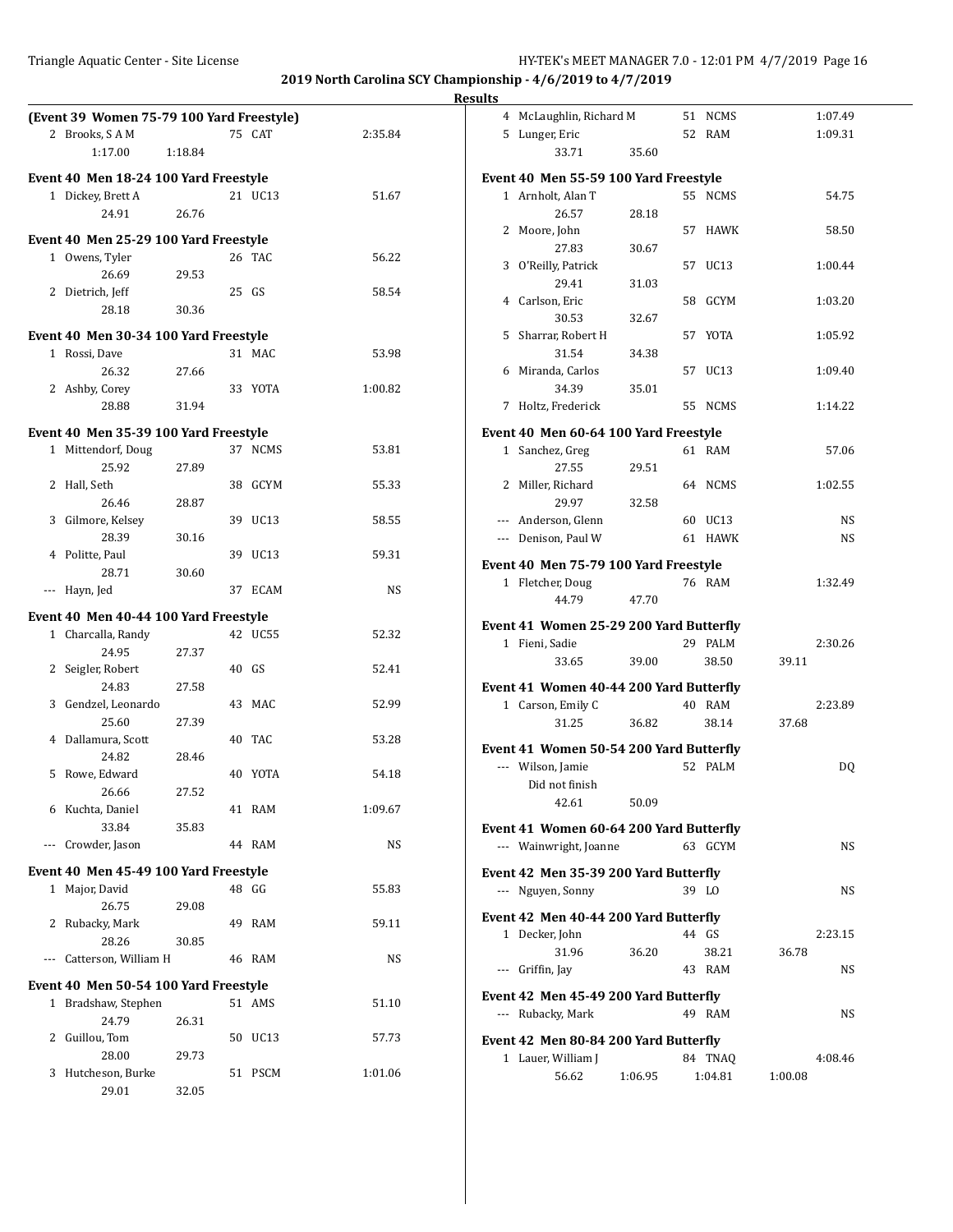2:20.94

 $4:46.40$ 

 $3:31.42$ 

4:23.75

1:34.62

2:07.26

2:08.83

1:44.85

 $5:40.39$ 

5:39.76

 $5:46.29$ 

 $6:39.16$ 

**2019 North Carolina SCY Championship - 4/6/2019 to 4/7/2019**

| $1$ GG                                 |                                                                                                                                                                                      |                                                                                                                                                                                                                | A       |                                                                                                                                                                                                                                                           | 4:09.78                                                                                                                                                                                                                                                                                                                                                                                                                                                                                                                            |                                                                                                                                                            |                                         |                                                                                                                                                                                                                                                                                                                 |                                                                                                                                                                                                                                                                                                                                                                                                 |         |                                                                                                                                                                                                                                                                                                                                                                                                                                                                                                                         | 2:20.94                                                                                                                                                                                                                                                                                                                                                               |
|----------------------------------------|--------------------------------------------------------------------------------------------------------------------------------------------------------------------------------------|----------------------------------------------------------------------------------------------------------------------------------------------------------------------------------------------------------------|---------|-----------------------------------------------------------------------------------------------------------------------------------------------------------------------------------------------------------------------------------------------------------|------------------------------------------------------------------------------------------------------------------------------------------------------------------------------------------------------------------------------------------------------------------------------------------------------------------------------------------------------------------------------------------------------------------------------------------------------------------------------------------------------------------------------------|------------------------------------------------------------------------------------------------------------------------------------------------------------|-----------------------------------------|-----------------------------------------------------------------------------------------------------------------------------------------------------------------------------------------------------------------------------------------------------------------------------------------------------------------|-------------------------------------------------------------------------------------------------------------------------------------------------------------------------------------------------------------------------------------------------------------------------------------------------------------------------------------------------------------------------------------------------|---------|-------------------------------------------------------------------------------------------------------------------------------------------------------------------------------------------------------------------------------------------------------------------------------------------------------------------------------------------------------------------------------------------------------------------------------------------------------------------------------------------------------------------------|-----------------------------------------------------------------------------------------------------------------------------------------------------------------------------------------------------------------------------------------------------------------------------------------------------------------------------------------------------------------------|
|                                        |                                                                                                                                                                                      |                                                                                                                                                                                                                |         |                                                                                                                                                                                                                                                           |                                                                                                                                                                                                                                                                                                                                                                                                                                                                                                                                    |                                                                                                                                                            | 33.24                                   | 35.65                                                                                                                                                                                                                                                                                                           |                                                                                                                                                                                                                                                                                                                                                                                                 | 36.33   | 35.72                                                                                                                                                                                                                                                                                                                                                                                                                                                                                                                   |                                                                                                                                                                                                                                                                                                                                                                       |
|                                        |                                                                                                                                                                                      |                                                                                                                                                                                                                |         |                                                                                                                                                                                                                                                           |                                                                                                                                                                                                                                                                                                                                                                                                                                                                                                                                    |                                                                                                                                                            |                                         |                                                                                                                                                                                                                                                                                                                 |                                                                                                                                                                                                                                                                                                                                                                                                 |         |                                                                                                                                                                                                                                                                                                                                                                                                                                                                                                                         | <b>NS</b>                                                                                                                                                                                                                                                                                                                                                             |
| 28.67                                  | 1:01.77                                                                                                                                                                              |                                                                                                                                                                                                                | 29.48   | 1:02.54                                                                                                                                                                                                                                                   |                                                                                                                                                                                                                                                                                                                                                                                                                                                                                                                                    |                                                                                                                                                            |                                         |                                                                                                                                                                                                                                                                                                                 |                                                                                                                                                                                                                                                                                                                                                                                                 |         |                                                                                                                                                                                                                                                                                                                                                                                                                                                                                                                         | <b>NS</b>                                                                                                                                                                                                                                                                                                                                                             |
| 28.59                                  | 1:01.37                                                                                                                                                                              |                                                                                                                                                                                                                | 30.20   | 1:04.10                                                                                                                                                                                                                                                   |                                                                                                                                                                                                                                                                                                                                                                                                                                                                                                                                    |                                                                                                                                                            |                                         |                                                                                                                                                                                                                                                                                                                 |                                                                                                                                                                                                                                                                                                                                                                                                 |         |                                                                                                                                                                                                                                                                                                                                                                                                                                                                                                                         |                                                                                                                                                                                                                                                                                                                                                                       |
| 2 YOTA                                 |                                                                                                                                                                                      |                                                                                                                                                                                                                | A       |                                                                                                                                                                                                                                                           | 4:31.18                                                                                                                                                                                                                                                                                                                                                                                                                                                                                                                            |                                                                                                                                                            |                                         |                                                                                                                                                                                                                                                                                                                 |                                                                                                                                                                                                                                                                                                                                                                                                 |         |                                                                                                                                                                                                                                                                                                                                                                                                                                                                                                                         |                                                                                                                                                                                                                                                                                                                                                                       |
|                                        |                                                                                                                                                                                      |                                                                                                                                                                                                                |         |                                                                                                                                                                                                                                                           |                                                                                                                                                                                                                                                                                                                                                                                                                                                                                                                                    |                                                                                                                                                            |                                         |                                                                                                                                                                                                                                                                                                                 |                                                                                                                                                                                                                                                                                                                                                                                                 |         |                                                                                                                                                                                                                                                                                                                                                                                                                                                                                                                         | 4:46.40                                                                                                                                                                                                                                                                                                                                                               |
|                                        |                                                                                                                                                                                      |                                                                                                                                                                                                                |         |                                                                                                                                                                                                                                                           |                                                                                                                                                                                                                                                                                                                                                                                                                                                                                                                                    |                                                                                                                                                            |                                         |                                                                                                                                                                                                                                                                                                                 |                                                                                                                                                                                                                                                                                                                                                                                                 |         |                                                                                                                                                                                                                                                                                                                                                                                                                                                                                                                         |                                                                                                                                                                                                                                                                                                                                                                       |
| 34.57                                  | 1:12.15                                                                                                                                                                              |                                                                                                                                                                                                                | 33.36   | 1:10.54                                                                                                                                                                                                                                                   |                                                                                                                                                                                                                                                                                                                                                                                                                                                                                                                                    |                                                                                                                                                            |                                         |                                                                                                                                                                                                                                                                                                                 |                                                                                                                                                                                                                                                                                                                                                                                                 |         |                                                                                                                                                                                                                                                                                                                                                                                                                                                                                                                         |                                                                                                                                                                                                                                                                                                                                                                       |
| 32.10                                  | 1:06.61                                                                                                                                                                              |                                                                                                                                                                                                                | 29.39   | 1:01.88                                                                                                                                                                                                                                                   |                                                                                                                                                                                                                                                                                                                                                                                                                                                                                                                                    |                                                                                                                                                            |                                         |                                                                                                                                                                                                                                                                                                                 |                                                                                                                                                                                                                                                                                                                                                                                                 |         |                                                                                                                                                                                                                                                                                                                                                                                                                                                                                                                         | 3:31.42                                                                                                                                                                                                                                                                                                                                                               |
|                                        |                                                                                                                                                                                      |                                                                                                                                                                                                                |         |                                                                                                                                                                                                                                                           |                                                                                                                                                                                                                                                                                                                                                                                                                                                                                                                                    |                                                                                                                                                            |                                         |                                                                                                                                                                                                                                                                                                                 |                                                                                                                                                                                                                                                                                                                                                                                                 |         |                                                                                                                                                                                                                                                                                                                                                                                                                                                                                                                         |                                                                                                                                                                                                                                                                                                                                                                       |
|                                        |                                                                                                                                                                                      |                                                                                                                                                                                                                |         |                                                                                                                                                                                                                                                           |                                                                                                                                                                                                                                                                                                                                                                                                                                                                                                                                    |                                                                                                                                                            |                                         |                                                                                                                                                                                                                                                                                                                 |                                                                                                                                                                                                                                                                                                                                                                                                 |         |                                                                                                                                                                                                                                                                                                                                                                                                                                                                                                                         |                                                                                                                                                                                                                                                                                                                                                                       |
|                                        |                                                                                                                                                                                      |                                                                                                                                                                                                                |         |                                                                                                                                                                                                                                                           |                                                                                                                                                                                                                                                                                                                                                                                                                                                                                                                                    |                                                                                                                                                            |                                         |                                                                                                                                                                                                                                                                                                                 |                                                                                                                                                                                                                                                                                                                                                                                                 |         |                                                                                                                                                                                                                                                                                                                                                                                                                                                                                                                         |                                                                                                                                                                                                                                                                                                                                                                       |
|                                        |                                                                                                                                                                                      |                                                                                                                                                                                                                |         |                                                                                                                                                                                                                                                           |                                                                                                                                                                                                                                                                                                                                                                                                                                                                                                                                    |                                                                                                                                                            |                                         |                                                                                                                                                                                                                                                                                                                 |                                                                                                                                                                                                                                                                                                                                                                                                 |         |                                                                                                                                                                                                                                                                                                                                                                                                                                                                                                                         | 4:23.75                                                                                                                                                                                                                                                                                                                                                               |
|                                        |                                                                                                                                                                                      |                                                                                                                                                                                                                |         |                                                                                                                                                                                                                                                           |                                                                                                                                                                                                                                                                                                                                                                                                                                                                                                                                    |                                                                                                                                                            |                                         |                                                                                                                                                                                                                                                                                                                 |                                                                                                                                                                                                                                                                                                                                                                                                 |         |                                                                                                                                                                                                                                                                                                                                                                                                                                                                                                                         |                                                                                                                                                                                                                                                                                                                                                                       |
|                                        |                                                                                                                                                                                      |                                                                                                                                                                                                                |         |                                                                                                                                                                                                                                                           |                                                                                                                                                                                                                                                                                                                                                                                                                                                                                                                                    |                                                                                                                                                            |                                         |                                                                                                                                                                                                                                                                                                                 |                                                                                                                                                                                                                                                                                                                                                                                                 |         |                                                                                                                                                                                                                                                                                                                                                                                                                                                                                                                         |                                                                                                                                                                                                                                                                                                                                                                       |
|                                        |                                                                                                                                                                                      |                                                                                                                                                                                                                |         |                                                                                                                                                                                                                                                           |                                                                                                                                                                                                                                                                                                                                                                                                                                                                                                                                    |                                                                                                                                                            |                                         |                                                                                                                                                                                                                                                                                                                 |                                                                                                                                                                                                                                                                                                                                                                                                 |         |                                                                                                                                                                                                                                                                                                                                                                                                                                                                                                                         | 1:34.62                                                                                                                                                                                                                                                                                                                                                               |
|                                        |                                                                                                                                                                                      |                                                                                                                                                                                                                |         |                                                                                                                                                                                                                                                           |                                                                                                                                                                                                                                                                                                                                                                                                                                                                                                                                    |                                                                                                                                                            |                                         |                                                                                                                                                                                                                                                                                                                 |                                                                                                                                                                                                                                                                                                                                                                                                 |         |                                                                                                                                                                                                                                                                                                                                                                                                                                                                                                                         |                                                                                                                                                                                                                                                                                                                                                                       |
|                                        |                                                                                                                                                                                      |                                                                                                                                                                                                                |         |                                                                                                                                                                                                                                                           |                                                                                                                                                                                                                                                                                                                                                                                                                                                                                                                                    |                                                                                                                                                            |                                         |                                                                                                                                                                                                                                                                                                                 |                                                                                                                                                                                                                                                                                                                                                                                                 |         |                                                                                                                                                                                                                                                                                                                                                                                                                                                                                                                         |                                                                                                                                                                                                                                                                                                                                                                       |
|                                        |                                                                                                                                                                                      |                                                                                                                                                                                                                |         |                                                                                                                                                                                                                                                           |                                                                                                                                                                                                                                                                                                                                                                                                                                                                                                                                    |                                                                                                                                                            |                                         |                                                                                                                                                                                                                                                                                                                 |                                                                                                                                                                                                                                                                                                                                                                                                 |         |                                                                                                                                                                                                                                                                                                                                                                                                                                                                                                                         |                                                                                                                                                                                                                                                                                                                                                                       |
|                                        |                                                                                                                                                                                      |                                                                                                                                                                                                                |         |                                                                                                                                                                                                                                                           |                                                                                                                                                                                                                                                                                                                                                                                                                                                                                                                                    |                                                                                                                                                            |                                         |                                                                                                                                                                                                                                                                                                                 |                                                                                                                                                                                                                                                                                                                                                                                                 |         |                                                                                                                                                                                                                                                                                                                                                                                                                                                                                                                         | 2:07.26                                                                                                                                                                                                                                                                                                                                                               |
| --- Faucher, Chloe                     |                                                                                                                                                                                      |                                                                                                                                                                                                                |         |                                                                                                                                                                                                                                                           | NS                                                                                                                                                                                                                                                                                                                                                                                                                                                                                                                                 |                                                                                                                                                            |                                         |                                                                                                                                                                                                                                                                                                                 |                                                                                                                                                                                                                                                                                                                                                                                                 |         |                                                                                                                                                                                                                                                                                                                                                                                                                                                                                                                         |                                                                                                                                                                                                                                                                                                                                                                       |
|                                        |                                                                                                                                                                                      |                                                                                                                                                                                                                |         |                                                                                                                                                                                                                                                           |                                                                                                                                                                                                                                                                                                                                                                                                                                                                                                                                    |                                                                                                                                                            |                                         |                                                                                                                                                                                                                                                                                                                 |                                                                                                                                                                                                                                                                                                                                                                                                 |         |                                                                                                                                                                                                                                                                                                                                                                                                                                                                                                                         |                                                                                                                                                                                                                                                                                                                                                                       |
|                                        |                                                                                                                                                                                      |                                                                                                                                                                                                                |         |                                                                                                                                                                                                                                                           |                                                                                                                                                                                                                                                                                                                                                                                                                                                                                                                                    |                                                                                                                                                            |                                         |                                                                                                                                                                                                                                                                                                                 |                                                                                                                                                                                                                                                                                                                                                                                                 |         |                                                                                                                                                                                                                                                                                                                                                                                                                                                                                                                         |                                                                                                                                                                                                                                                                                                                                                                       |
|                                        |                                                                                                                                                                                      |                                                                                                                                                                                                                |         |                                                                                                                                                                                                                                                           |                                                                                                                                                                                                                                                                                                                                                                                                                                                                                                                                    |                                                                                                                                                            |                                         |                                                                                                                                                                                                                                                                                                                 |                                                                                                                                                                                                                                                                                                                                                                                                 |         |                                                                                                                                                                                                                                                                                                                                                                                                                                                                                                                         | 2:08.83                                                                                                                                                                                                                                                                                                                                                               |
|                                        |                                                                                                                                                                                      |                                                                                                                                                                                                                |         |                                                                                                                                                                                                                                                           |                                                                                                                                                                                                                                                                                                                                                                                                                                                                                                                                    |                                                                                                                                                            |                                         |                                                                                                                                                                                                                                                                                                                 |                                                                                                                                                                                                                                                                                                                                                                                                 |         |                                                                                                                                                                                                                                                                                                                                                                                                                                                                                                                         |                                                                                                                                                                                                                                                                                                                                                                       |
|                                        |                                                                                                                                                                                      |                                                                                                                                                                                                                |         |                                                                                                                                                                                                                                                           |                                                                                                                                                                                                                                                                                                                                                                                                                                                                                                                                    |                                                                                                                                                            |                                         |                                                                                                                                                                                                                                                                                                                 |                                                                                                                                                                                                                                                                                                                                                                                                 |         |                                                                                                                                                                                                                                                                                                                                                                                                                                                                                                                         |                                                                                                                                                                                                                                                                                                                                                                       |
|                                        |                                                                                                                                                                                      |                                                                                                                                                                                                                |         |                                                                                                                                                                                                                                                           |                                                                                                                                                                                                                                                                                                                                                                                                                                                                                                                                    |                                                                                                                                                            |                                         |                                                                                                                                                                                                                                                                                                                 |                                                                                                                                                                                                                                                                                                                                                                                                 |         |                                                                                                                                                                                                                                                                                                                                                                                                                                                                                                                         |                                                                                                                                                                                                                                                                                                                                                                       |
| 1 Buckley, Jennifer                    |                                                                                                                                                                                      |                                                                                                                                                                                                                |         |                                                                                                                                                                                                                                                           | 2:29.89                                                                                                                                                                                                                                                                                                                                                                                                                                                                                                                            |                                                                                                                                                            |                                         |                                                                                                                                                                                                                                                                                                                 |                                                                                                                                                                                                                                                                                                                                                                                                 |         |                                                                                                                                                                                                                                                                                                                                                                                                                                                                                                                         |                                                                                                                                                                                                                                                                                                                                                                       |
| 34.23                                  | 37.78                                                                                                                                                                                |                                                                                                                                                                                                                | 38.82   | 39.06                                                                                                                                                                                                                                                     |                                                                                                                                                                                                                                                                                                                                                                                                                                                                                                                                    |                                                                                                                                                            |                                         |                                                                                                                                                                                                                                                                                                                 |                                                                                                                                                                                                                                                                                                                                                                                                 |         |                                                                                                                                                                                                                                                                                                                                                                                                                                                                                                                         |                                                                                                                                                                                                                                                                                                                                                                       |
| 2 Rankin, Alison                       |                                                                                                                                                                                      |                                                                                                                                                                                                                |         |                                                                                                                                                                                                                                                           | 3:06.15                                                                                                                                                                                                                                                                                                                                                                                                                                                                                                                            |                                                                                                                                                            |                                         |                                                                                                                                                                                                                                                                                                                 |                                                                                                                                                                                                                                                                                                                                                                                                 | A       |                                                                                                                                                                                                                                                                                                                                                                                                                                                                                                                         | 1:44.85                                                                                                                                                                                                                                                                                                                                                               |
| 44.76                                  | 46.79                                                                                                                                                                                |                                                                                                                                                                                                                | 47.68   | 46.92                                                                                                                                                                                                                                                     |                                                                                                                                                                                                                                                                                                                                                                                                                                                                                                                                    |                                                                                                                                                            |                                         |                                                                                                                                                                                                                                                                                                                 |                                                                                                                                                                                                                                                                                                                                                                                                 |         |                                                                                                                                                                                                                                                                                                                                                                                                                                                                                                                         |                                                                                                                                                                                                                                                                                                                                                                       |
|                                        |                                                                                                                                                                                      |                                                                                                                                                                                                                |         |                                                                                                                                                                                                                                                           |                                                                                                                                                                                                                                                                                                                                                                                                                                                                                                                                    |                                                                                                                                                            |                                         |                                                                                                                                                                                                                                                                                                                 |                                                                                                                                                                                                                                                                                                                                                                                                 |         |                                                                                                                                                                                                                                                                                                                                                                                                                                                                                                                         |                                                                                                                                                                                                                                                                                                                                                                       |
|                                        |                                                                                                                                                                                      |                                                                                                                                                                                                                |         |                                                                                                                                                                                                                                                           |                                                                                                                                                                                                                                                                                                                                                                                                                                                                                                                                    |                                                                                                                                                            | 26.46                                   | 25.81                                                                                                                                                                                                                                                                                                           |                                                                                                                                                                                                                                                                                                                                                                                                 | 26.92   | 25.66                                                                                                                                                                                                                                                                                                                                                                                                                                                                                                                   |                                                                                                                                                                                                                                                                                                                                                                       |
|                                        |                                                                                                                                                                                      |                                                                                                                                                                                                                |         |                                                                                                                                                                                                                                                           |                                                                                                                                                                                                                                                                                                                                                                                                                                                                                                                                    |                                                                                                                                                            |                                         |                                                                                                                                                                                                                                                                                                                 |                                                                                                                                                                                                                                                                                                                                                                                                 |         |                                                                                                                                                                                                                                                                                                                                                                                                                                                                                                                         |                                                                                                                                                                                                                                                                                                                                                                       |
|                                        |                                                                                                                                                                                      |                                                                                                                                                                                                                |         |                                                                                                                                                                                                                                                           |                                                                                                                                                                                                                                                                                                                                                                                                                                                                                                                                    |                                                                                                                                                            |                                         |                                                                                                                                                                                                                                                                                                                 |                                                                                                                                                                                                                                                                                                                                                                                                 |         |                                                                                                                                                                                                                                                                                                                                                                                                                                                                                                                         |                                                                                                                                                                                                                                                                                                                                                                       |
|                                        |                                                                                                                                                                                      |                                                                                                                                                                                                                |         |                                                                                                                                                                                                                                                           |                                                                                                                                                                                                                                                                                                                                                                                                                                                                                                                                    |                                                                                                                                                            |                                         |                                                                                                                                                                                                                                                                                                                 |                                                                                                                                                                                                                                                                                                                                                                                                 |         |                                                                                                                                                                                                                                                                                                                                                                                                                                                                                                                         | 5:40.39                                                                                                                                                                                                                                                                                                                                                               |
|                                        |                                                                                                                                                                                      |                                                                                                                                                                                                                |         |                                                                                                                                                                                                                                                           |                                                                                                                                                                                                                                                                                                                                                                                                                                                                                                                                    |                                                                                                                                                            |                                         |                                                                                                                                                                                                                                                                                                                 |                                                                                                                                                                                                                                                                                                                                                                                                 |         |                                                                                                                                                                                                                                                                                                                                                                                                                                                                                                                         |                                                                                                                                                                                                                                                                                                                                                                       |
|                                        |                                                                                                                                                                                      |                                                                                                                                                                                                                |         |                                                                                                                                                                                                                                                           |                                                                                                                                                                                                                                                                                                                                                                                                                                                                                                                                    |                                                                                                                                                            |                                         |                                                                                                                                                                                                                                                                                                                 |                                                                                                                                                                                                                                                                                                                                                                                                 |         |                                                                                                                                                                                                                                                                                                                                                                                                                                                                                                                         |                                                                                                                                                                                                                                                                                                                                                                       |
|                                        |                                                                                                                                                                                      |                                                                                                                                                                                                                |         |                                                                                                                                                                                                                                                           |                                                                                                                                                                                                                                                                                                                                                                                                                                                                                                                                    |                                                                                                                                                            |                                         |                                                                                                                                                                                                                                                                                                                 |                                                                                                                                                                                                                                                                                                                                                                                                 |         |                                                                                                                                                                                                                                                                                                                                                                                                                                                                                                                         |                                                                                                                                                                                                                                                                                                                                                                       |
|                                        |                                                                                                                                                                                      |                                                                                                                                                                                                                |         |                                                                                                                                                                                                                                                           |                                                                                                                                                                                                                                                                                                                                                                                                                                                                                                                                    |                                                                                                                                                            |                                         |                                                                                                                                                                                                                                                                                                                 |                                                                                                                                                                                                                                                                                                                                                                                                 |         |                                                                                                                                                                                                                                                                                                                                                                                                                                                                                                                         |                                                                                                                                                                                                                                                                                                                                                                       |
| --- Alton, Dale                        |                                                                                                                                                                                      |                                                                                                                                                                                                                |         |                                                                                                                                                                                                                                                           | NS                                                                                                                                                                                                                                                                                                                                                                                                                                                                                                                                 |                                                                                                                                                            |                                         |                                                                                                                                                                                                                                                                                                                 |                                                                                                                                                                                                                                                                                                                                                                                                 |         |                                                                                                                                                                                                                                                                                                                                                                                                                                                                                                                         | 5:39.76                                                                                                                                                                                                                                                                                                                                                               |
| --- DeMere, Susan                      |                                                                                                                                                                                      |                                                                                                                                                                                                                |         |                                                                                                                                                                                                                                                           |                                                                                                                                                                                                                                                                                                                                                                                                                                                                                                                                    |                                                                                                                                                            |                                         |                                                                                                                                                                                                                                                                                                                 |                                                                                                                                                                                                                                                                                                                                                                                                 |         |                                                                                                                                                                                                                                                                                                                                                                                                                                                                                                                         |                                                                                                                                                                                                                                                                                                                                                                       |
|                                        |                                                                                                                                                                                      |                                                                                                                                                                                                                |         |                                                                                                                                                                                                                                                           |                                                                                                                                                                                                                                                                                                                                                                                                                                                                                                                                    |                                                                                                                                                            |                                         |                                                                                                                                                                                                                                                                                                                 |                                                                                                                                                                                                                                                                                                                                                                                                 |         |                                                                                                                                                                                                                                                                                                                                                                                                                                                                                                                         |                                                                                                                                                                                                                                                                                                                                                                       |
|                                        |                                                                                                                                                                                      |                                                                                                                                                                                                                |         |                                                                                                                                                                                                                                                           |                                                                                                                                                                                                                                                                                                                                                                                                                                                                                                                                    |                                                                                                                                                            |                                         |                                                                                                                                                                                                                                                                                                                 |                                                                                                                                                                                                                                                                                                                                                                                                 |         |                                                                                                                                                                                                                                                                                                                                                                                                                                                                                                                         |                                                                                                                                                                                                                                                                                                                                                                       |
|                                        |                                                                                                                                                                                      |                                                                                                                                                                                                                |         |                                                                                                                                                                                                                                                           |                                                                                                                                                                                                                                                                                                                                                                                                                                                                                                                                    |                                                                                                                                                            |                                         |                                                                                                                                                                                                                                                                                                                 |                                                                                                                                                                                                                                                                                                                                                                                                 |         |                                                                                                                                                                                                                                                                                                                                                                                                                                                                                                                         | 5:46.29                                                                                                                                                                                                                                                                                                                                                               |
|                                        |                                                                                                                                                                                      |                                                                                                                                                                                                                |         |                                                                                                                                                                                                                                                           |                                                                                                                                                                                                                                                                                                                                                                                                                                                                                                                                    |                                                                                                                                                            |                                         |                                                                                                                                                                                                                                                                                                                 |                                                                                                                                                                                                                                                                                                                                                                                                 |         |                                                                                                                                                                                                                                                                                                                                                                                                                                                                                                                         |                                                                                                                                                                                                                                                                                                                                                                       |
| 1 Crowder, Jason                       |                                                                                                                                                                                      |                                                                                                                                                                                                                |         |                                                                                                                                                                                                                                                           | 2:07.78                                                                                                                                                                                                                                                                                                                                                                                                                                                                                                                            |                                                                                                                                                            |                                         |                                                                                                                                                                                                                                                                                                                 |                                                                                                                                                                                                                                                                                                                                                                                                 |         |                                                                                                                                                                                                                                                                                                                                                                                                                                                                                                                         |                                                                                                                                                                                                                                                                                                                                                                       |
| 30.45                                  | 31.42                                                                                                                                                                                |                                                                                                                                                                                                                | 32.87   | 33.04                                                                                                                                                                                                                                                     |                                                                                                                                                                                                                                                                                                                                                                                                                                                                                                                                    |                                                                                                                                                            |                                         |                                                                                                                                                                                                                                                                                                                 |                                                                                                                                                                                                                                                                                                                                                                                                 |         |                                                                                                                                                                                                                                                                                                                                                                                                                                                                                                                         |                                                                                                                                                                                                                                                                                                                                                                       |
|                                        |                                                                                                                                                                                      |                                                                                                                                                                                                                | 40 YOTA |                                                                                                                                                                                                                                                           | 2:19.30                                                                                                                                                                                                                                                                                                                                                                                                                                                                                                                            |                                                                                                                                                            | 35.61                                   | 33.82                                                                                                                                                                                                                                                                                                           |                                                                                                                                                                                                                                                                                                                                                                                                 |         |                                                                                                                                                                                                                                                                                                                                                                                                                                                                                                                         |                                                                                                                                                                                                                                                                                                                                                                       |
| 2 Rowe, Edward                         |                                                                                                                                                                                      |                                                                                                                                                                                                                |         |                                                                                                                                                                                                                                                           |                                                                                                                                                                                                                                                                                                                                                                                                                                                                                                                                    |                                                                                                                                                            | Event 48 Women 35-39 500 Yard Freestyle |                                                                                                                                                                                                                                                                                                                 |                                                                                                                                                                                                                                                                                                                                                                                                 |         |                                                                                                                                                                                                                                                                                                                                                                                                                                                                                                                         |                                                                                                                                                                                                                                                                                                                                                                       |
| 31.94                                  |                                                                                                                                                                                      |                                                                                                                                                                                                                | 37.02   | 34.59                                                                                                                                                                                                                                                     |                                                                                                                                                                                                                                                                                                                                                                                                                                                                                                                                    |                                                                                                                                                            |                                         |                                                                                                                                                                                                                                                                                                                 |                                                                                                                                                                                                                                                                                                                                                                                                 |         |                                                                                                                                                                                                                                                                                                                                                                                                                                                                                                                         |                                                                                                                                                                                                                                                                                                                                                                       |
|                                        | 35.75                                                                                                                                                                                |                                                                                                                                                                                                                |         |                                                                                                                                                                                                                                                           |                                                                                                                                                                                                                                                                                                                                                                                                                                                                                                                                    |                                                                                                                                                            | 1 Kruse, Meghan                         |                                                                                                                                                                                                                                                                                                                 |                                                                                                                                                                                                                                                                                                                                                                                                 | 36 DAMA |                                                                                                                                                                                                                                                                                                                                                                                                                                                                                                                         | 6:39.16                                                                                                                                                                                                                                                                                                                                                               |
| Event 45 Men 55-59 200 Yard Backstroke |                                                                                                                                                                                      |                                                                                                                                                                                                                |         |                                                                                                                                                                                                                                                           |                                                                                                                                                                                                                                                                                                                                                                                                                                                                                                                                    |                                                                                                                                                            | 34.55                                   | 37.63                                                                                                                                                                                                                                                                                                           |                                                                                                                                                                                                                                                                                                                                                                                                 | 39.88   | 40.93                                                                                                                                                                                                                                                                                                                                                                                                                                                                                                                   |                                                                                                                                                                                                                                                                                                                                                                       |
| 1 Malsbury, David B                    |                                                                                                                                                                                      |                                                                                                                                                                                                                | 57 VMST |                                                                                                                                                                                                                                                           | 2:28.89                                                                                                                                                                                                                                                                                                                                                                                                                                                                                                                            |                                                                                                                                                            |                                         |                                                                                                                                                                                                                                                                                                                 |                                                                                                                                                                                                                                                                                                                                                                                                 |         |                                                                                                                                                                                                                                                                                                                                                                                                                                                                                                                         |                                                                                                                                                                                                                                                                                                                                                                       |
| 36.27                                  | 37.59                                                                                                                                                                                |                                                                                                                                                                                                                | 38.12   | 36.91                                                                                                                                                                                                                                                     |                                                                                                                                                                                                                                                                                                                                                                                                                                                                                                                                    |                                                                                                                                                            |                                         |                                                                                                                                                                                                                                                                                                                 |                                                                                                                                                                                                                                                                                                                                                                                                 | 41.91   | 41.95                                                                                                                                                                                                                                                                                                                                                                                                                                                                                                                   |                                                                                                                                                                                                                                                                                                                                                                       |
| 2 Carlson, Eric                        |                                                                                                                                                                                      |                                                                                                                                                                                                                | 58 GCYM |                                                                                                                                                                                                                                                           | 2:48.82                                                                                                                                                                                                                                                                                                                                                                                                                                                                                                                            |                                                                                                                                                            | 41.03                                   | 38.93                                                                                                                                                                                                                                                                                                           |                                                                                                                                                                                                                                                                                                                                                                                                 |         |                                                                                                                                                                                                                                                                                                                                                                                                                                                                                                                         |                                                                                                                                                                                                                                                                                                                                                                       |
|                                        | 1 RAM<br>33.17<br>33.82<br>--- Esplin, Kirsten<br>1 Brodkin, Kathryn<br>37.86<br>--- Knapp, Jammie<br>1 Vazquez, Maria E<br>36.87<br>1 Whelchel, Nancy<br>42.87<br>--- Nguyen, Sonny | 1) Lindquist, Michael M43<br>3) Hauser, Whitney W27<br>1) Lawton, Cynthia W49<br>3) Sharrar, Robert H M57<br>1) Barker, Jennifer W42<br>3) Kuchta, Daniel M41<br>1:09.50<br>1:09.93<br>39.22<br>38.59<br>44.73 |         | A<br>33.51<br>32.88<br>28 TAC<br>31 CSM<br>40 HACM<br>39.17<br>41 USAM<br>47 EAC<br>46 GG<br>53 RAM<br>38.69<br>59 RAM<br>46.25<br>61 TAC<br>63 GS<br>Event 45 Men 35-39 200 Yard Backstroke<br>39 LO<br>Event 45 Men 40-44 200 Yard Backstroke<br>44 RAM | Event 43 Mixed 25+400 Yard Freestyle Relay<br>4) Major, David M48<br>4) Ashby, Corey M33<br>Event 43 Mixed 35+400 Yard Freestyle Relay<br>4) Lunger, Eric M52<br>1:09.28<br>1:08.61<br>Event 44 Women 25-29 200 Yard Backstroke<br>Event 44 Women 30-34 200 Yard Backstroke<br>Event 44 Women 40-44 200 Yard Backstroke<br>39.03<br>Event 44 Women 45-49 200 Yard Backstroke<br>Event 44 Women 50-54 200 Yard Backstroke<br>38.01<br>Event 44 Women 55-59 200 Yard Backstroke<br>44.46<br>Event 44 Women 60-64 200 Yard Backstroke | 2) Lindquist, Carrie W43<br>2) Walker, Shellene W53<br>4:37.32<br>2) Beiring, Jennifer W43<br>NS<br>2:35.28<br>NS<br>2:32.16<br>2:58.31<br><b>NS</b><br>NS |                                         | 1 Sanchez, Greg<br>--- Sasser, Jon<br>--- White, Warren<br>1 Meyer, Gerald H<br>1:07.64<br>48.14<br>1 Barrett, Steve<br>59.13<br>1 NCMS<br>22.37<br>2 YOTA<br>29.78<br>$3$ GG<br>33.84<br>1 NCMS<br>31.83<br>34.66<br>33.78<br>1 Fieni, Sadie<br>31.25<br>35.44<br>33.62<br>2 Hauser, Whitney<br>30.84<br>34.92 | 1:14.10<br>1 Pinkerton, Rolffs S<br>55.06<br>1) Kennedy, Madison J W31<br>3) Lindauer, Kerry W44<br>24.66<br>1) Dunstan, Steph W34<br>3) Walker, Shellene W53<br>33.06<br>1) Rankin, Alison W46<br>3) Lindquist, Carrie W43<br>41.56<br>1) Walker, Taylor M36<br>3) O'Reilly, Patrick M57<br>1 Caldwell, Mary Elizabeth<br>34.72<br>34.53<br>32.71<br>34.17<br>34.58<br>32.15<br>34.40<br>35.29 |         | Event 45 Men 60-64 200 Yard Backstroke<br>61 RAM<br>63 RAM<br>64 MAC<br>Event 45 Men 70-74 200 Yard Backstroke<br>74 SMAC<br>1:13.17<br>Event 45 Men 80-84 200 Yard Backstroke<br>80 UC13<br>56.09<br>Event 45 Men 85-89 200 Yard Backstroke<br>85 NCMS<br>A<br>24.09<br>A<br>31.48<br>A<br>27.06<br>Event 47 Men 35+200 Yard Freestyle Relay<br>Event 48 Women 18-24 500 Yard Freestyle<br>24 EAC<br>34.83<br>34.34<br>Event 48 Women 25-29 500 Yard Freestyle<br>29 PALM<br>35.01<br>34.07<br>27 GG<br>34.87<br>35.41 | 1:11.49<br>52.13<br>1:10.51<br>Event 46 Women 25+200 Yard Freestyle Relay<br>2) Smith, LaJoya W30<br>4) Braun, Erika L W47<br>23.50<br>2) Forgrave, Kristina W48<br>4) Lawton, Cynthia W49<br>32.94<br>2) Taylor, Donna W46<br>4) Hauser, Whitney W27<br>26.37<br>2) Gilmore, Kelsey M39<br>4) Guillou, Tom M50<br>34.84<br>34.15<br>35.43<br>34.04<br>35.26<br>35.87 |